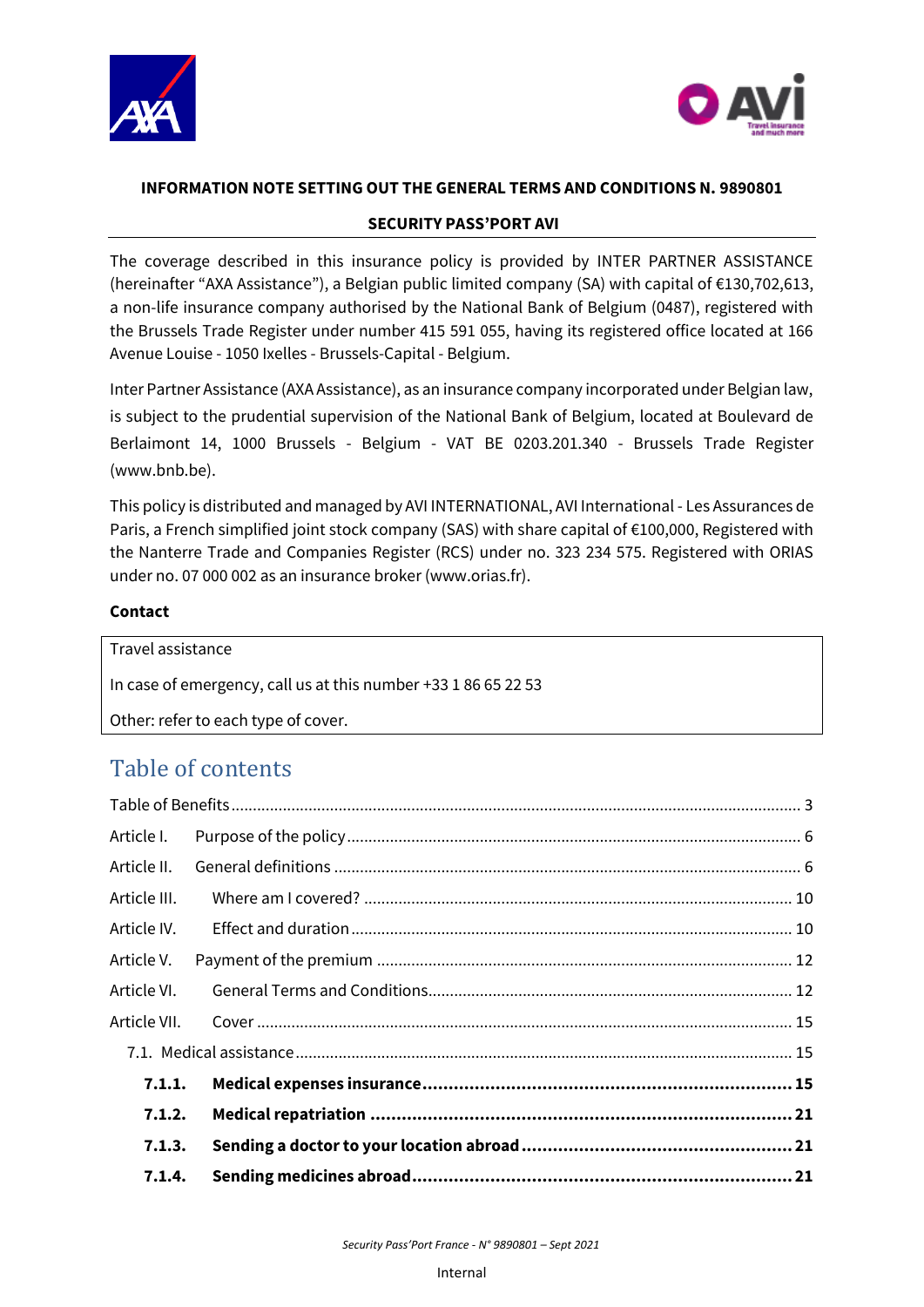



| 7.1.5.        |                                                              |
|---------------|--------------------------------------------------------------|
| 7.1.6.        |                                                              |
| 7.1.7.        |                                                              |
| 7.1.8.        |                                                              |
| 7.1.9.        | Visit by a close contact in the event of hospitalisation  22 |
| 7.1.10.       |                                                              |
| 7.1.11.       |                                                              |
| 7.1.12.       |                                                              |
| 7.1.13.       |                                                              |
|               |                                                              |
| 7.2.1.        |                                                              |
| 7.2.2.        |                                                              |
| 7.2.3.        |                                                              |
|               |                                                              |
| 7.3.1.        |                                                              |
| 7.3.2.        |                                                              |
|               |                                                              |
| 7.4.1.        |                                                              |
| 7.4.2.        |                                                              |
|               |                                                              |
| 7.4.3.        |                                                              |
| 7.4.4.        |                                                              |
| 7.4.5.        |                                                              |
| 7.4.6.        |                                                              |
| 7.4.7.        | Documents to be provided for insurance claim reports  39     |
| Article VIII. |                                                              |
| Article IX.   |                                                              |
| 9.1.          |                                                              |
| 9.2.          |                                                              |
| 9.3.          |                                                              |
| Article X.    |                                                              |
| 10.1.         |                                                              |
| 10.2.         |                                                              |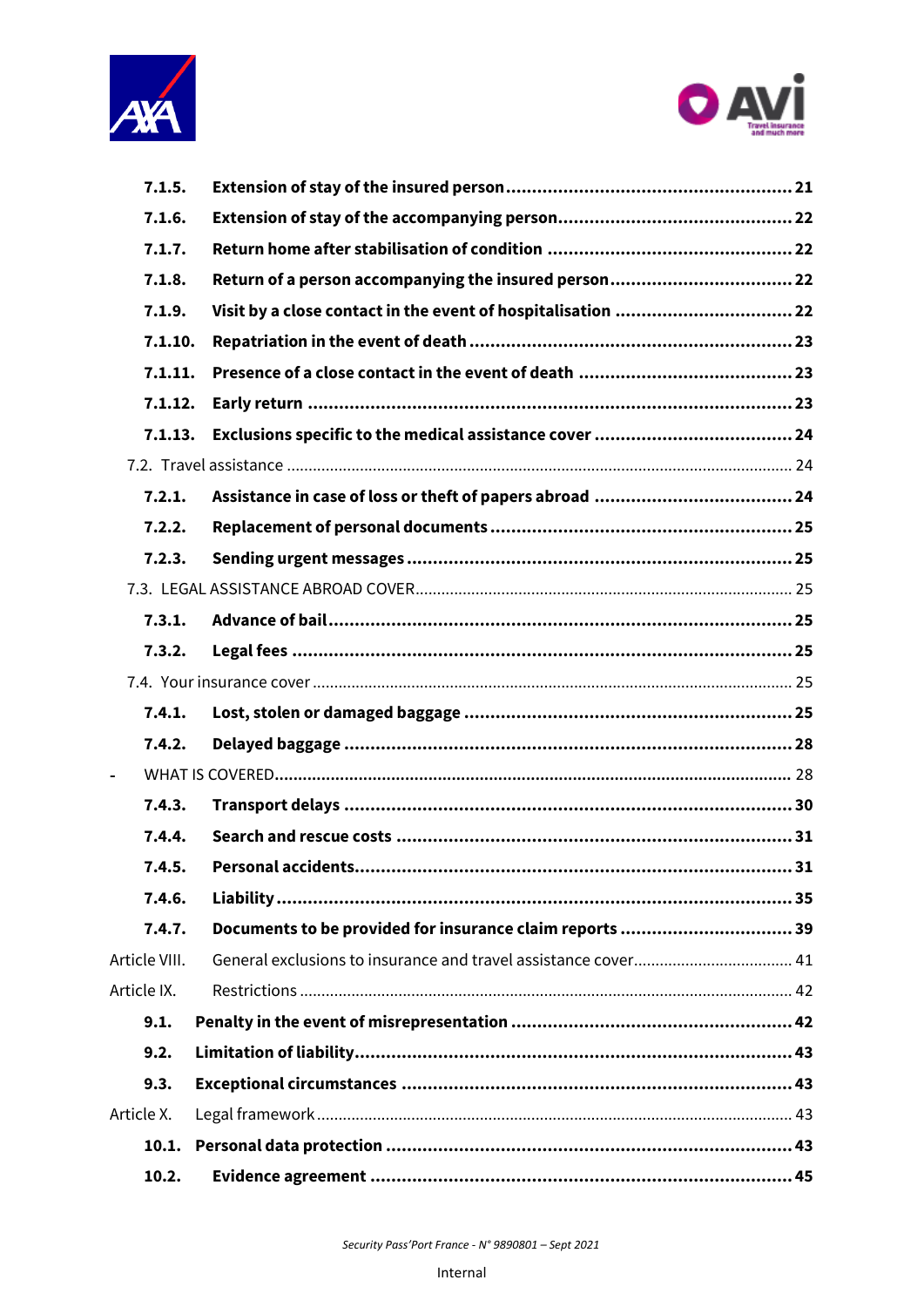



| 10.6. |  |
|-------|--|
| 10.7. |  |
| 10.8. |  |
|       |  |

# <span id="page-2-0"></span>Table of Benefits

| <b>ASSISTANCE COVERAGE</b>                                                           | <b>Amounts and limits</b>            |
|--------------------------------------------------------------------------------------|--------------------------------------|
| <b>Medical expenses insurance</b>                                                    | €1,000,000/insured person            |
| <b>Number of treatments</b>                                                          | Unlimited for the period of validity |
| O/w psychiatric and psychological care                                               |                                      |
| Length of stay of less than 3 months                                                 | Not covered                          |
| Length of stay of 3 to 6 months                                                      | Maximum of €300/insured person       |
| Length of stay of more than 6 months                                                 | Maximum of €600/insured person       |
| O/w Rehabilitation, physiotherapy, chiropractic                                      |                                      |
| Length of stay of less than 3 months                                                 | Maximum of €200/insured person       |
| Length of stay of 3 to 6 months                                                      | Maximum of €200/insured person       |
| Length of stay of more than 6 months                                                 | Maximum of €400/insured person       |
| <b>Following an accident</b>                                                         | Real costs                           |
| O/w Emergency dental treatment                                                       |                                      |
| Length of stay of less than 3 months                                                 | Maximum of €200/insured person       |
| Length of stay of 3 to 6 months                                                      | Maximum of €400/insured person       |
| Length of stay of more than 6 months                                                 | Maximum of €800/insured person       |
| Dental expenses resulting from an accident (including in the<br>country of Domicile) | Maximum of €440/tooth -              |
|                                                                                      | Maximum of €1,300/claim              |
| O/w Optical expenses (glasses/contact lenses) due to accident                        | Maximum of €420/insured person       |
| <b>Medical repatriation</b>                                                          | Real costs                           |
| Sending a doctor to your location abroad                                             | Real costs                           |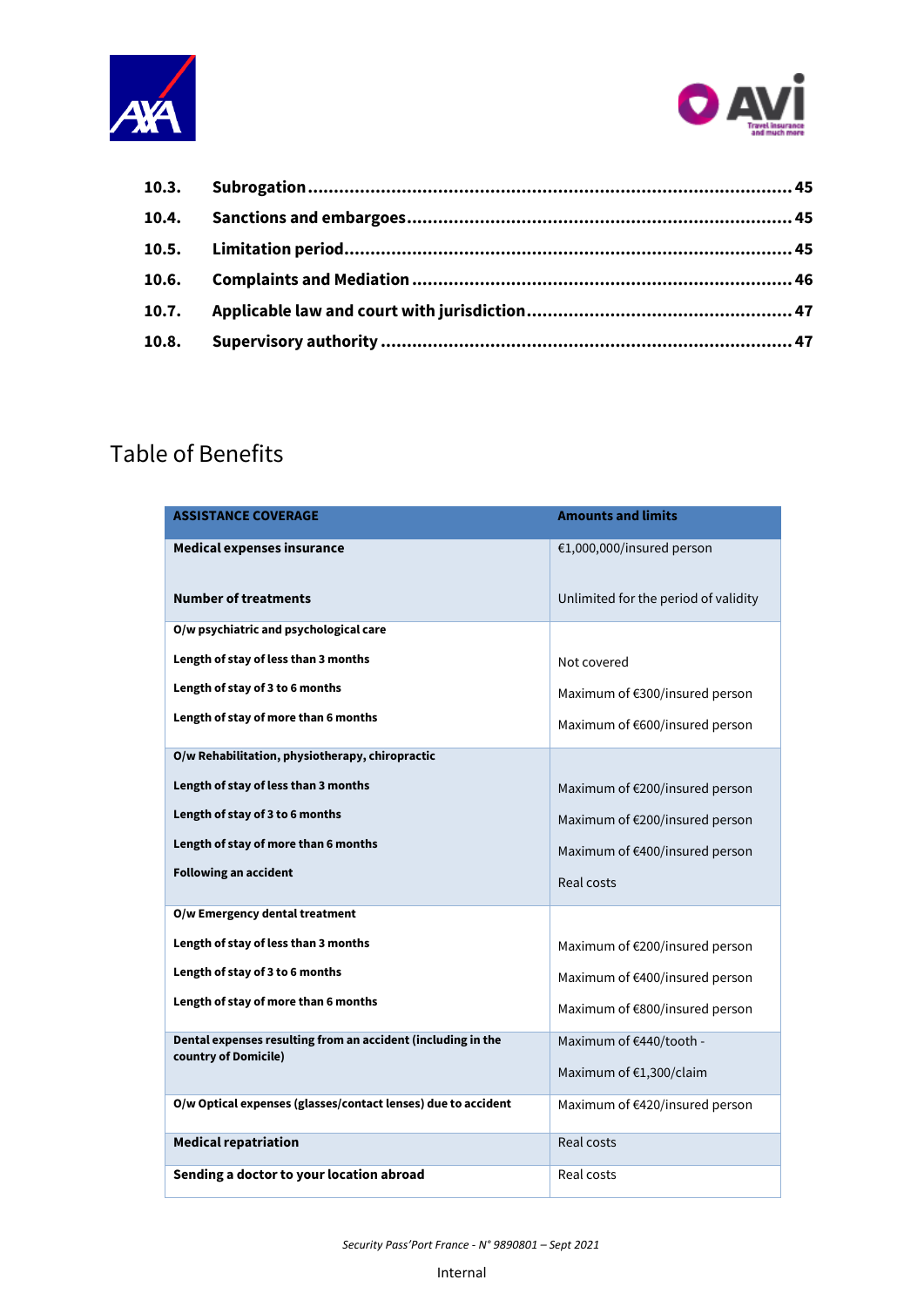



|                                                          | and much                                                 |
|----------------------------------------------------------|----------------------------------------------------------|
| <b>Sending medicines abroad</b>                          | Shipping costs                                           |
| <b>Extension of stay Insured person</b>                  | €150/night/insured person                                |
|                                                          | Maximum of €1,500                                        |
| Extension of stay of the accompanying person             | €150/night/insured person                                |
|                                                          | Maximum of €1,500                                        |
|                                                          |                                                          |
| <b>Return home after stabilisation of condition</b>      | Return ticket                                            |
| Return of a person accompanying the insured person       | Return ticket                                            |
| Visit by a close contact in the event of hospitalisation |                                                          |
|                                                          |                                                          |
|                                                          |                                                          |
| For hospitalisation > 3 days                             | Round-trip ticket for one person:<br>€1,400 maximum      |
| For hospitalisation > 7 days                             | Round-trip ticket for 2 people max.:<br>€2,800 maximum   |
| <b>Accommodation expenses</b>                            | €75/night/person for a maximum of<br>15 days             |
|                                                          |                                                          |
|                                                          | €105/night for 2 people max. for a<br>maximum of 15 days |
| Repatriation in the event of death                       |                                                          |
| <b>Transport</b>                                         | unlimited                                                |
| <b>Cost of coffin</b>                                    | €2,000/insured person                                    |
| Presence of a close contact in the event of death        |                                                          |
|                                                          |                                                          |
| <b>Ticket</b>                                            | Round-trip ticket for one person:<br>€1,400 maximum      |
| <b>Accommodation</b>                                     | €75/night/person                                         |
|                                                          | Maximum of €1,050                                        |
|                                                          |                                                          |
| <b>Early return</b>                                      |                                                          |
| Travel period of less than 5 months                      | Return ticket                                            |
| Travel period of 5 months or more                        | Round-trip ticket                                        |
| In all cases                                             | Maximum of €10,000/insured person                        |
| Assistance in the event of loss or theft of personal     |                                                          |
| documents abroad                                         | Real costs                                               |
| <b>Advice and sending</b><br><b>Cash advance</b>         | €1,000                                                   |
|                                                          |                                                          |
| <b>Replacement of personal documents</b>                 | €200/insured person                                      |
| <b>Sending urgent messages</b>                           | Real costs                                               |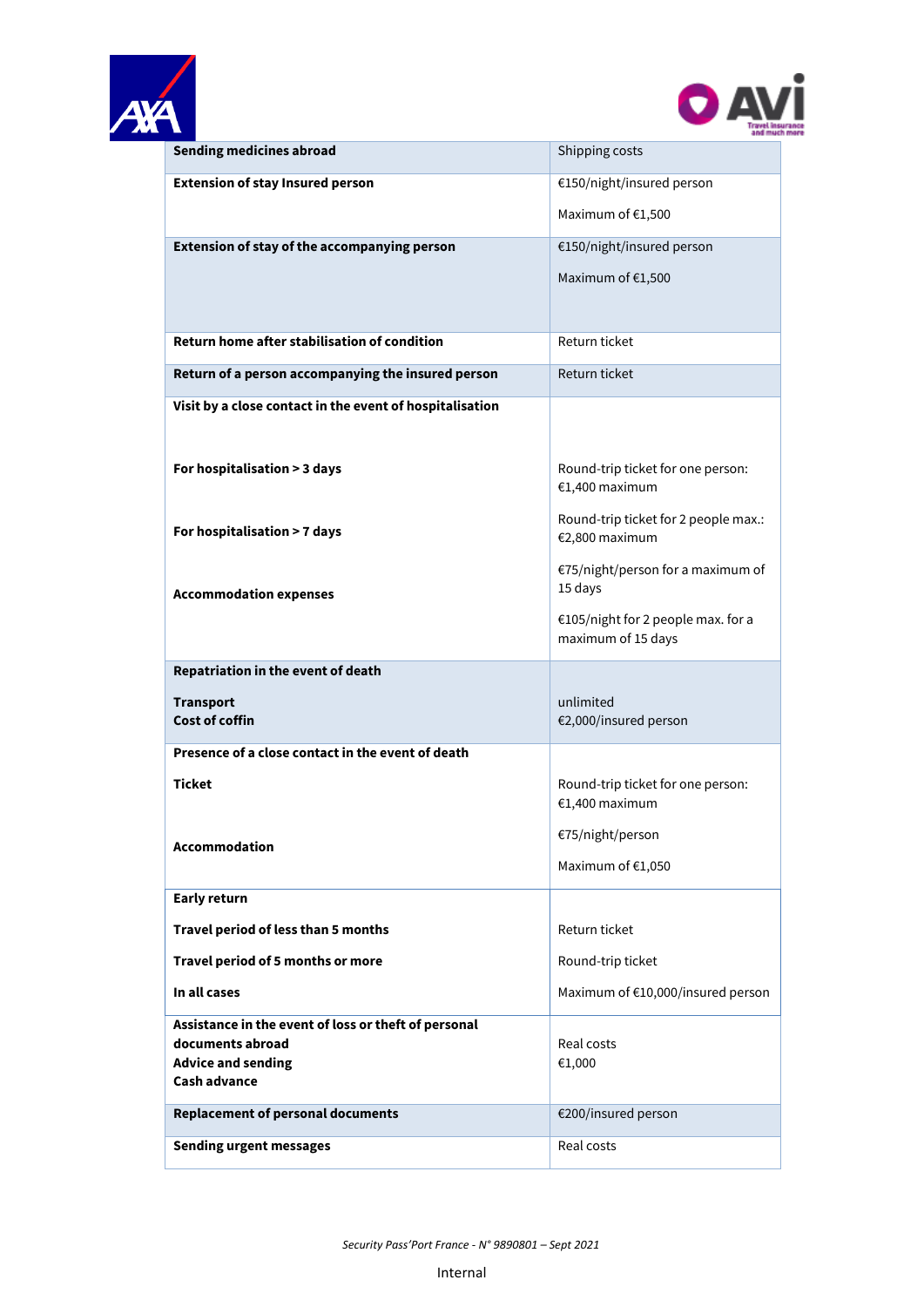



| $\overline{\phantom{0}}$                                                                                                                | and muc                                                       |
|-----------------------------------------------------------------------------------------------------------------------------------------|---------------------------------------------------------------|
| Legal assistance abroad<br><b>Advance payment of bail</b><br><b>Legal fees</b>                                                          | €7,500<br>€3,000                                              |
| <b>INSURANCE COVER</b>                                                                                                                  |                                                               |
| Lost, stolen or damaged baggage                                                                                                         | €3,000/insured person<br>€350/item                            |
| <b>Valuables</b><br>without deductible                                                                                                  | €700                                                          |
| Late delivery > 24 hours                                                                                                                | €200/insured person and<br>€1,000/event                       |
| <b>Transport delays</b>                                                                                                                 | €70/additional 24 hours<br>€420/insured person                |
| <b>Excess</b>                                                                                                                           | 24 hours                                                      |
| <b>Search and rescue costs</b>                                                                                                          | €2,000/insured person<br>€15,000/event                        |
| <b>Personal accidents</b><br><b>Death</b><br><b>Permanent Disability</b>                                                                | €15,000/insured person<br>€100,000/insured person             |
| <b>Civil Liability</b><br><b>Personal liability insurance</b><br>All bodily injury, property damage and consequential<br>financial loss | €1,000,000 per claim                                          |
| Including property damage and consequential financial loss                                                                              | €500,000 per Insured Person                                   |
| Including damage caused to movable property listed in the<br>inventory attached to the rental agreement                                 | €10,000 per claim                                             |
| Defence and legal action                                                                                                                | €20,000 per dispute with an<br>intervention threshold of €380 |

**Maximum limit per policy and per event: if several Insured Persons are compensated for the same event, the total amount of benefits paid by AXA Assistance may not exceed €20,000,000 incl. tax per event for all benefits and Insured Persons combined. If the total amount of the benefits exceeds this overall limit, the benefits will be paid to the Insured Persons up to this limit, with each Insured Person being compensated in proportion to the amount that his/her loss represents of the total amount of the losses incurred due to this event by the other Insured Persons on this policy.**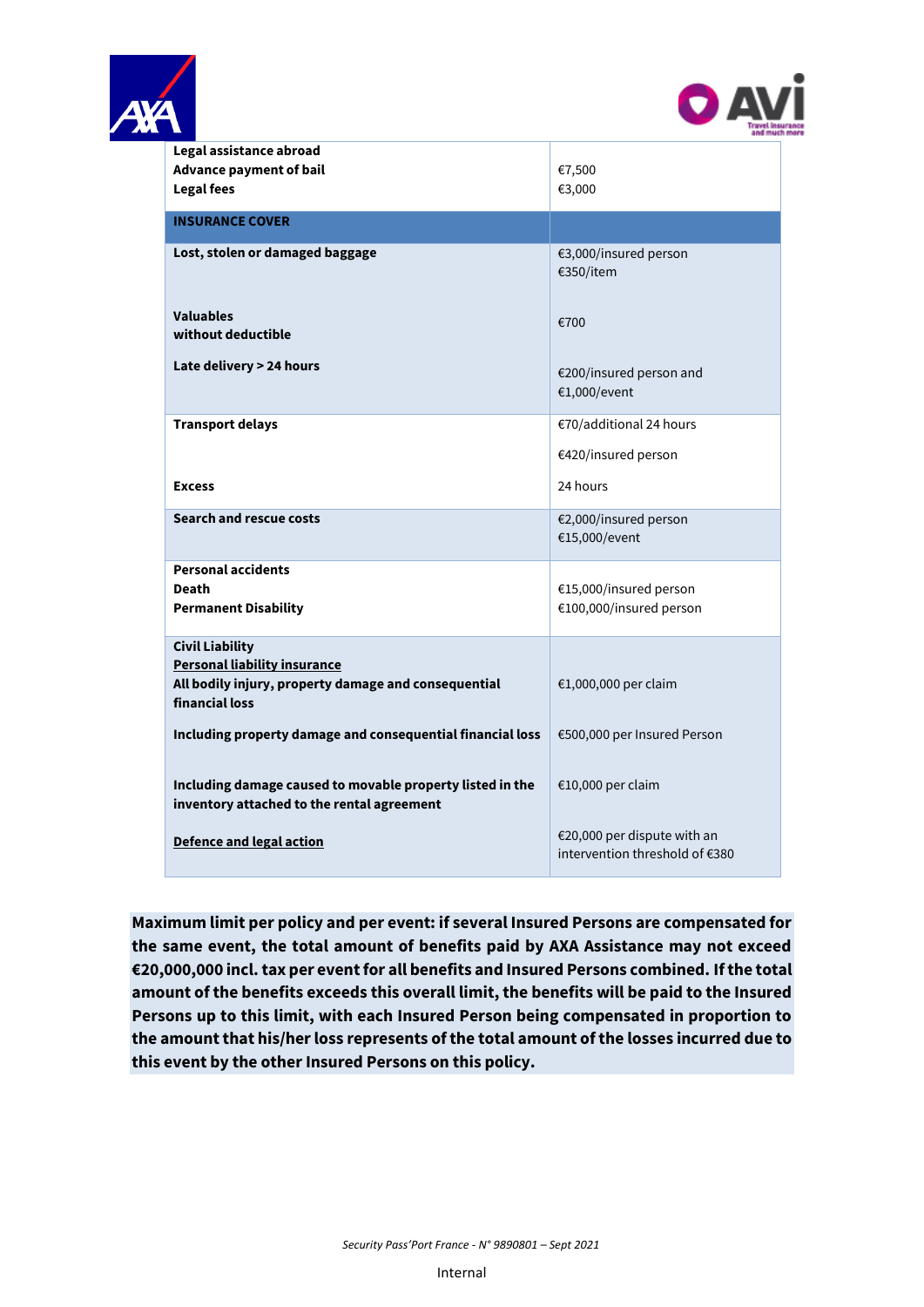



# <span id="page-5-0"></span>Article I. Purpose of the policy

The purpose of this policy is to provide coverage to the Insured Person, within the limits and conditions defined below, during their Stay Abroad, whether a language stay, as part of a school exchange programme, an au pair contract, internship, for studies or leisure travel.

Accidents occurring during the Stay while carrying out Manual or Physical Activities or Sports and covered activities or use of a two or three-wheeled Motor Vehicle are covered within the limits and conditions defined below.

# <span id="page-5-1"></span>Article II. General definitions

**ABROAD:** Any country outside your COUNTRY OF DOMICILE.

**AGGRESSION** Designates any threat or physical violence committed by a third-party resulting in the death of the Insured Person and which has been reported to the competent authorities.

**BAGGAGE**: Travel bags, suitcases, trunks and their contents, objects acquired during the Stay, excluding the clothes the Insured Person is wearing. Valuables and precious objects, as defined below, are classed as luggage:

- **Valuables** 

Sports equipment, photography, film, or computer equipment and mobile phones, sound or image recording or production equipment and their accessories.

#### - **Precious objects**  Jewellery, watches, furs, precious metals, precious and semi-precious stones, and pearls when mounted in jewellery.

**BODILY INJURY:** Injury or illness of a nature likely to threaten your life or cause an impending significant deterioration in your state of health if proper care is not provided immediately:

- Accident means: Sudden deterioration in health caused by an external, sudden, unforeseeable, violent event beyond the victim's control.
- **Illness** means: Sudden, unforeseeable deterioration in health confirmed by a competent medical authority.

**CHARTERED FLIGHT:** Flight chartered by a tourism organisation as part of a non-scheduled service.

**CLOSE CONTACT**: Natural person designated by You or one of your beneficiaries. This person must have the same country of residence as you.

**COUNTRY OF DOMICILE**: Country in which Your Domicile is located before your departure date abroad. It is located in one of the following countries: Austria, Belgium, Bulgaria, Croatia, Cyprus, Czech Republic, Denmark, Estonia, Finland, France, Germany, Greece, Hungary, Ireland, Italy, Latvia, Lithuania, Luxembourg, Malta, Netherlands, Norway, Poland, Portugal, Romania, Slovakia, Slovenia, Spain, Sweden.

**COUNTRY OF STAY**: The destination country of your Stay.

**DEDUCTIBLE:** The contribution you are required to pay towards your claim.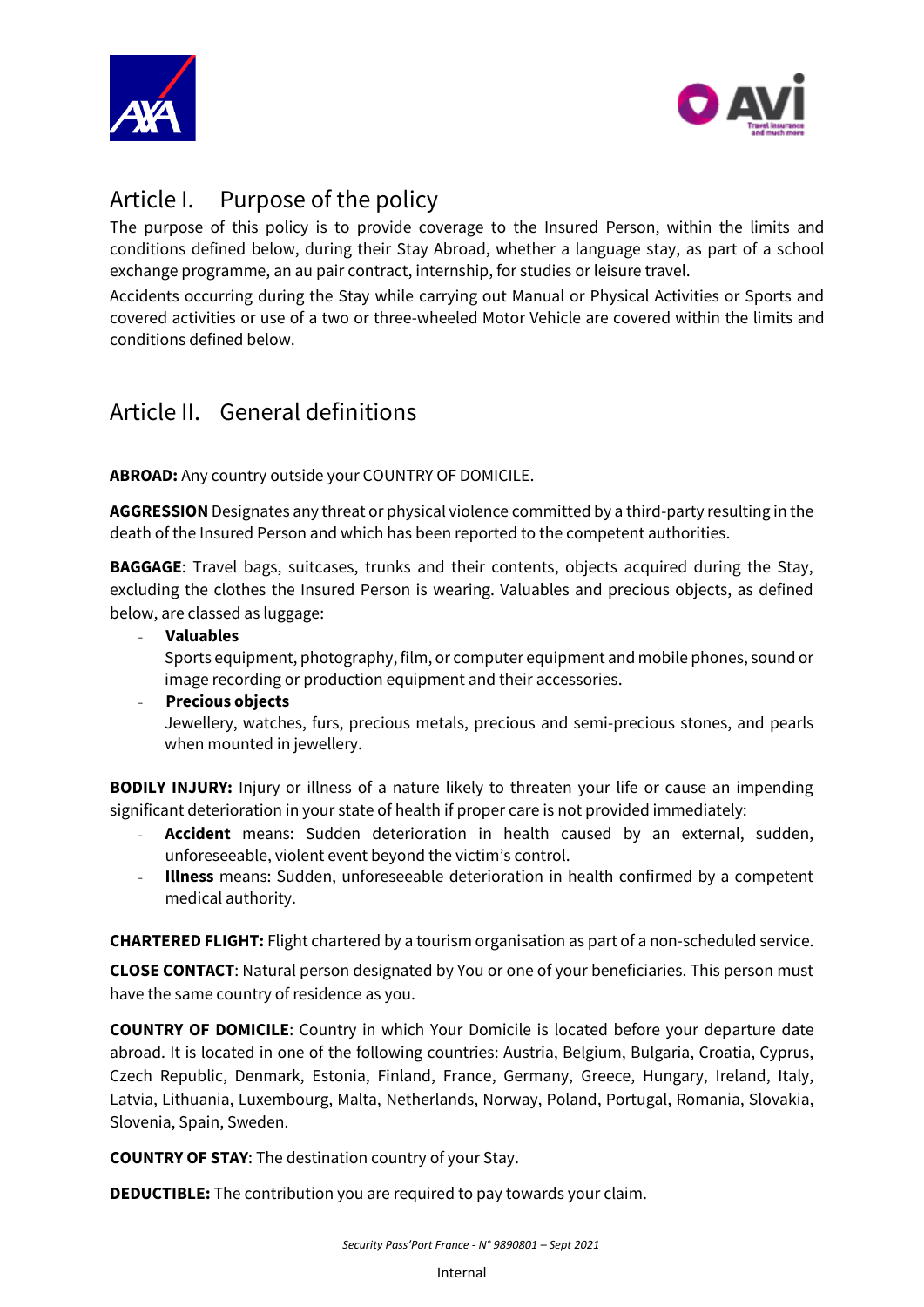



**DEPRECIATION FOR AGE:** Depreciation of the value of property due to its age on the day of the Claim.

**DOCTOR:** A person with a degree in medicine duly authorised to exercise, recognised by the law of the country where the treatment is provided and who, by providing this treatment, exercises within the scope of their authorisation and training and has no family relationship with you, any travel companion or any person with whom you plan to stay.

**DOMICILE:** Your primary and usual place of residence appearing as your domicile on your income tax declaration before your departure date abroad.

**DROM:** DROM refers to Guadeloupe, Guyana, Martinique, Mayotte and Reunion.

**EMERGENCY DENTAL TREATMENT:** This refers to the relief of pain related to a tooth or gum infection contracted and started after the effective date of arrival in the host country and requiring emergency care.

**ENTRUSTED GOODS:** Movable or immovable property belonging to third parties which the Beneficiary has temporary use of.

**EPIDEMIC:** Rapid spread of an infectious and contagious Disease affecting a large number of people in a given place or time, declared as such by the World Health Organisation.

**FAMILY MEMBERS:** Your spouse, partner or any person with whom you are bound by a civil union (PACS) living under the same roof, your children, father, mother, one of your grandparents, one of your parents-in-law, your brothers and sisters. Their country of residence must be the same as Yours.

**FLIGHT CONFIRMATION:** Formality enabling the ticket purchase to be confirmed and seat reservations maintained. The conditions are set out in the Tour Operator's terms and conditions of sale.

**FLIGHT DELAY:** Time difference between the departure time announced on the Insured Person's ticket or in the special terms and conditions and the actual time which the plane leaves its gate, which occurs outside of time changes that the tour operator or airline may make in accordance with the general terms and conditions of sale.

**FRANCE**: Mainland France, Principality of Monaco and French Overseas Departments**.**

**HOSPITALISATION:** An unplanned, medically-prescribed stay, of at least 24 hours, in a public or private healthcare establishment for the purposes of receiving medical or surgical treatment for Bodily Injury. The stay is considered unexpected only when it has not been scheduled for more than five (5) days before the start of hospitalisation.

**IMMOBILISATION AT HOME:** Immobilisation at home prescribed by a Medical Authority following Bodily Injury with a duration of more than five (5) consecutive days.

**INSURED PERSON/YOU:** Any natural person who has purchased this Policy and whose name is designated in the special terms and conditions.

#### **INSURER/WE/US:** AXA Assistance

**INTERNSHIPS IN A COMPANY:** Company internships you do as part of your stay are covered. Internship means any Stay Abroad by the Insured Person for a maximum period of 18 consecutive months (except Special Provisions), with the objective of: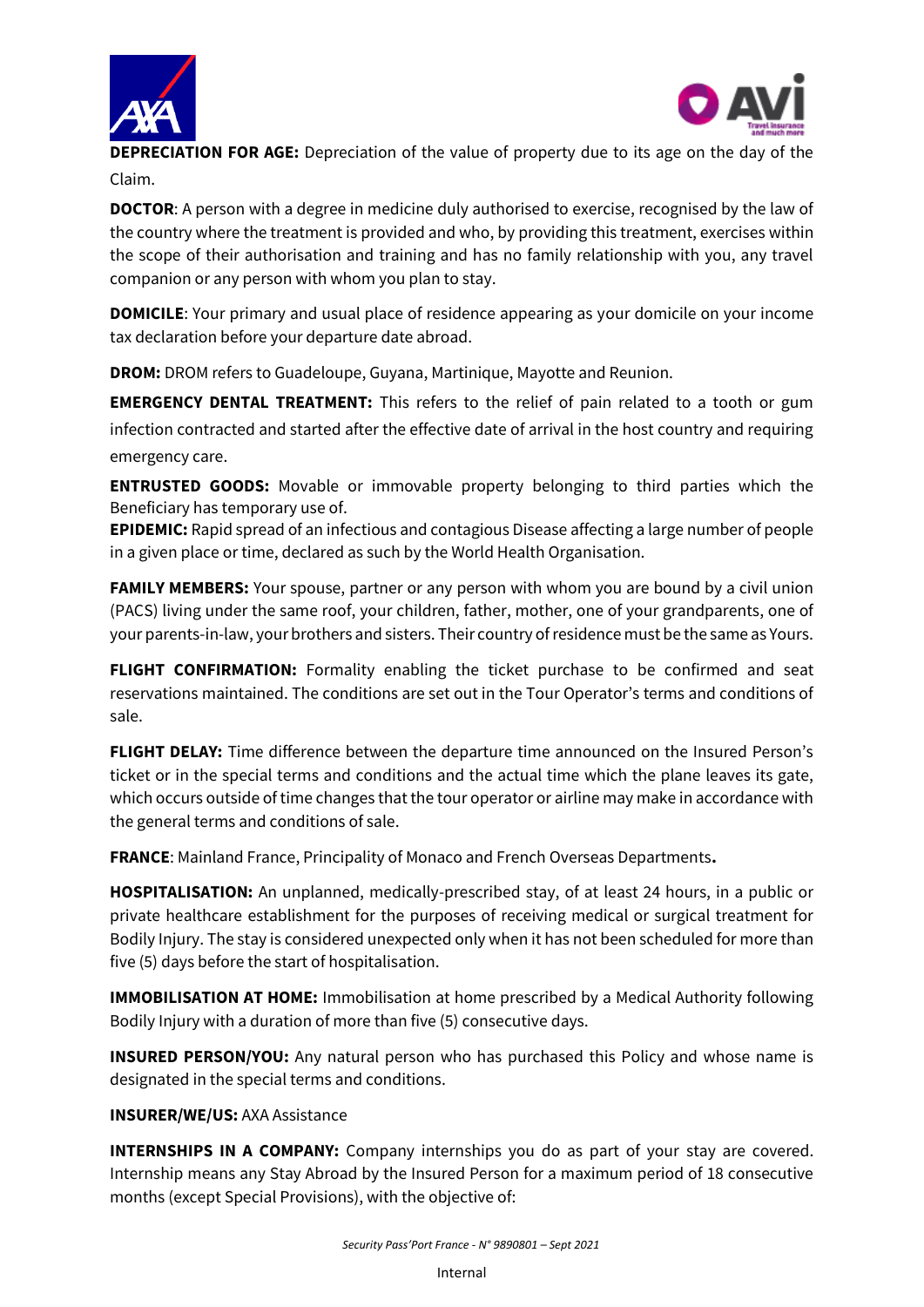



- $\overline{\phantom{a}}$ either completing an internship in a company that is part of a paid or unpaid course under a work-study internship agreement, depending on local regulations,
- or study travel to a foreign university carried out as part of a programme organised between higher education institutions.

Internships and study trips must result in the Insured Person obtaining qualifying training.

**INSURED PERSON/YOU:** Any natural person who has purchased this Policy and whose name is designated in the special terms and conditions.

#### **INSURER/WE/US:** AXA Assistance

**JOURNEY:** Itinerary travelled to the place of destination indicated on the Insured Person's ticket or in the special terms and conditions, regardless of the number of flights taken, only the outward journey is taken into account.

**LOSS OF A MEMBER**: Loss by physical break or total and irremediable permanent loss of the use or function of an arm, at or above the wrist, or of a leg, at or above the ankle.

**LOSS OF SIGHT**: Full and irrecoverable loss of sight in one or both eyes. This loss is considered effective if the remaining degree of sight after correction is 3/60 or less on the Snellen scale (this means seeing at 90 cm or less what you should see at 18 m).

**MANUAL OR PHYSICAL ACTIVITY**: Paid or unpaid activity, during an internship in a company or laboratory. The Insured Person's injuries resulting from an **Accident** that occurred during this internship are covered on a **subsidiary and supplementary basis** when the host company or internship manager has no insurance or insufficient insurance, in particular a Deductible.

**MEDICAL ORGANISATION:** Public or private organisation adapted to each particular case and defined by our medical team.

**MEDICAL TEAM:** Medical assistance structure that We make available and adapt to each particular case.

**NATURAL CATASTROPHE:** A natural event such as an earthquake, volcanic eruption, tidal wave, flood or other natural disaster caused by the abnormal intensity of a natural agent and acknowledged as such by the public authorities

**NEGLIGENCE**: Lack of attention or care, in view of the reasonable requirements that can be expected, implemented by the Insured Person for the preservation of his or her property and interests.

**OUTWARD JOURNEY:** Travel from your DOMICILE in your COUNTRY OF DOMICILE to the destination of your STAY, which includes international flights, sea crossings or train travel reserved before you left your COUNTRY OF DOMICILE and directly related to your outward trip.

**PANDEMIC**: Large-scale epidemic that develops over a vast area crossing State borders and declared as such by the World Health Organisation.

**PERSONAL QUARANTINE:** A period during which you are confined or isolated on the order of a health professional or public health board issued by a Public Authority.

**PLACE OF STAY**: Your main and usual place of residence during the Stay.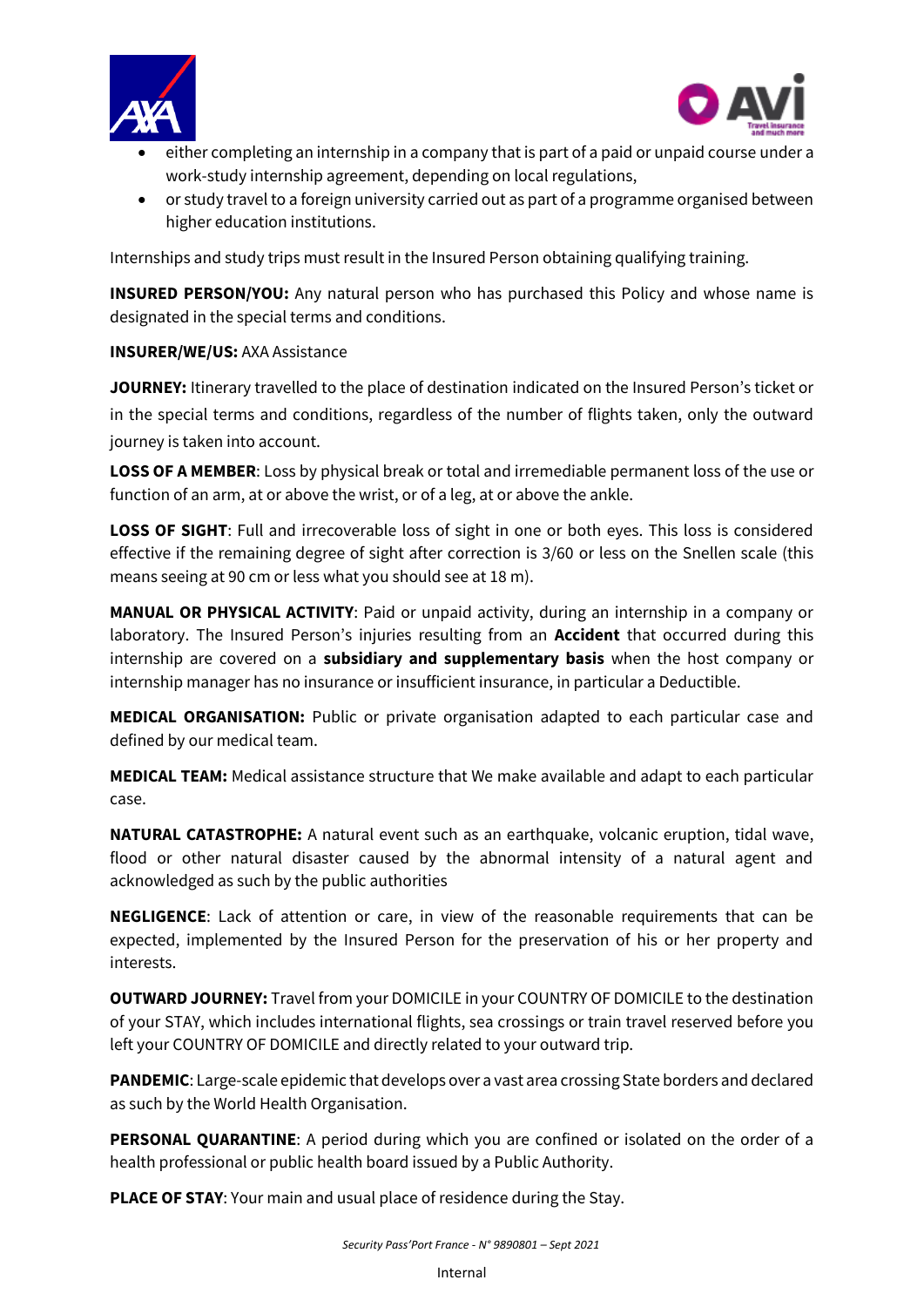



**POLICY/NOTE:** Your assistance and insurance policy listing your coverage.

**PUBLIC TRANSPORT (MEANS OF)**: Service issuing tickets for consideration, delivered by an authorised agent whose hours, availability and prices are communicated to the public.

**REGIONAL QUARANTINE**: Any period of restriction of movement or isolation, including national lockdown measures, taken by a government or a Public Authority in your PLACE OF STAY, imposed on a region or group of persons, such as a department or region.

**RETURN JOURNEY**: Travel to your DOMICILE from the destination of your STAY.

**SCHEDULED FLIGHT:** Scheduled flight made by a commercial airline, the exact times and frequencies of which match those published in the Official Airlines Guide.

**SPORTS AND COVERED ACTIVITIES**: Leisure and holiday sports, as well as school, university or extra-curricular activities, are considered leisure sports provided that they are practised on an "amateur" basis.

Sports or activities that have become usual are also covered:

- winter sports, including skiing and sleighing,
- boating,
- the use of any aircraft as a passenger,
- school and university sports with the exception of official competitions,
- the practice of ice hockey in countries or regions where this sport is practised by young people with the same age as the insured.
- practice of the dangerous sports listed in Appendix 2 is covered.

In the event of an accident of the Insured Person while practising a sport in a club, **the Insurer accepts coverage on a second-line basis after the insurance of the sports club has been exhausted**.

- The use of any two or three-wheel motor vehicle as a driver or passenger.
- Competitions, tournaments, meetings and inter-university matches when they are friendly are covered.

**STAY/TRIP**: The Stay Abroad done by the Insured Person as part of a language stay, school exchange programme, an au pair contract, internship, for studies or leisure travel, for which the dates and destination are indicated in the special terms and conditions.

**STRIKE OR SOCIAL MOVEMENT**: Any form of collective action undertaken with the intention to stop, restrict or hinder the exercise of a professional activity, the production of goods or the provision of services. ticket is also covered.

**TABLE OF BENEFITS**: The table listing the collateral amounts on page 2.

**TERRORISM**: Individual or collective enterprise intended to seriously disrupt public order through intimidation or terror.

**THEFT/ROBBERY**: object fraudulently taken by a third Person (person who is not a family member, a CLOSE CONTACT or a travel companion).

**TRAVEL**: any trip as part of a covered Stay, in and outside of your country of Stay. To benefit from the coverage, **your Stay may not exceed 18 consecutive months**.

**TRIGGERING EVENTS:** Your Policy covers triggering events as defined for the cover activated during your Stay.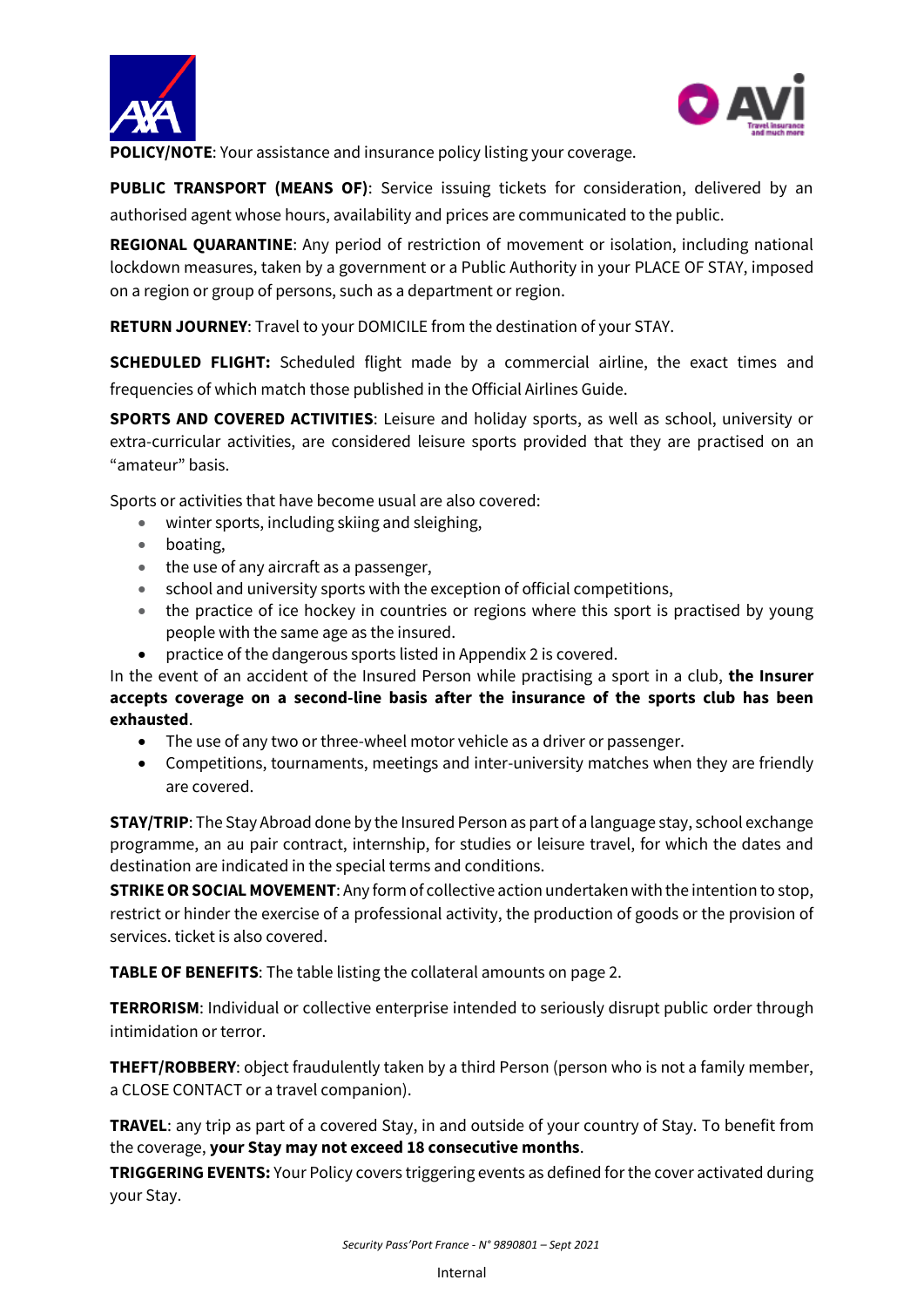



**USE OF A MOTORCYCLE OR MOTOR VEHICLE:** Use as driver or passenger of all two or three-wheeled motor vehicles.

**WEAR AND TEAR:** Depreciation of the value of property due to use or improper maintenance on the day of the Claim.

Your stay in your COUNTRY OF DOMICILE for a maximum of 30 days and provided you have a return

# <span id="page-9-0"></span>**Article III.**Where am I covered?

You are covered worldwide **with the exception of countries and regions to which the Ministry of Foreign Affairs of Your COUNTRY OF DOMICILE and/or COUNTRY OF STAY and/or the World Health Organisation has advised against travel**.

In exceptional circumstances, certain benefits and coverage apply in the COUNTRY OF DOMICILE for a maximum period of 30 days provided that the insured has a return ticket or after medical repatriation.

# <span id="page-9-1"></span>Article IV. Effect and duration

# **COVERAGE PERIOD:**

Subject to receipt of the premium (cf. Clause 5 "Payment of the premium" below), Your subscription to the group policy takes effect on the date and for the duration indicated in your special terms and conditions.

In any case, the policy subscription cannot take effect before the effective date of the group P&C insurance policy. The dates of the Stay indicated in the special terms and conditions are the same as those on the travel registration form.

# **The policy may be renewed during the coverage period without exceeding the length of 18 consecutive months.**

Please note that if **your TRAVEL period** exceeds the maximum duration, the covers will not apply to any part of this **TRAVEL**.

# **RIGHT TO CANCEL**

# • **Distance purchase of a policy lasting more than one month**

Pursuant to Article L. 112-2-1 of the French Insurance Code, in the event of distance selling, You have a cooling-off period of fourteen full calendar days to cancel your insurance, without having to give any reason or pay any penalty, if the insurance is for a period of more than 1 (one) month and for purposes that are not related to your commercial or professional activity.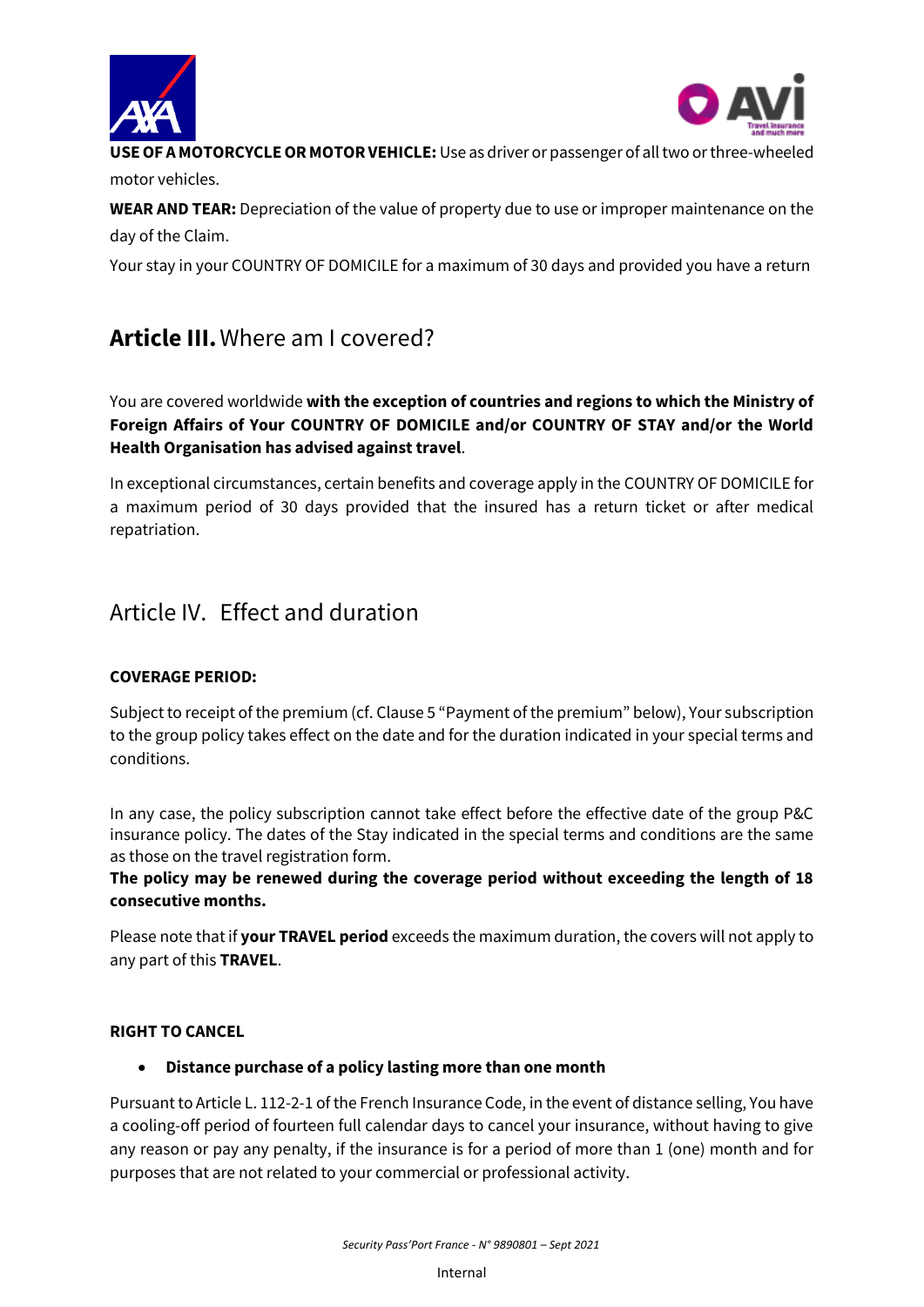



 $\overline{\phantom{a}}$ In this case, the cooling-off period runs from the date you receive the registration form (or insurance certificate) and this information note, which are presumed to have been received two (2) working days after the date on which you took out the policy. If You have not received the documents within two (2) working days of the date you took out the policy, please contact AXA Assistance.

## • **Multiple insurance policies**

In accordance with article L. 112-10 of the French Insurance Code, You are asked to check that You are not already covered for one of the risks covered by this new policy. If this is the case, You have the right to cancel this Policy within fourteen (14) calendar days from when You took it out, with no costs or penalties, provided all the following conditions are met:

- You took out this Policy for non-business reasons;
- This Policy came in addition to the purchase of an item or service sold by a supplier;
- You can prove that You are already covered for one of the risks covered by this new Policy;
- The policy that You want to cancel has not been fully performed;
- You have not made any claim under this Policy.

In this case, You can exercise your right to cancel this policy by sending a letter or any other durable medium to the insurer issuing the new policy, attaching a document substantiating the fact that You are already covered for one of the risks covered by the new policy.

The insurer is obliged to reimburse the premium You have paid within thirty (30) days of the cancellation.

If You want to cancel your policy, but do not fulfil all the conditions above, check the cancellation conditions set out in your policy.

#### **EFFECTIVE DATE OF COVER**

## **Subject to receipt of the premium, the cover takes effect in accordance with the following rules:**

#### • **Assistance cover**

Assistance cover takes effect on the departure date and automatically ends on the return date indicated in the special terms and conditions unless the carrier is delayed and there is an express provision to the contrary in the policy.

If the Insured Person uses a personal means of transport to travel to the place he/she is staying and then to return to his/her Home, the assistance cover takes effect on the start date of the stay and, at the earliest, 48 hours before that date. It automatically ends on the end date of the stay and, at the latest, 48 hours after that date.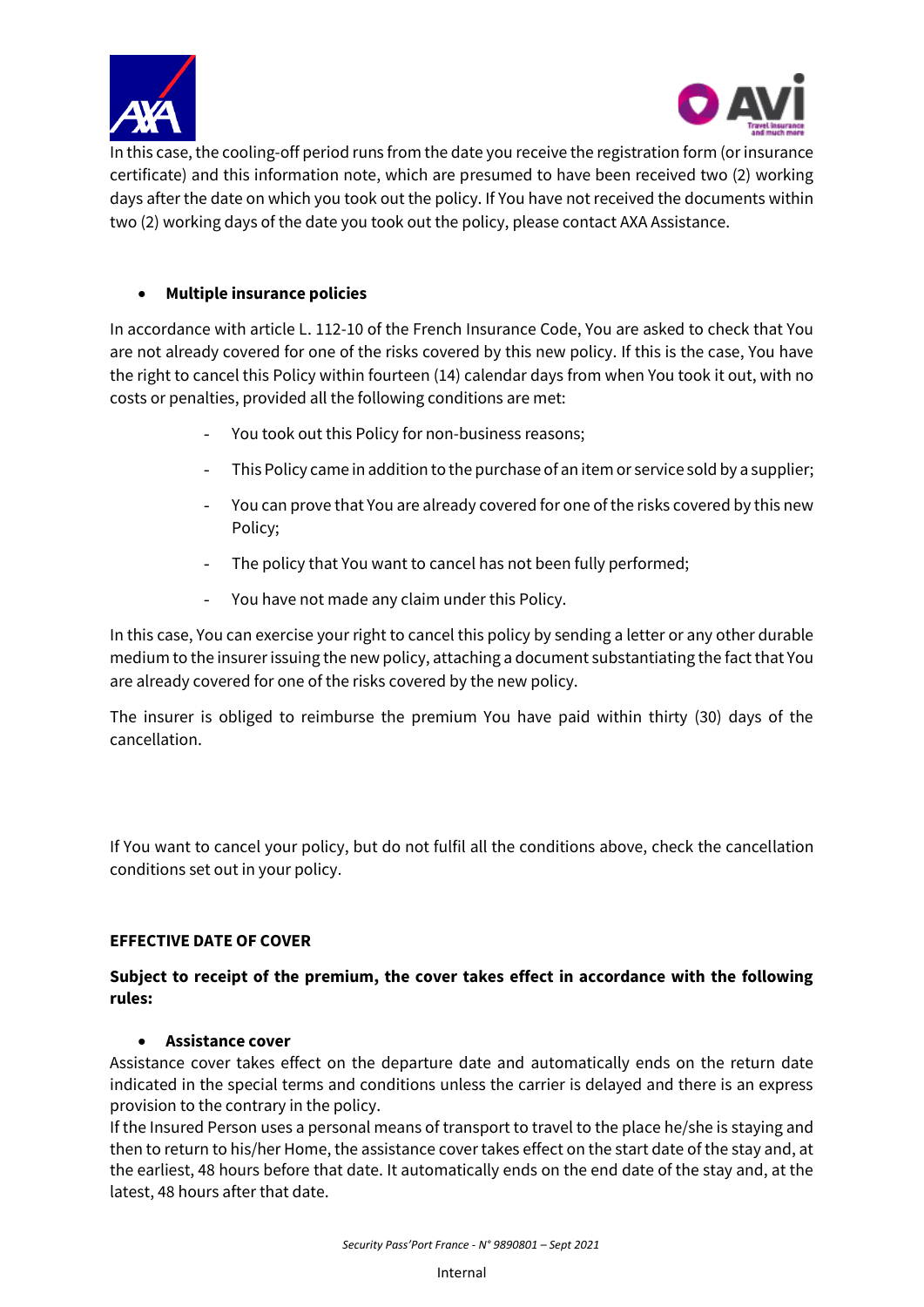



## • **Insurance cover**

The "Medical expenses insurance", "Search and rescue costs", "Theft, loss or damage to Baggage", "Delayed baggage", "Personal Accident" and "Civil Liability" cover takes effect on the departure date or the start date of your stay and automatically ends on the return date or last date of the stay indicated in the special terms and conditions.

The Travel departure (00:00) and return (24:00) dates and the start (00:00) and end (24:00) dates of your stay for rentals are those indicated in the special terms and conditions.

Departure corresponds to your arrival at the meeting point set by the Tour Operator, or, if you use a personal means of transport, on arrival at the place of stay.

# <span id="page-11-0"></span>Article V. Payment of the premium

YOU undertake to pay the insurance premium due in return for the coverage of the Insured Person(s).

The cover comes into effect only when the premium has been received.

# **PAYMENT OF THE PREMIUM**

The insurance premium, the amount of which is specified in your special terms and conditions, is paid by bank card on the date indicated in your special terms and conditions.

#### **NON-PAYMENT**

If the premium or a premium instalment is not paid within ten (10) calendar days of its due date, a reminder will be sent to YOU by registered post. If, within thirty (30) calendar days of this reminder being sent, the premium or premium instalment due has still not been paid, the cover will be

suspended, and if the premium has still not been paid within ten (10) calendar days of the date that the cover is suspended, AXA Assistance can terminate the Policy.

# <span id="page-11-1"></span>Article VI. General Terms and Conditions

# **For the assistance cover**

To access assistance and/or insurance coverage, in the event of difficulties following a covered event, you must contact AXA Assistance immediately by telephone at:

# **+33 1 86 65 22 53**

*(24/7)*

*(non-surcharged telephone number, excluding possible roaming charges, the costs of calls to AXA Assistance are covered up to EUR 100.)*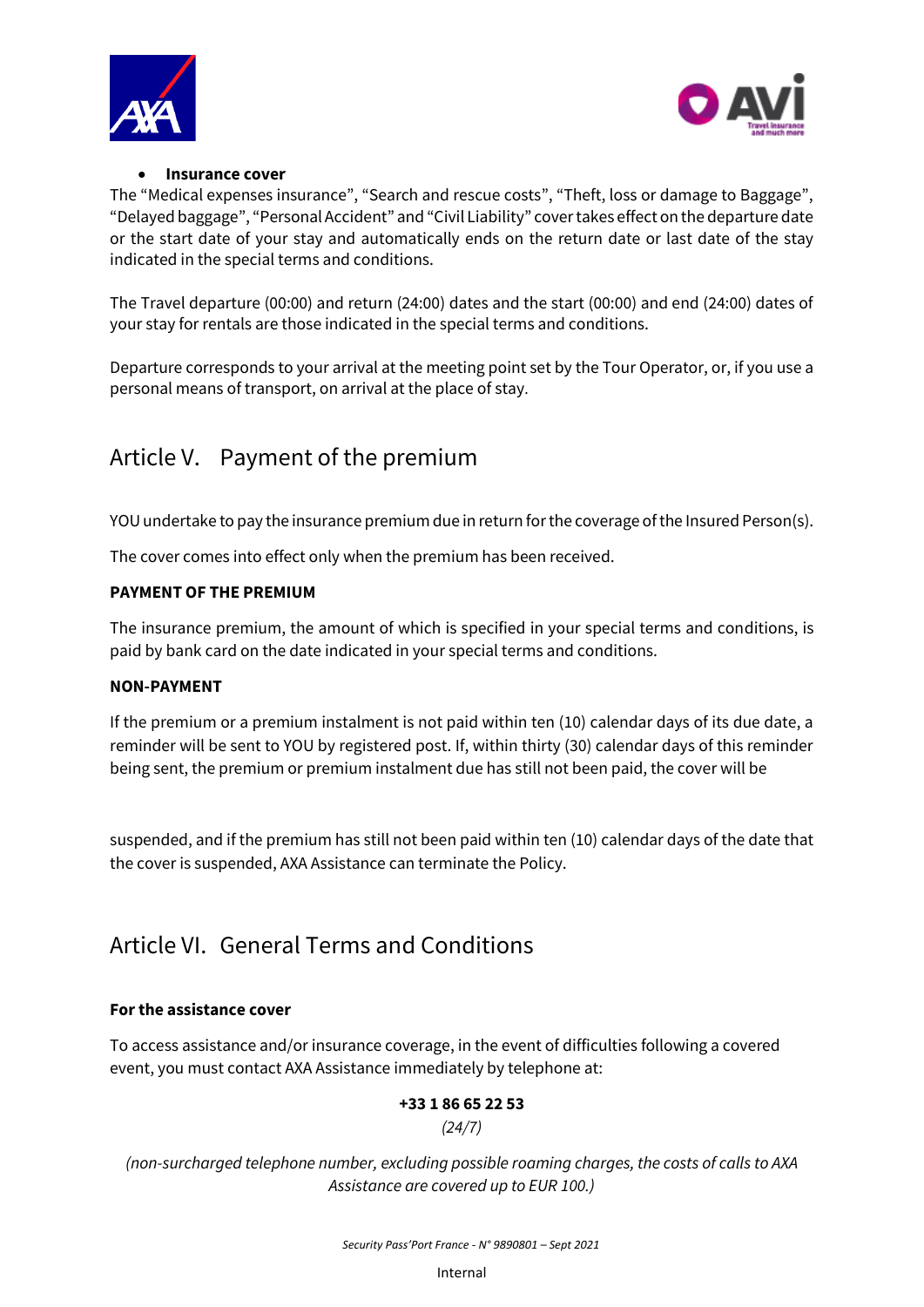



Only assistance services paid by You with our prior agreement can be reimbursed, by sending the original supporting documents and corresponding file number to:

AXA Assistance Service gestion assurance voyage (Travel insurance administration department) BP 70068 77214 Avon CEDEX

**Before taking any action and/or incurring any expenses, You must obtain AXA Assistance's prior approval.**

**Failure by the Beneficiary to comply with his/her obligations to AXA Assistance during the term of the Policy will entail the forfeiture of his/her rights as provided for in this Policy.** 

You must comply with AXA Assistance's recommended solutions.

AXA Assistance reserves the right, prior to any intervention by its services, to check that the insured event has actually happened and the merits of the request it has received.

#### **For the insurance cover**

To obtain the compensation provided for under the insurance cover and after immediately informing the tour operator organising Your stay, You or one of your beneficiaries must report your claim to us by one of the following means:

- Via the online declaration at [https://www.avi-international.info](https://www.avi-international.info/)
- By registered mail with acknowledgement of receipt to:

AVI INTERNATIONAL Le Colisée Gardens 10 avenue de l'Arche CS 70126, 92419 Courbevoie Cedex, France.

The claim must be made within five (5) business days after you have become aware of the incident or two (2) business days in the event of theft. After this deadline, if we suffer any harm due to your late claim, You will lose any right to compensation.

If necessary, we reserve the right to submit You, at our expense, for a medical examination. This request will be sent to You by registered letter with acknowledgement of receipt.

We reserve the right, where applicable, to ask for additional documents in order to assess the genuineness of the claim and the amount of compensation.

#### **What assistance do we provide you with?**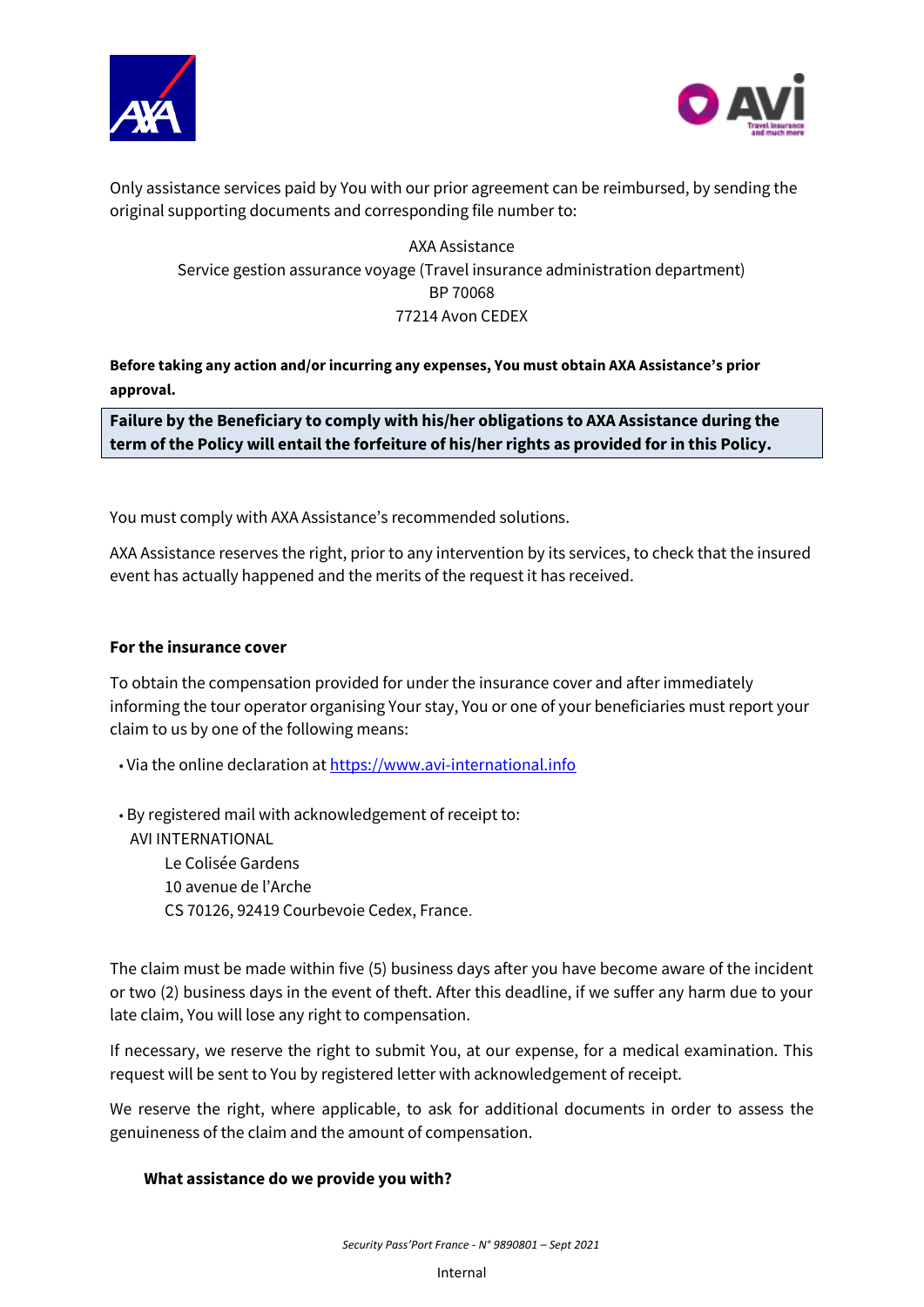



We cannot replace any local or national emergency or search and rescue services and do not cover any costs relating to their intervention, unless stated otherwise in the policy.

### **Our commitments**

We undertake to use all the means at our disposal to provide the benefits and covers of this policy. Our commitment is based on a best-efforts obligation and not a performance obligation. We cannot

be held liable for any business or commercial damage that You incur as a result of a covered event that required our intervention.

#### **Your commitments**

You undertake to comply with the recommended solutions and to provide us with all evidence to substantiate the validity of your request.

## **For the provision of a travel ticket**

When We agree to organise and pay for your transport, you undertake to:

- either reserve us the right to use your original ticket;
- or reserve us the reimbursement You obtained from the tour operator or the issuer of the ticket.

When We organise and pay for repatriation, We seek the most appropriate means for your situation, so it can be done:

- by plane in economy class;
- or by train in first class;
- or by taxi.

#### **For the cover of accommodation expenses**

Only accommodation costs for which an invoice has been issued by a hotel or equivalent may be covered.

Any other temporary accommodation cannot give rise to any compensation.

#### **For the provision of an advance**

If, during your Stay, You request from Us the payment of a cash advance provided for under the coverage in your Policy, we will proceed as follows:

- pay the costs incurred directly;
- or provide an advance in the local currency.

## Advances are paid only up to the real expenses incurred and **up to the limit indicated in the TABLE OF BENEFITS.**

In order to preserve your subsequent rights, we reserve the right to ask you for a financial guarantee of an equivalent amount requested in advance:

- either by debiting Your bank card or that of a family member or friend;
- or an imprint of your bank card or that of a family member or friend;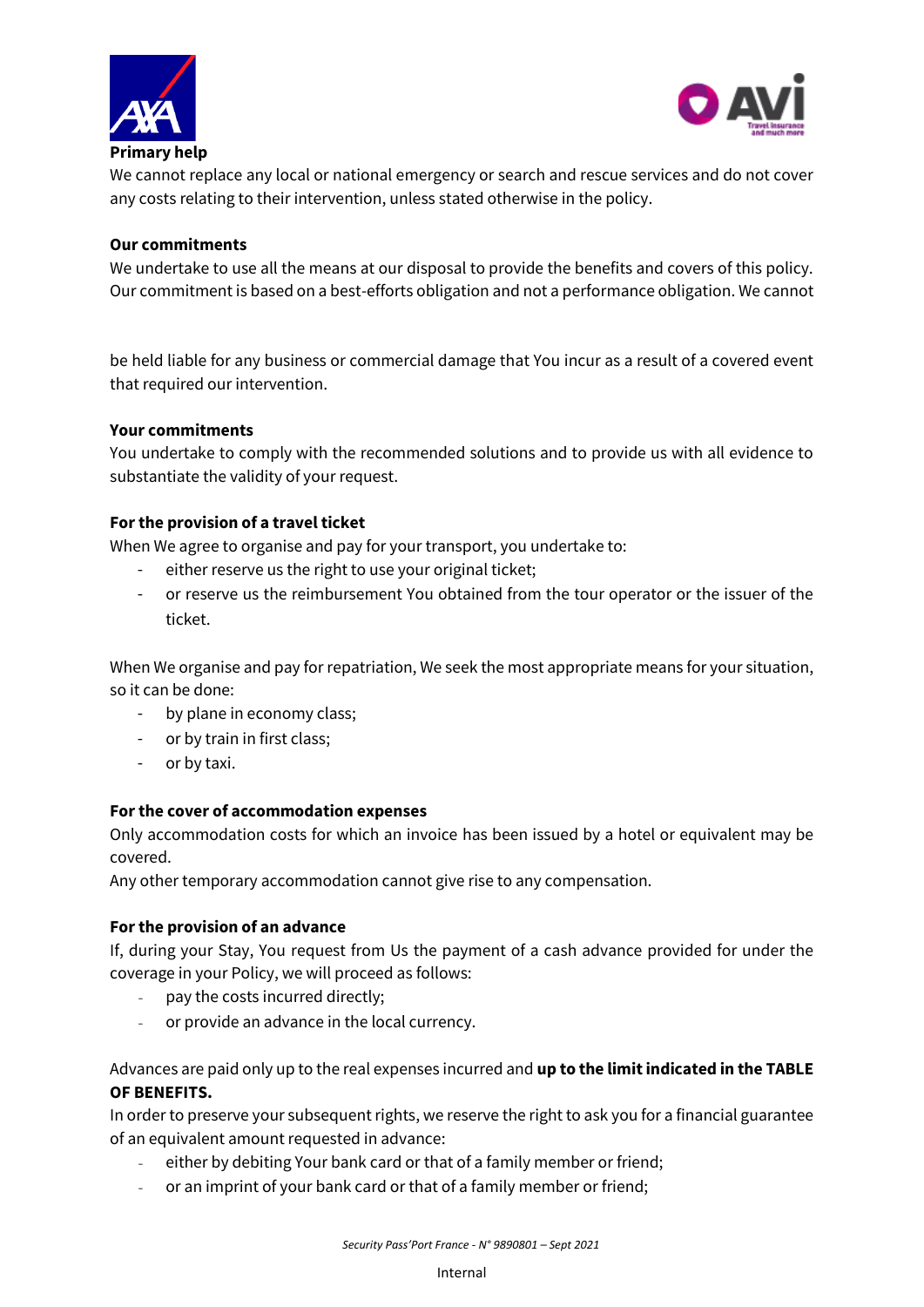



- $\overline{\phantom{a}}$ or a deposit cheque;
- or an acknowledgement of the debt.

If the account related to Your bank card has not been debited by AXA Assistance for the amount of the advance You received, You have a period of 30 days (extended to 60 days for the repayment of an advance granted under the "Medical expenses Abroad" cover) to repay to us the amount due. After this deadline, AXA Assistance reserves the right to start all valid recovery procedures and to increase the amount claimed by the legal interest rate in force.

# <span id="page-14-0"></span>Article VII. Cover

# <span id="page-14-1"></span>7.1. Medical assistance

**You benefit from assistance services if you are in difficulty as a result of Bodily Injury or Death.**

# <span id="page-14-2"></span>7.1.1. Medical expenses insurance

## **Please note that this insurance is not supplementary or mutual medical insurance.**

#### - **WHAT IS COVERED**

You are covered for the reimbursement of your medical and/or Hospitalisation expenses resulting from an Injury that occurred and was reported Abroad for the duration of validity of the coverage and remaining to be paid by you after payments made by your Social Security, supplementary health

insurance plan, and/or any other individual or group personal protection plan of which you are a beneficiary.

In the event that these paying institutions do not cover the incurred medical and/or hospitalisation expenses, we will reimburse these expenses within the coverage limit provided in the TABLE OF BENEFITS, on the condition that you communicate to us:

- the original invoices for medical and surgical expenses;
- the notice of refusal to pay from the paying authority.

**Expenses eligible for benefits**: expenses of medical visits, consultations, pharmacy, nursing, medical and surgical Hospitalisation including medical and surgical fees, and, in general, any medical or surgical procedure associated with the condition.

The following costs are also covered:

**Dental expenses - caused by an accident or dental emergency not resulting from a previous tooth or gum condition:**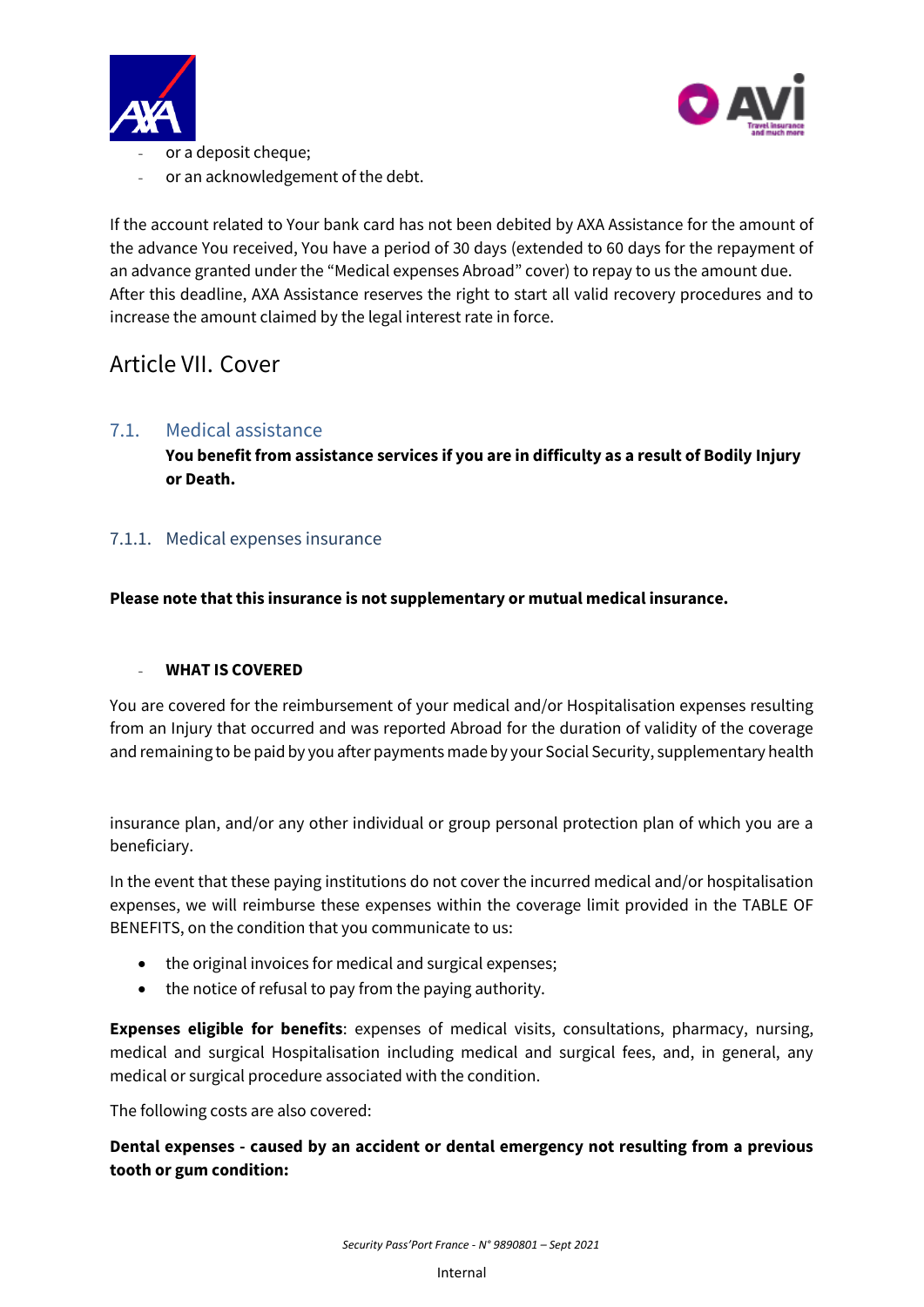



**"Dental Emergency"** means any infection of the root for which the absence of treatment within 48 hours is likely to lead to complications**:**

- dentist consultations and visits,
- dental work, excluding dental implants.

In the case of an accident, the coverage is due after the Insured Person returns to their COUNTRY OF DOMICILE, if our medical team determines that he/she could not immediately follow the treatment, taking into account his/her health or age.

# **Optical costs or broken eyewear - caused by an Accident:**

**"Broken eyewear"** means any breakage/ripping that makes it impossible to use the pair of glasses or contact lenses.

Our coverage is conditional on production of the original purchase invoice for a new pair of glasses (excluding sunglasses) or contact lenses.

# **Treatment costs for psychological/psychiatric illness:**

Treatment costs for psychological/psychiatric illness are covered only if the treatment has been prescribed by a doctor.

## **Chiropractic and physiotherapy costs:**

Chiropractic and physiotherapy treatments are covered only if they are undergone after the date of prescription of the treatment by a doctor who is not a chiropractor or physiotherapist themself.

#### **Emergency expenses: infectious diseases and COVID-19**

Emergency medical treatment, quarantine and repatriation if you contract COVID-19 or any other infectious disease during your stay abroad

#### - **CONDITIONS AND AMOUNT OF THE COVER**

This cover is valid only under the following conditions:

- the cover applies only to costs prescribed by a Medical Authority and incurred abroad during the period of validity of the cover;
- The cover applies only to costs approved by our services, substantiated by the communication of a case number to you or any person acting on your behalf, provided your request is found to be valid;
- in the event of Hospitalisation, except in cases of force majeure, we must be notified of your hospitalisation within 24 hours following the date shown on the hospitalisation certificate;
- You must accept any change of hospital recommended by our services;
- in all cases, the doctor assigned by Us must be able to visit You and have free access to your medical record, in the strictest compliance with the code of practice;
- the cover ends automatically on the date we repatriate you.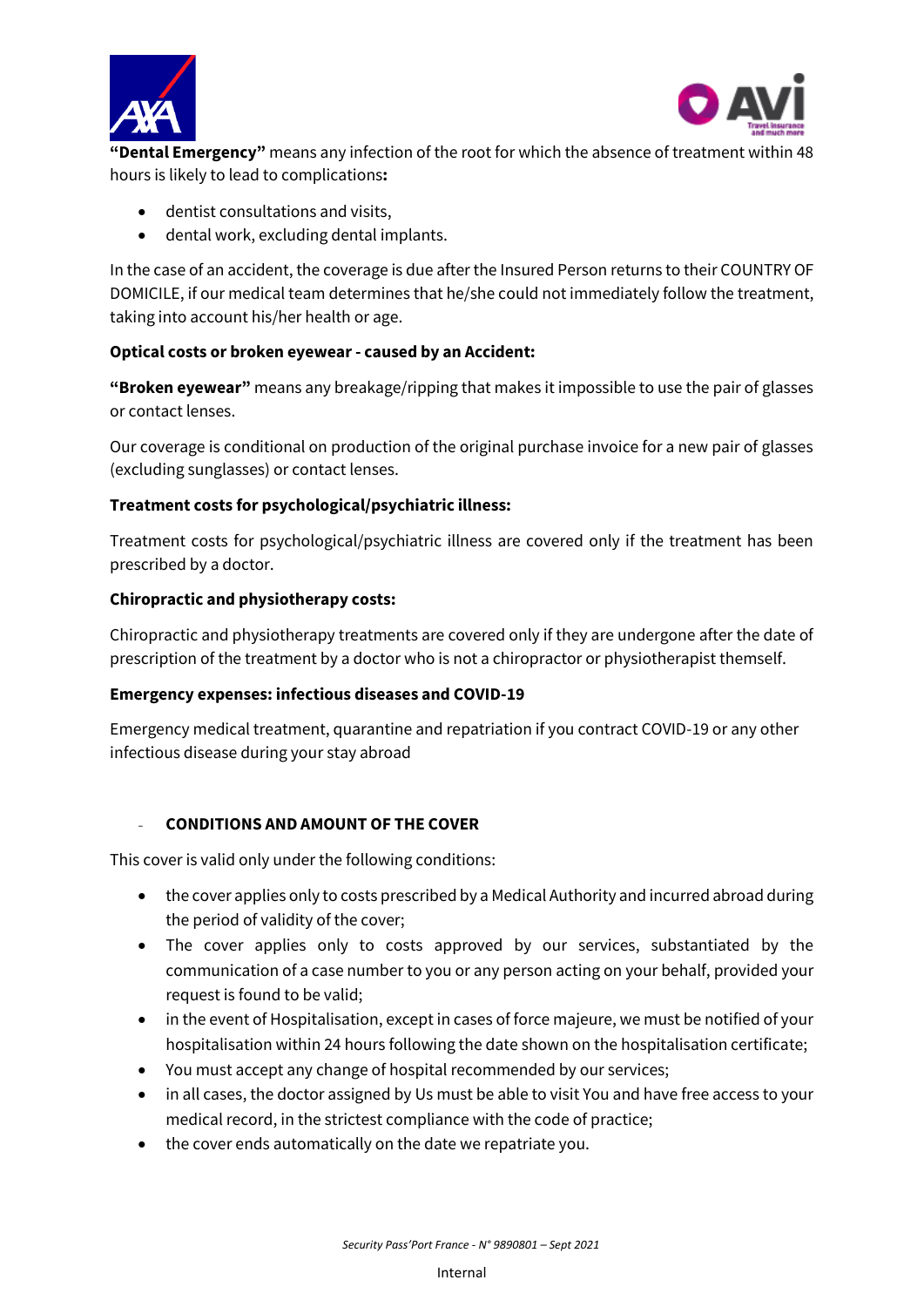



Our coverage per Insured Person and per event is limited to the amount shown in the TABLE OF BENEFITS.

# **You will not benefit from this cover for expenses incurred before our prior approval or in contradiction with this prior agreement.**

Please refer to the clause SUBMITTING A CLAIM for the list of documents you need to provide.

## - **HOW THIS WORKS**

You must send us the following information and documents:

- the nature, circumstances, date, and place of occurrence of the bodily injury that required the payment of medical expenses at your location;
- a copy of the prescriptions issued;
- a copy of the invoices for all the medical expenses incurred;
- the original reimbursement forms/statements from any paying authority concerned;
- for accidents, the name and address of the person responsible and, if possible, of the witnesses, indicating whether a formal report or affidavit was made by the authorities;
- in general, any documents likely to give an accurate assessment of the real costs remaining to be paid by him/her;
- in addition, You must send, under confidential cover, for the attention of our Medical Director, the initial medical certificate specifying the nature of the accident or illness and any other certificate that we may request from You.

**Failure to produce all these documents will result in Us being unable to proceed with the reimbursement.**

# - **ADVANCE OF MEDICAL EXPENSES ABROAD**

In the event of hospitalisation, or out-patient costs, if You or one of your beneficiaries request it, We may advance the hospitalisation or out-patient costs on your behalf, up to the limit specified in the clause "Conditions and amount of the cover", in return for a "report of hospitalisation expenses" that commits you to the steps to be followed.

In order to preserve our subsequent rights, we reserve the right to ask You or one of your beneficiaries for either a bank card imprint or a deposit cheque.

You undertake to carry out the formalities with the personal health plans within fifteen (15) days of receiving the invoices for medical costs that We have sent to you. If there is no response from you within (3) three months, We will be entitled to demand the reimbursement of the sums advanced, plus fees and legal interest. If the costs are not covered by the personal protection or supplementary health plan of the Insured Person, or if the Insured Person does not benefit from any plan, the Insurer shall cover them from the first euro,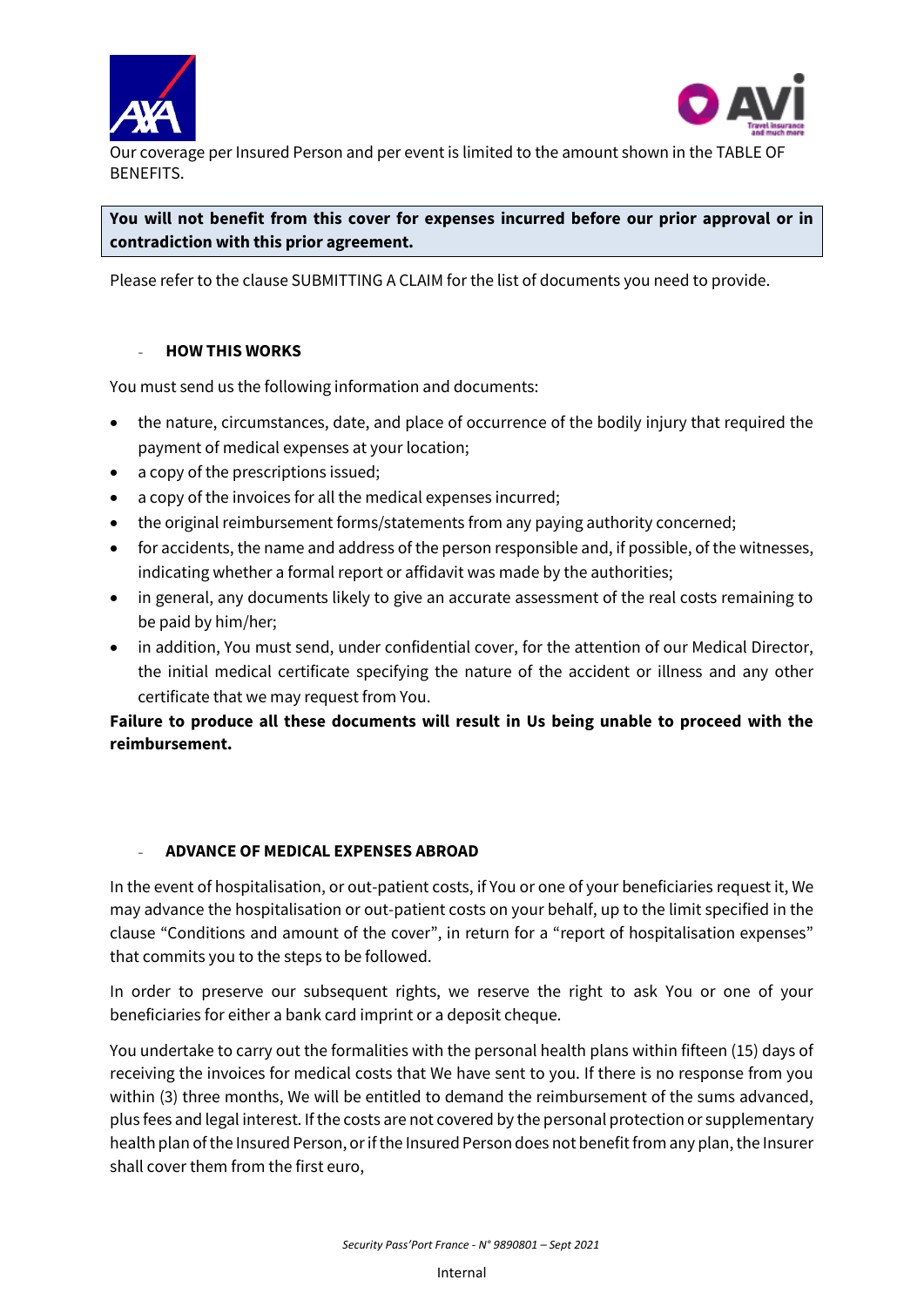



### **a) Reimbursement of medical expenses in the COUNTRY OF DOMICILE after repatriation:**

Coverage applies for a maximum period of 30 days after your repatriation to your country of domicile. Coverage is accepted only after all the coverage of the compulsory health insurance and any personal protection scheme you benefit from have been exhausted.

To receive payment, you must provide us with:

- The hospitalisation form;
- The hospital invoice showing the hospitalisation dates;
- The rate scales for coverage by the social security schemes;
- Where applicable, proof of absence of coverage under a mandatory health insurance scheme;
- A written statement from the relevant insurance company(ies) that all coverage under the policy(ies) has been exhausted.

## **b) Extension of coverage in the COUNTRY OF DOMICILE**

For a holiday period of no more than 30 days in your COUNTRY OF DOMICILE and subject to having a return ticket, during the insurance period mentioned in the special terms and conditions and corresponding to the premium paid, You remain covered, during the stay in your COUNTRY OF DOMICILE. This extension of coverage is granted according to the terms, limitations and exclusions of this Agreement.

We reimburse you, in supplement of any benefits provided by the mandatory Health Insurance (Social Security) and any personal protection plan, for medical expenses within the limit indicated in the TABLE OF BENEFITS.

This limit includes the above coverage of the Social Security and any supplementary personal protection scheme.

You (or your beneficiaries) undertake to carry out all necessary steps to recover these costs from the relevant bodies, and to send us the following documents:

- original statements of the social security and/or personal protection organisations justifying the reimbursements obtained,
- photocopies of medical bills justifying expenses incurred.

Failing this, we cannot reimburse you.

In the event that the Social Security and/or the personal protection organisations you contribute to do not cover the medical expenses incurred, we will reimburse you up to the amount shown in the TABLE OF BENEFITS, for the duration of the policy, provided that you provide us with the original medical bills and the certificate of non-coverage by the Social Security, the supplementary health insurance plan and any other personal protection plan.

#### **c) Car accidents**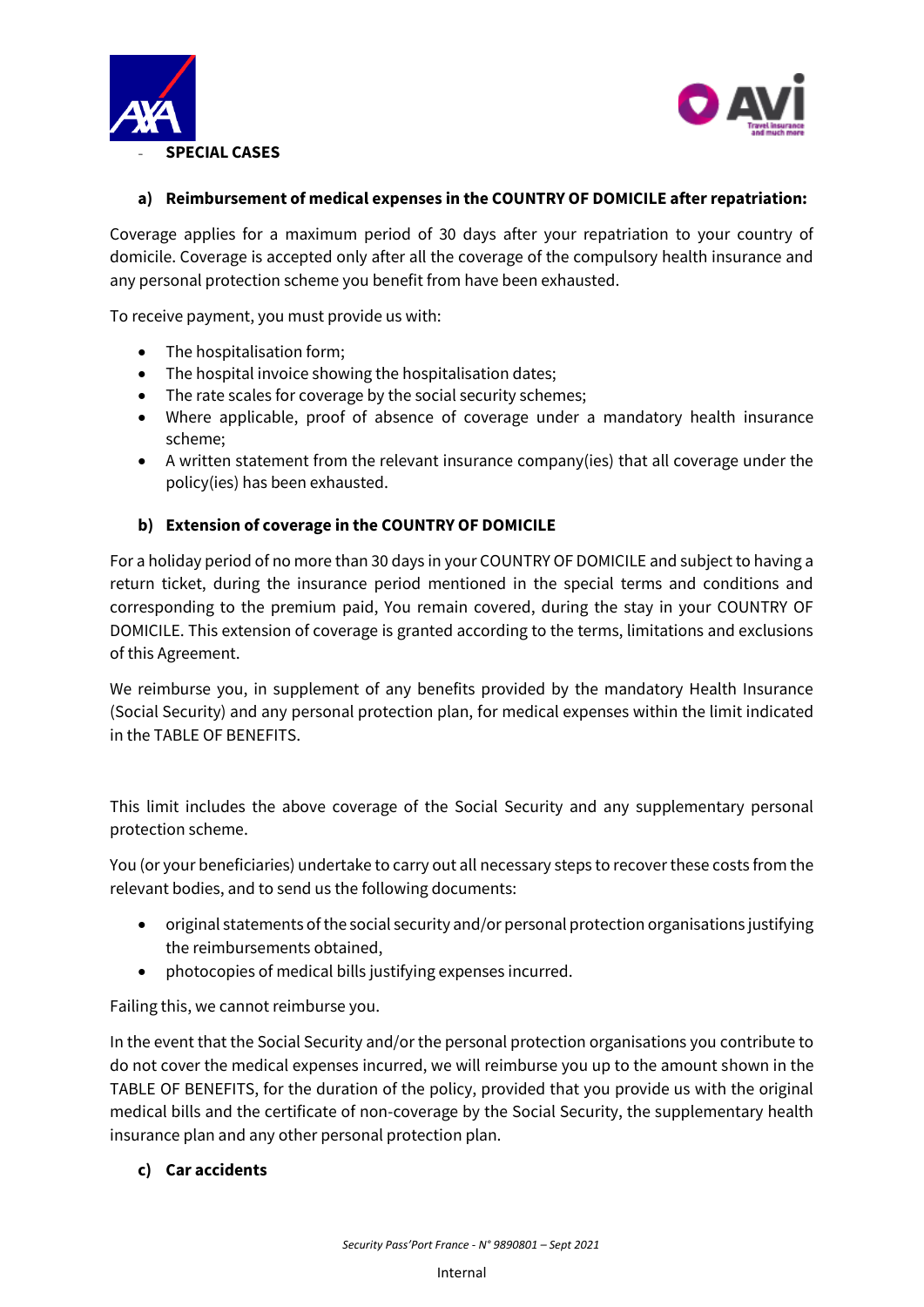



 $\overline{\phantom{a}}$ This coverage is only accepted after all existing insurance has been exhausted, that you have either purchased or that you benefit from, including all private or legally compulsory motor vehicle insurance, offering coverage of medical, hospital or therapy costs.

Therefore, any claim must first be submitted to the motor vehicle insurance company(ies) of all drivers and vehicles involved in the accident.

In order to benefit from our coverage of non-reimbursed costs, you must provide a written statement from the insurance company(ies) concerned that all coverage provided for in their policy(ies) has been exhausted.

By completing a report, you undertake to provide all the information required by the insurance company.

Only original invoices will be accepted as proof of the acts carried out.

## **d) Workplace accidents**

In the event of an accident at work, this coverage is only accepted on a second line basis after the compensation paid by the employer's insurance. If your employer does not offer you insurance, firstline coverage is provided.

Only original invoices will be accepted as proof of the acts carried out.

# **e) Insurance and driving licence**

With this travel insurance policy you are only covered for medical expenses when driving a car as part of a driver training programme supervised by a professional or your school.

This medical expense cover applies only to the Insured Person.

# **NEITHER CIVIL LIABILITY NOR DAMAGE TO THIRD PARTIES, THEIR PROPERTY OR VEHICLES ARE COVERED BY THIS POLICY.**

Medical insurance will only be valid if you are driving under the supervision of a professional driving instructor, as part of a driver training programme. You will also be insured during the official exam, under the direct control of the State Inspector.

**Driving to and from the driver's licence exam is not considered part of the driver training programme and is therefore not covered.**

#### - **WHAT IS NOT COVERED**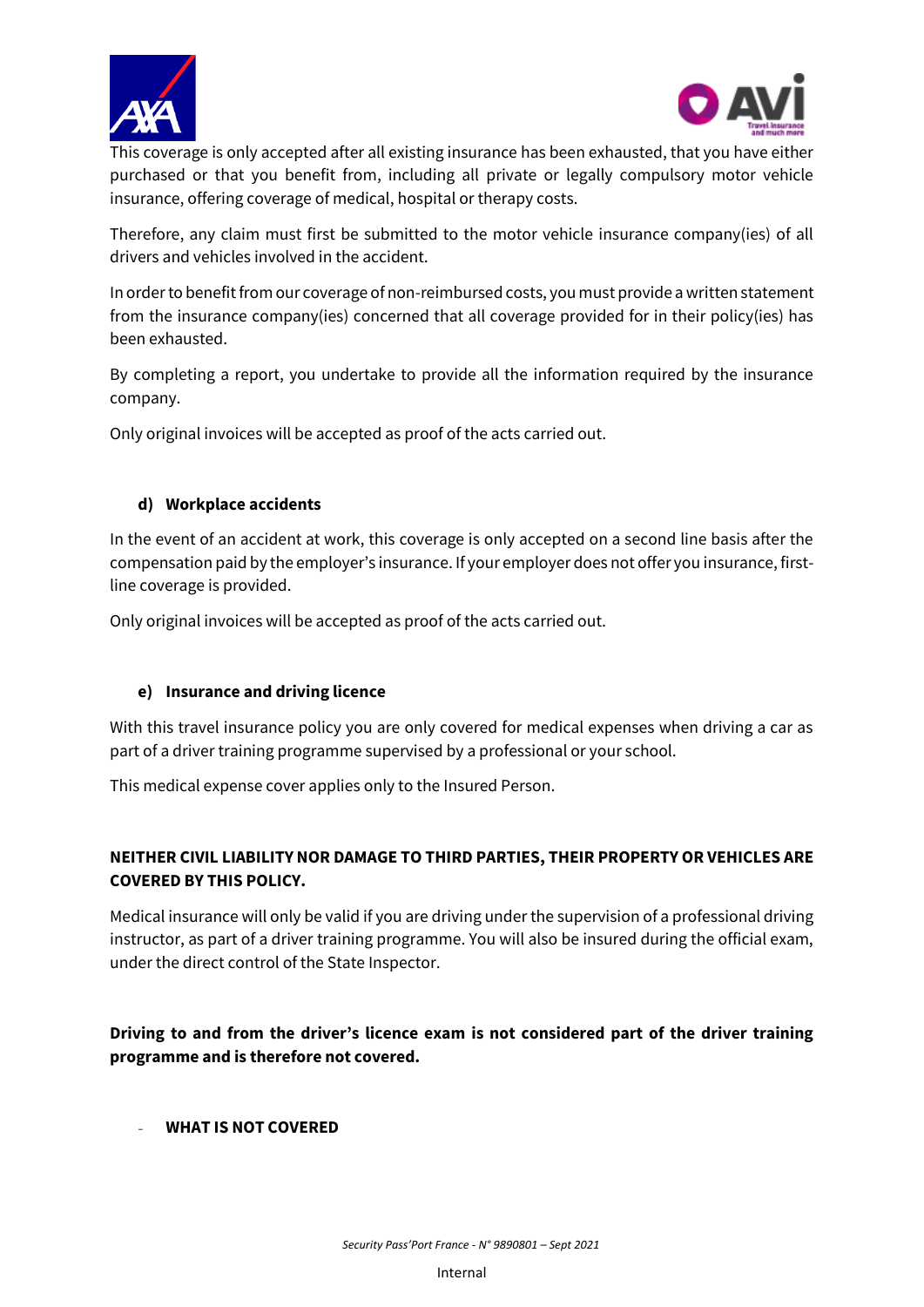



**In addition to the General Exclusions to all cover and the General Exclusions specific to medical assistance benefits, the following expenses are never covered under the MEDICAL EXPENSES INSURANCE:**

- **expenses incurred in your COUNTRY OF DOMICILE, unless otherwise stipulated;**
- **expenses incurred when You decided to travel despite the restrictions imposed by the Ministry of Foreign Affairs of your PLACE OF STAY.**
- **immunisation expenses;**
- **costs of prostheses, dental implants, periodontics, hearing aids, eyeglasses, except in the event of accident, and contact lenses;**
- **costs of cosmetic surgery procedures and treatments not resulting from an accident;**
- **Any claim for compensation arising from pregnancy-related conditions not attributable to pregnancy complications;**
- **Any treatment that is not a surgical or medical act for the sole purpose of treating or relieving an unforeseen illness or ACCIDENTAL BODILY INJURY;**
- **acts performed by a person who does not have the required degrees;**
- **Costs incurred in obtaining or replacing medicines known to be necessary at the time of departure or that must be continued outside the COUNTRY OF DOMICILE, except in the case of theft or deterioration.**
- **Damage and consequential loss due to failure to take prescribed medicines prior to the OUTWARD JOURNEY**
- **Any treatment or surgery that, in the opinion of our doctor, may reasonably be delayed until you return to your COUNTRY OF DOMICILE;**
- **Additional costs for an individual or private room in a hospital.**
- **Treatments or services provided by a hydropathic centre, a convalescence home, convalescence or rehabilitation centre;**
- **Addiction treatment (alcohol, drugs or similar);**
- **The expenses resulting from practice of the sports listed below:**
- **extreme sports: bungee jumping, potholing, canoeing or extreme kayaking (rapids above class V, river above class II, sea and oceans more than two miles from the coast) and base jumping,**
- **- mountain sports: mountaineering, climbing (except artificial support without security), rock-climbing, hiking alone beyond 3,000 meters, ski jumping, bobsleighing, skiing (alpine, cross-country, snowboarding) off marked slopes open to the public, and canyoning,**
- **air sports: aerobatics, gliding, parachuting, ULM, deltaplane, paragliding and skysurfing,**
- **competition martial arts and combat sports,**
- **water sports: scuba diving whether in a sporting competition or for leisure at a depth of more than 5 metres by a person who does not have the PADI licence or equivalent and not accompanied by a professional, competition surfing and hydrospeed,**
- **motor sports: car or motorcycle racing or karting in a competition,**
- **the consequences of participating in any sporting competition or training, sports practice in the context of a club or professional federation are also excluded from any compensation. However, introductions to these sports in beginner-type courses when instructed by a professional with the diplomas and skills required by the State are covered.**

**Please refer to the GENERAL TERMS AND CONDITIONS and GENERAL EXCLUSIONS.**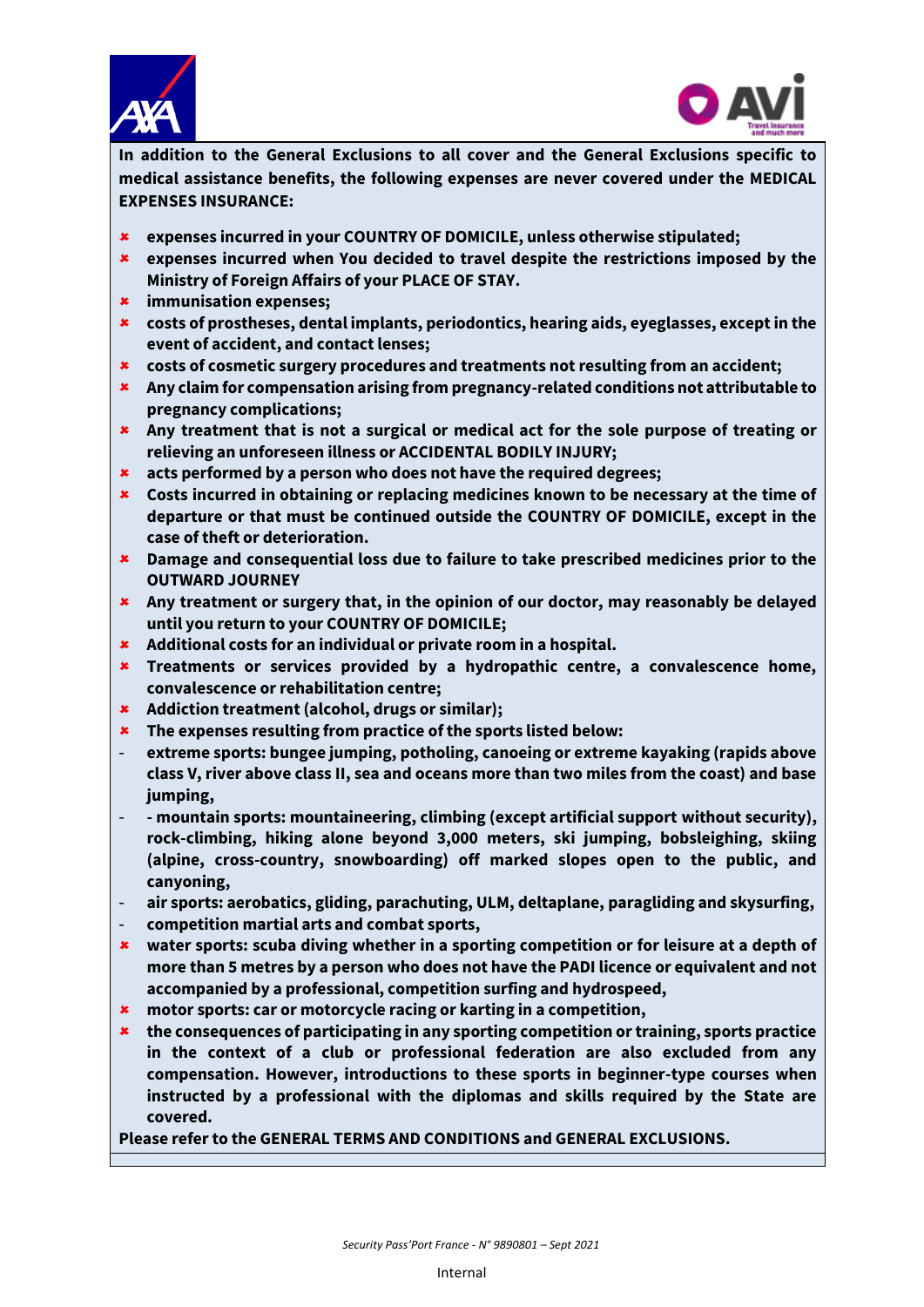



# <span id="page-20-0"></span>7.1.2. Medical repatriation

Our medical team will contact the attending doctor at your location and take decisions that best suit your state of health based on the information gathered and medical requirements.

If our medical team recommends your repatriation to a Medical Organisation or your Home, we organise and pay for it.

If You are hospitalised in a Medical Organisation outside of the hospital sector of your Home, AXA Assistance will organise and pay for your transfer to your Home.

Decisions concerning the choice of repatriation destination, place of hospitalisation, date, need to be accompanied, and means used for the repatriation will be made exclusively by our medical team.

**Any refusal of the solution proposed by our medical team will result in the forfeiture of the medical assistance benefits.**

# <span id="page-20-1"></span>7.1.3. Sending a doctor to your location abroad

If the circumstances so require, our medical team may decide to send a doctor to You in order to better assess what to do for your repatriation.

# <span id="page-20-2"></span>7.1.4. Sending medicines abroad

If, Abroad, You do not find the drugs prescribed before departure by your physician and essential for your state of health, we will organise the search for them and cover the expenses of shipping them to where you are staying.

# **The cost of the drugs and customs fees remain your responsibility.**

We will advance the drug costs and customs fees in exchange for a guarantee deposited by You or a third Person.

# <span id="page-20-3"></span>7.1.5. Extension of stay of the insured person

If our Medical Team recommends an extension of your Stay at your location due to your health condition, we will organise and pay for:

Your additional accommodation costs in the event of immobilisation at your location.

You also benefit from this cover if you are subject to a Quarantine obligation in your PLACE OF STAY, as well as if you contract COVID-19 or another infectious disease during your Trip abroad and you cannot go home to your country of DOMICILE.

Our coverage is effective until the date of your repatriation **up to the ceilings set out in the TABLE OF BENEFITS.**

**This cover cannot be used in conjunction with the "Visit by Close Contact in the event of hospitalisation" cover.**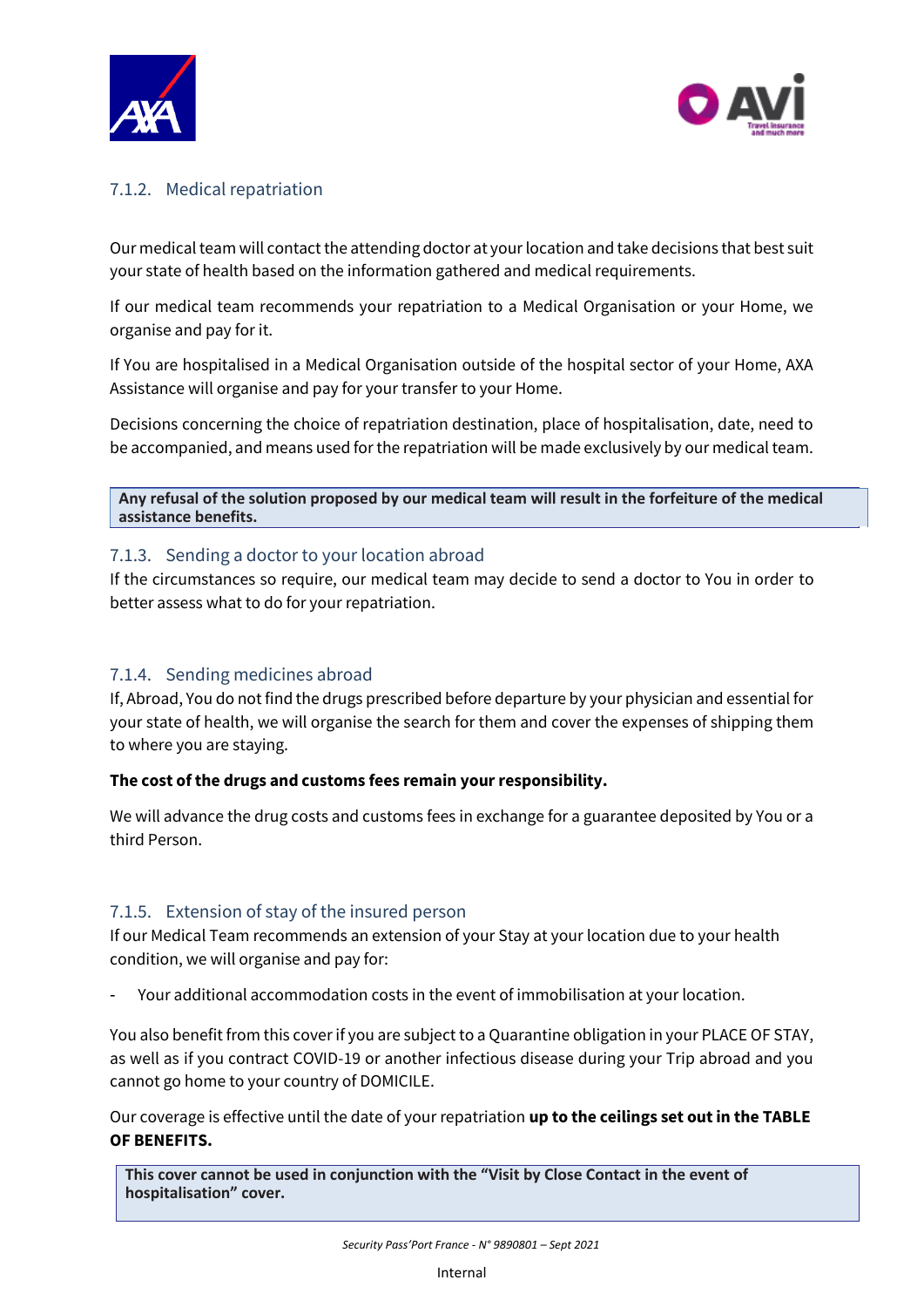



# <span id="page-21-0"></span>7.1.6. Extension of stay of the accompanying person

If you are hospitalised during your stay or our Medical Team recommends an extension of your Stay at your location due to your health condition, we organise and pay for:

• The additional accommodation costs of the Members of your family also Insured or an Insured Parson who is not a family member and who stays with you.

This cover is also accepted if you are subject to a Quarantine requirement in your PLACE OF STAY.

Our coverage is effective until the date of your repatriation **up to the ceilings set out in the TABLE OF BENEFITS.**

**This cover cannot be used in conjunction with the "Visit by Close Contact in the event of** 

# <span id="page-21-1"></span>7.1.7. Return home after stabilisation of condition

**hospitalisation" cover.**

At the end of your Hospitalisation or Immobilisation at your location and after medically confirmed stabilisation of your condition, we organise your return to Home and that of the Members of your family who are also insured or of an Insured Person with no family relationship who is accompanying you, provided they have stayed with you.

We pay for a new transport ticket to allow you to return to your Home if you or the other insured people who stayed with you cannot use the initially planned ticket.

# <span id="page-21-2"></span>7.1.8. Return of a person accompanying the insured person

In the context of Your medical repatriation or the repatriation of your body, we organise and pay for the return to the Domicile of an Insured Person accompanying you.

# <span id="page-21-3"></span>7.1.9. Visit by a close contact in the event of hospitalisation

If You are hospitalised for more than three (3) consecutive days (hospitalisation without Deductible if it involves a minor child or a life-threatening condition), we will organise and cover the round-trip transport and the Stay Expenses at your location of a Family Member or one of your Close Contacts so that they can visit You.

In the event of hospitalisation of more than 7 days, we cover the transport and accommodation costs of two (2) Close Contacts that travel to the location.

Our coverage is effective until the date of your repatriation **up to the ceilings set out in the TABLE OF BENEFITS.**

**This cover cannot be combined with the "Extension of stay of the accompanying person" cover.**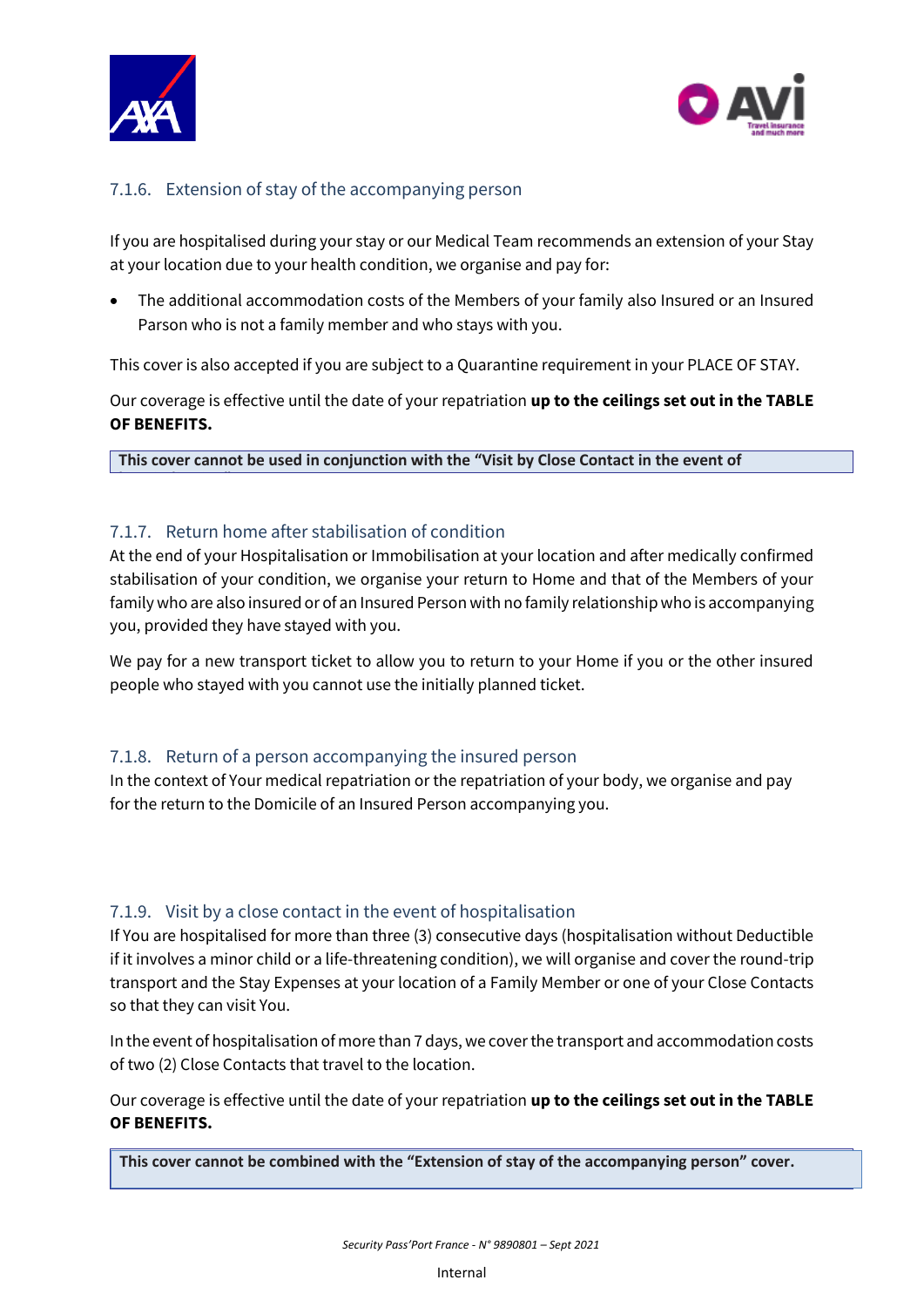



#### <span id="page-22-0"></span> $\overline{\phantom{a}}$ 7.1.10. Repatriation in the event of death

AXA Assistance will organise and pay for the repatriation of your body or ashes from the place of death to the place of burial in your COUNTRY OF DOMICILE.

We will cover the post-mortem and coffin costs and making the necessary transport arrangements.

## **The costs of the coffin for the transport will be paid up to the ceilings set out in the TABLE OF BENEFITS.**

The family of the deceased will pay the costs of the funeral, ceremony, local transportation, burial or cremation.

The choice of companies involved in the repatriation process shall be entirely our decision.

# <span id="page-22-1"></span>7.1.11. Presence of a close contact in the event of death

If You were alone at your location and the presence of a Family Member or Close Contact proves to be necessary for recognition of the body and the repatriation or cremation formalities, we will organise and cover his or her round-trip transport as well as the Expenses of his or her stay at your location **up to the ceilings shown in the TABLE OF BENEFITS**.

# <span id="page-22-2"></span>7.1.12. Early return

If Your presence at your DOMICILE is required following the death or hospitalisation of more than 48 hours in your COUNTRY OF DOMICILE (hospitalisation with no Deductible if the vital prognosis is known or if it is a minor child) of a Family Member, we organise and take care of:

- Either your return journey and that of the Insured Members of your family who travel with you if the duration of your Trip is less than 5 months;
- or your round-trip and that of the Insured Members of your family who travel with You if the duration of your Trip is more than or equal to 5 months.

We organise and pay for your return to your COUNTRY OF DOMICILE under the same conditions, if:

- The Ministry of Foreign Affairs of your COUNTRY OF DOMICILE, or any other competent body in this country, advises you to return home because of COVID-19 or other infectious disease or pandemic;
- A Member of your family becomes infected with COVID-19 or another infectious disease, while you are travelling.

Our management may not **exceed the limits set out in the TABLE OF BENEFITS.**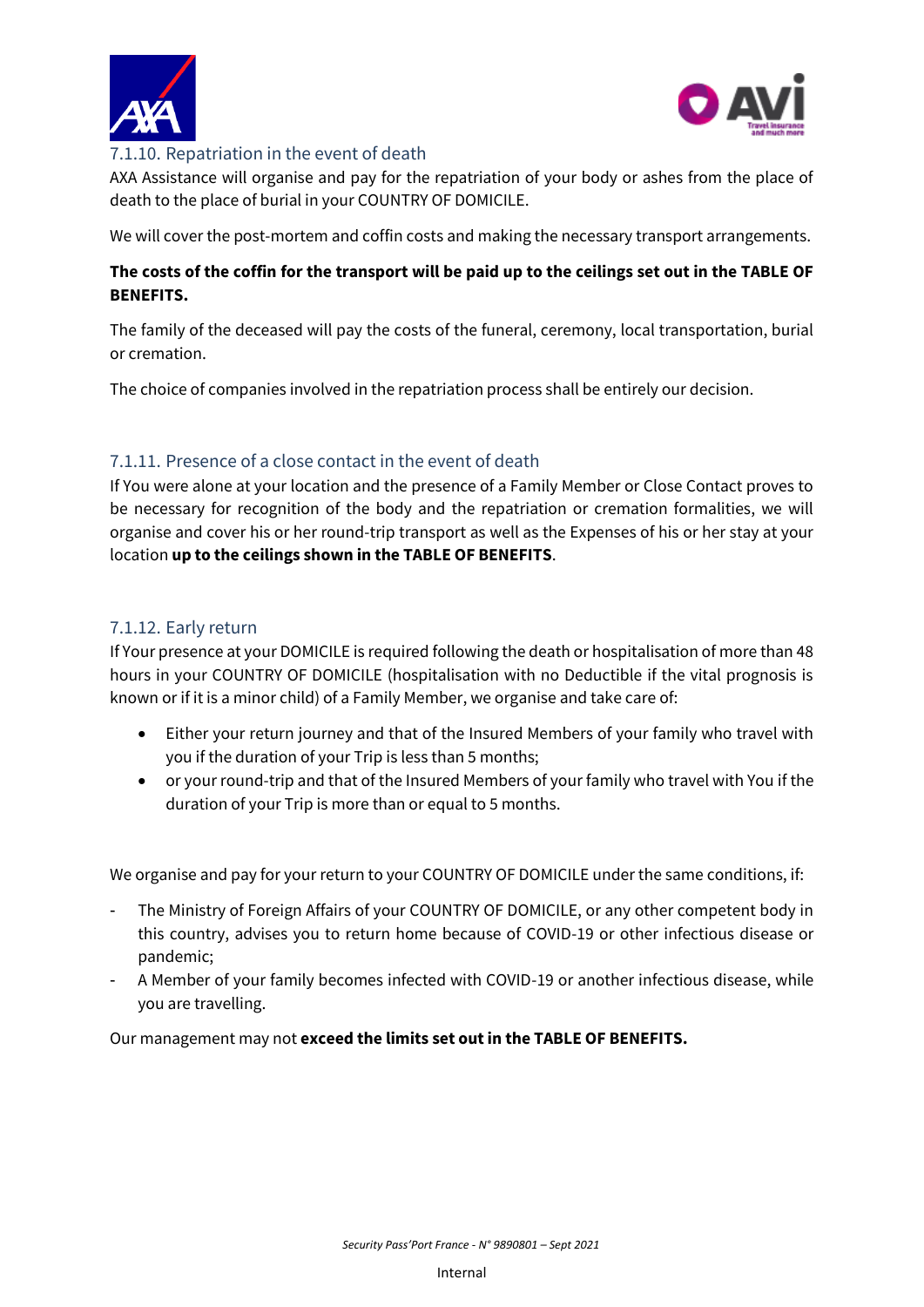



#### <span id="page-23-0"></span> $\overline{\phantom{a}}$ 7.1.13. Exclusions specific to the medical assistance cover

#### **The exclusions common to all cover apply.**

**The following are excluded and will not trigger our coverage, or be the subject of any type of compensation whatsoever:**

- **all interventions and/or reimbursements relating to medical visits, check-ups, and preventative screenings;**
- **benign conditions or lesions that can be treated on site and do not prevent you from continuing your stay;**
- **recovery, conditions being treated and not yet stabilised and/or requiring further scheduled treatments;**
- **pre-existing illness or injury, diagnosed and/or treated and having been the subject of a medical consultation or hospitalisation within the six (6) months prior to the date of the request for assistance, unless in the case of a marked and unforeseen complication;**
- **any consequences (check, additional treatments, relapses) of a condition having given rise to a repatriation;**
- **requests for assistance relating to medically assisted reproduction or voluntary interruption of pregnancy, their consequences and the resulting costs;**
- **requests for procreation or surrogate services, their consequences and the resulting costs;**
- **cosmetic surgery;**
- **suicide attempts and their consequences;**
- **travel undertaken for the purpose of diagnosis and/or treatment;**
- **the consequences of the lack of or impossibility to receive treatment or of treatment required or imposed by the travel; any damage for which you are entitled to claim compensation from the Tour Operator;**
- **repetitive transport necessitated by your state of health.**

# <span id="page-23-1"></span>7.2. Travel assistance

#### <span id="page-23-2"></span>7.2.1. Assistance in case of loss or theft of papers abroad

In the event of theft or loss of your personal documents, we can provide You with information on the following points:

- Procedure for stopping payment and the telephone number of stop-payment departments for the cards held by You;
- Reporting loss or theft (where to report);
- Renewal assistance (where to go, required documents, addresses, how long it takes, etc).

We may also provide you with a cash advance to enable you to make essential purchases **up to the ceilings set out in the TABLE OF BENEFITS.**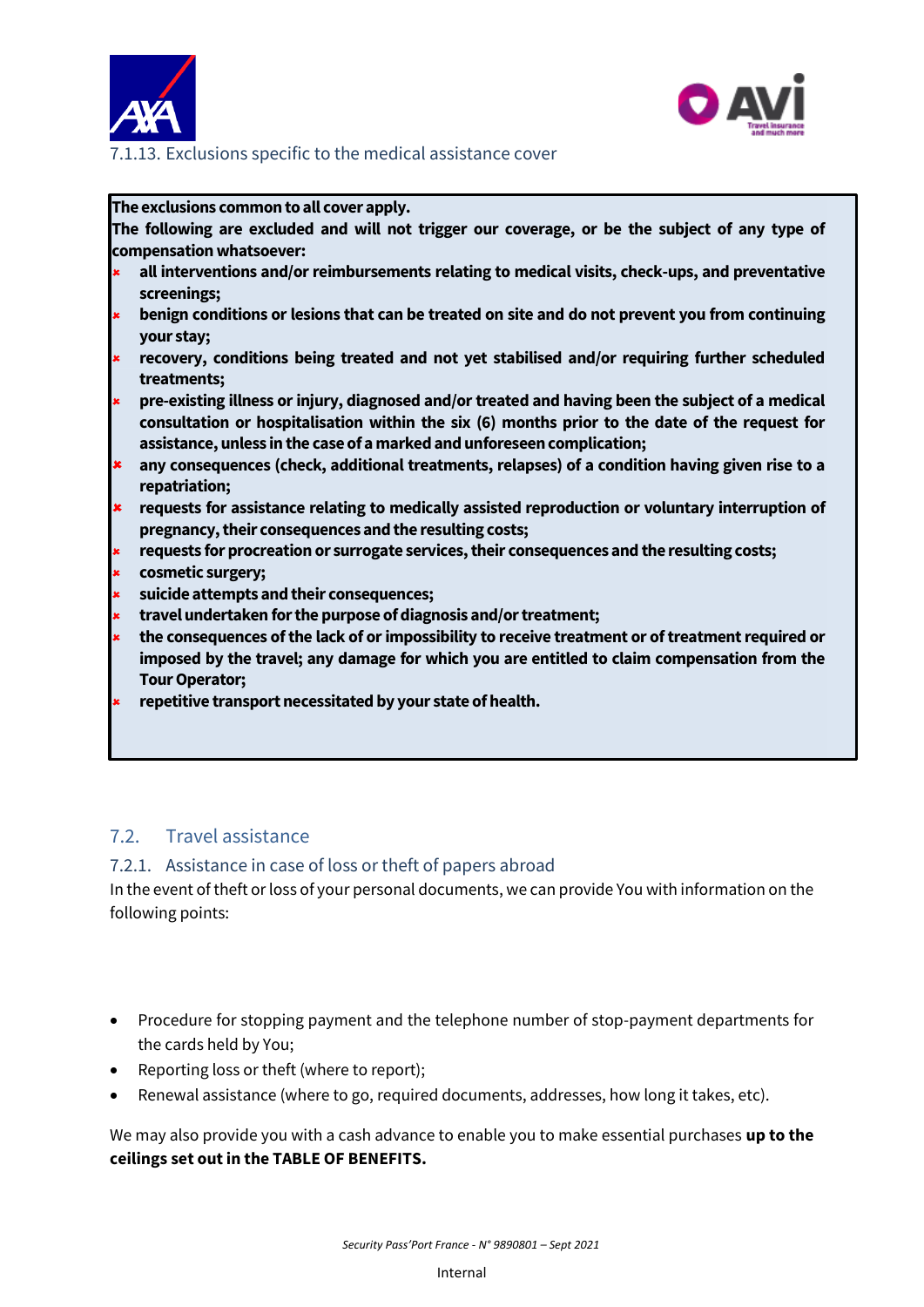



#### <span id="page-24-0"></span> $\overline{\phantom{a}}$ 7.2.2. Replacement of personal documents

Your identity papers, driving licence, passports, cards or local and urban transport tickets for local use are only refunded in the event of aggression or theft. The costs of replacement of identity papers, passports and driving licences, local and urban transport cards or tickets will be reimbursed upon submission of the declaration of theft and report filed with the local authorities, together with the invoice paid **up to the ceilings set out in the TABLE OF BENEFITS**.

# <span id="page-24-1"></span>7.2.3. Sending urgent messages

If it is physically impossible for You to send an urgent message and if You so request, we will transmit any message to your Family Members or Close Contacts and vice versa.

# <span id="page-24-2"></span>7.3. Legal assistance abroad cover

If You are the subject of court proceedings following an unintentional infringement of local laws outside your COUNTRY OF DOMICILE, which occurred as part of your private life, i.e. for acts unrelated to the performance of a business activity, We undertake to provide you with the below benefits:

# <span id="page-24-3"></span>7.3.1. Advance of bail

Upon presentation of a security deposit, or signing of an acknowledgement of debt, We will advance any bail that is required by the local court authorities for Your release or to enable You to avoid jail, **up to the ceilings set out in the TABLE OF BENEFITS.**

This advance will be paid directly to the local judicial authority or to any organisation or person designated by it.

You are required to:

- designate us directly as the recipient of the funds in case of reimbursement of the deposit decided by the court authority and, in case of a reimbursement sent directly to You, immediately return the reimbursed amount to us;
- reimburse the advanced funds within thirty (30) days of the court decision becoming enforceable;
- in any case, reimburse us within sixty (60) days of the date of payment.
- •

# <span id="page-24-4"></span>7.3.2. Legal fees

We cover legal fees **up to the ceilings set out in the TABLE OF BENEFITS.**

# <span id="page-24-5"></span>7.4. Your insurance cover

<span id="page-24-6"></span>7.4.1. Lost, stolen or damaged baggage

#### - **WHAT IS COVERED**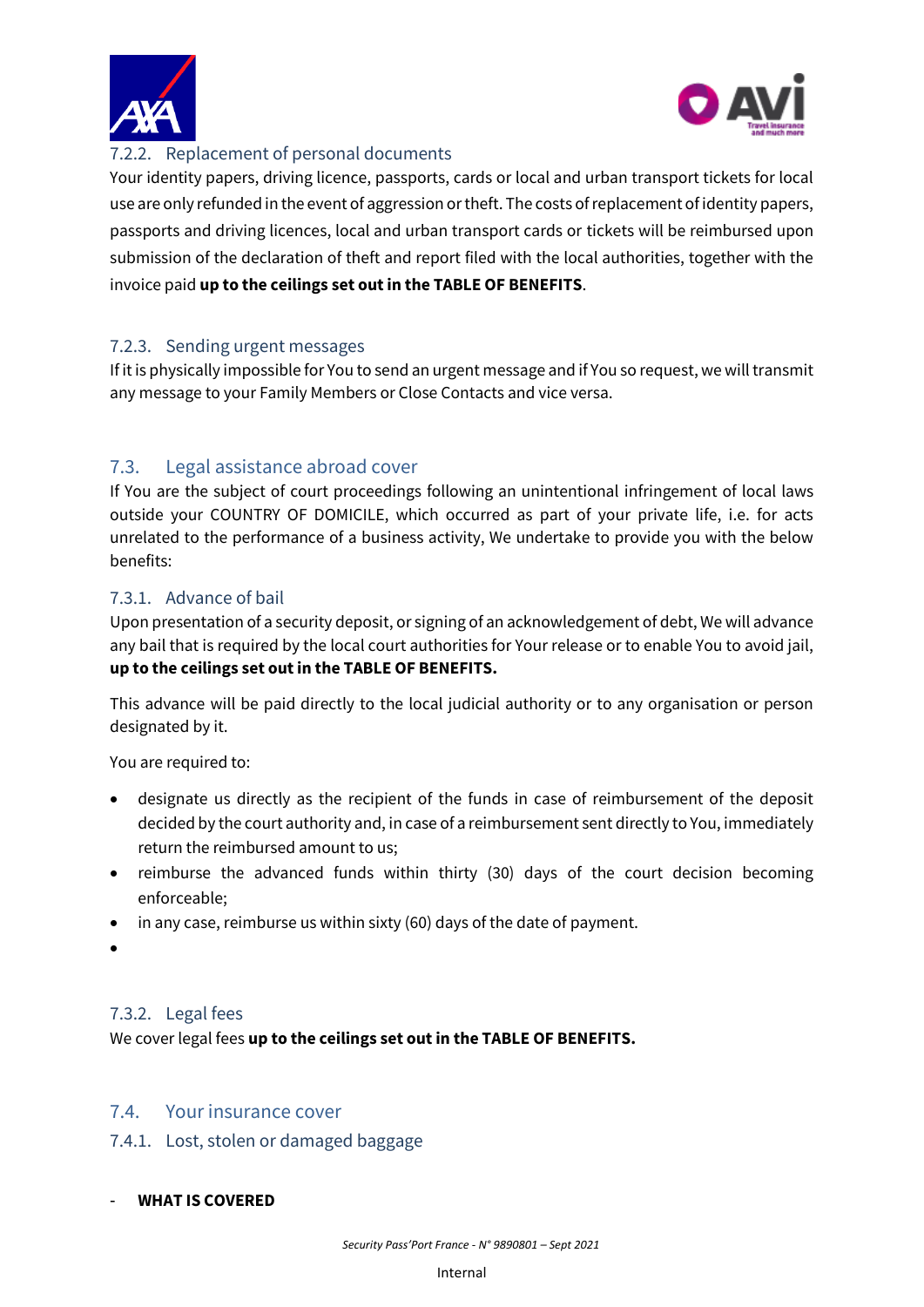



**As part of a stay Abroad**, We compensate you, up to the amount indicated **in the TABLE OF BENEFITS** per **TRIP** and for all beneficiaries travelling together, in the event of:

- the loss of your Baggage by the carrier and/or during transfers organised by the tour operator;
- the theft of your Baggage;
- complete or partial destruction of the baggage during the Trip.

Cover is available for:

- The loss or destruction of Baggage or Valuables which have been correctly checked in or entrusted to the carrier or entrusted to the tour operator during organised transport and transfers.
- Theft with forced entry of Baggage or Valuables from any locked and closed vehicle between 7 a.m. and 9 p.m. (local time).
- In cases of theft, cover is available provided the Baggage and Valuables are either under your direct supervision, in your room or placed in a private locker.
- Precious objects are only covered against theft and only when carried on your person or placed in a safe in your room or in the hotel's safe.

The amount due will be the value at the time of purchase minus a deduction corresponding to wear and tear and based on the age of the item (if the item can be repaired at a lower cost, we will only cover repair costs).

# **VALUABLES** and **PRECIOUS OBJECTS** are covered up to the amount indicated **in the TABLE OF BENEFITS.**

The cover is extended:

- to the Theft of your bicycle or one provided to you by your host family, provided that the bicycle was chained to a fixed and resistant object,
- to damage caused to your bicycle or one provided to you by your host family in the event of an accident by collision with an identified Third Person or with an animal (excluding damage due to use) that occurred and was reported to the local authorities.

Our compensation is limited to the amount defined per object indicated **in the TABLE OF BENEFITS.**

Please refer to the clause SUBMITTING A CLAIM for the list of documents you need to provide.

# SPECIAL TERMS AND CONDITIONS FOR CLAIMS

- If BAGGAGE is lost, stolen or damaged during handling by a carrier, transport company, authority or hotel, you must provide them with the details of the incident in writing.
- If BAGGAGE is lost, stolen or damaged while entrusted to an airline, YOU must:
	- $\circ$  obtain a lost baggage report form (PIR) from the airline,
	- $\circ$  send the report of the incident by post to the airline within the time specified by the transport agents (please keep a copy thereof),
	- o keep all transport tickets and registration labels in order to claim compensation.
- You must provide an original receipt or proof of ownership for objects to support your claim.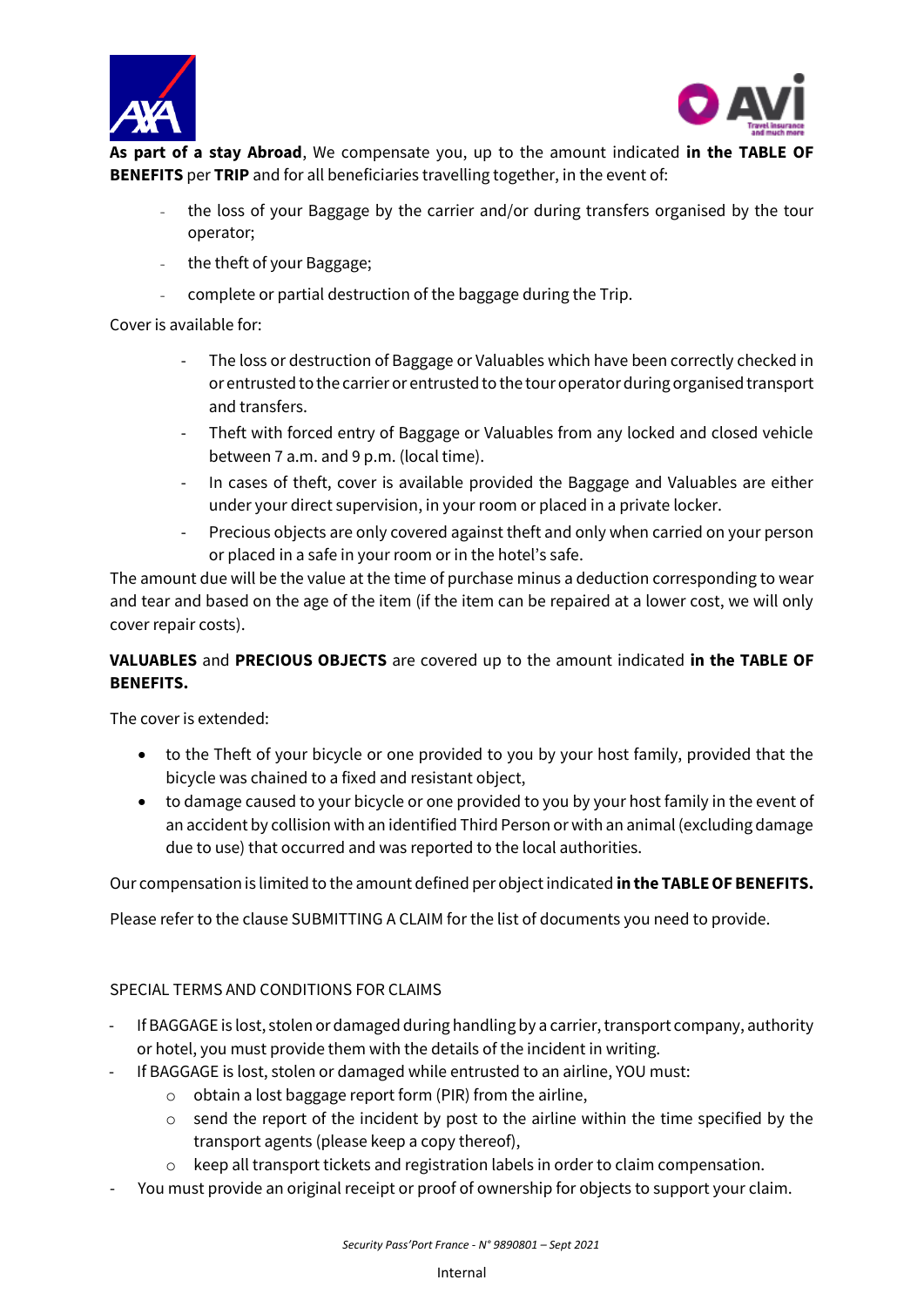



- Any amount paid under the DELAYED BAGGAGE cover will be deducted from the final amount due under this cover.

**In the case of failure to comply with the above conditions, We reserve the right to refuse our cover.**

#### RECOVERY OF LOST OR STOLEN BAGGAGE

If all or some of the lost or stolen items are recovered at any time whatsoever, You must inform us immediately.

If the items are recovered:

- Before you receive compensation, you must reclaim the items. We will only be obliged to compensate any damage actually sustained and any costs you have incurred, with our agreement, to recover the items.
- After you receive compensation, you will have thirty days from the date of recovery to decide whether to reclaim or leave all or some of the recovered items. After this time, the items will become our property.

If you reclaim the items, the compensation will be revised based on the value of the goods on the date of recovery and you must return any overpayment that you may have received.

If You learn that a person is in possession of the lost or stolen goods, you must inform us within eight days.

#### - **COMPENSATION**

Compensation will be paid only to you or your beneficiaries.

The compensation is calculated:

- Based on the replacement value, depreciated for age, if the item is totally destroyed,
- Based on the cost of repairs, up to the replacement value, depreciated for age, if the item has only been partially damaged.

#### **WHAT IS NOT COVERED**

**In addition to the General Exclusions to all cover and General Exclusions specific to travel insurance cover, the following is never covered under LOSS, STOLEN OR DAMAGED BAGGAGE:** 

 **cash, bank notes, securities and financial instruments of any kind, tickets, documents, business documents, magnetic cards, credit cards, passports and other identity documents;**

**k** keys, with the exception of those of your DOMICILE or your PLACE OF STAY;

**professional equipment;**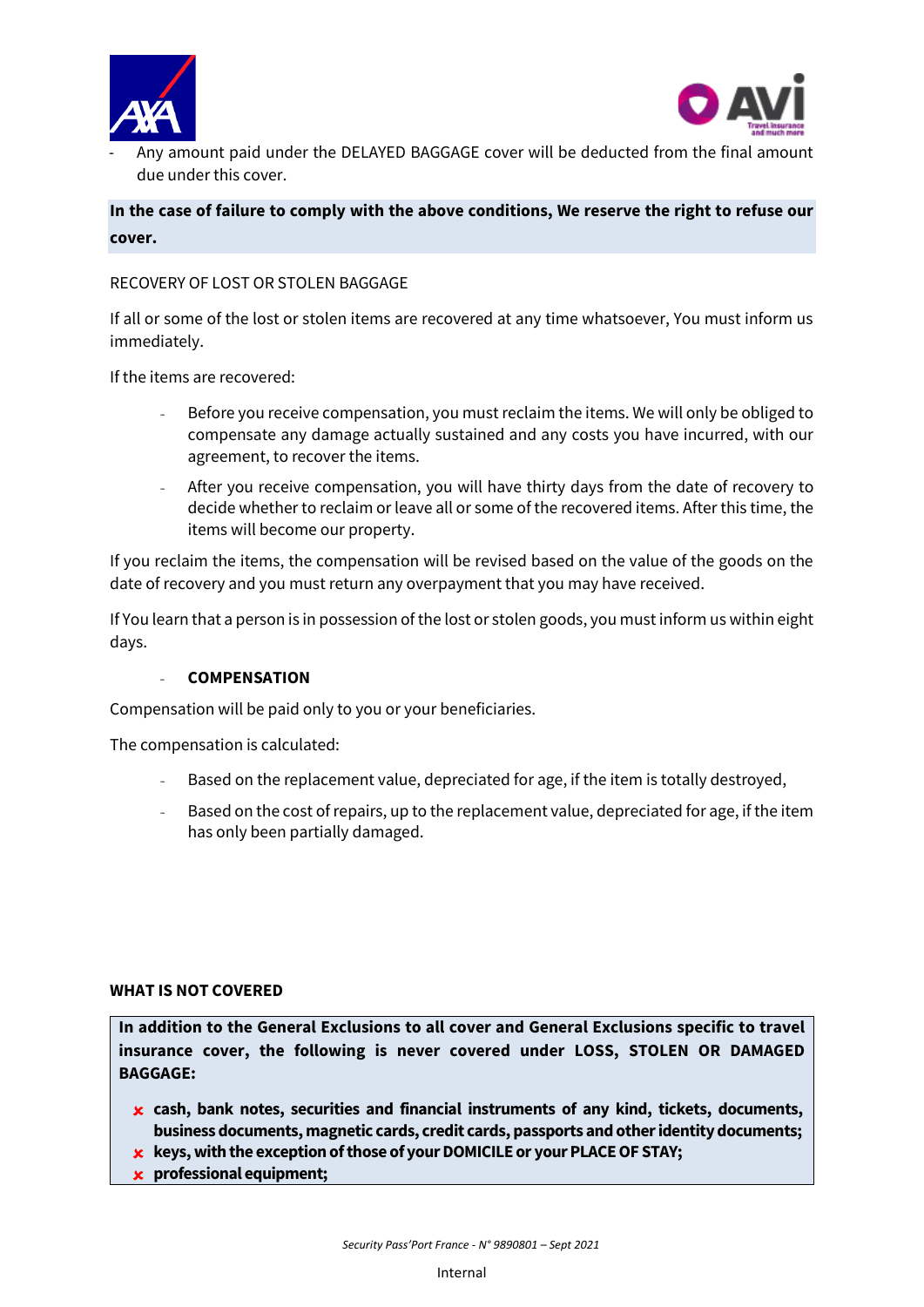



- **perfumes, perishable goods, lighters, pens, cigarettes, cigars, wine, alcohol and spirits and in general all foodstuffs;**
- **medicines;**
- **prosthetics of any kind, dental prosthetics, glasses and contact lenses, and medical equipment, unless damaged as a result of a serious accident causing bodily injury;**
- **car radios;**
- **paintings, works of art, craft objects, antiques and musical instruments;**
- **CDs, video games and their accessories;**
- **theft or damage to luggage which occurs at your DOMICILE;**
- **theft without forced entry from any residential property which is not closed and covered and locked;**
- **theft of all kinds and any damage caused at campsites, in hangars, on private leisure boats, or in caravans and trailers;**
- **baggage stolen or destroyed whilst left unattended in a public place or in premises accessible to multiple occupants;**
- **goods entrusted to third parties or which are the responsibility of third parties such as depositaries; however, this does not apply to baggage handed to a carrier or entrusted to a tour operator or hotel;**
- **forgotten, lost (except by a transport company) or exchanged objects;**
- **destruction due to an inherent defect, abnormal or natural wear and tear, or damage caused by rodents, insects or vermin;**
- **destruction caused by temperature or light, leaking fluids, grease, dyes, corrosives, flammable substances or explosives contained in the insured Baggage;**
- **damage from scratches, scuffs, tears and stains;**
- **damage to fragile objects such as glassware, windows, porcelain, earthenware, statues, ceramics, crystal, alabaster, wax, stoneware, marble and any similar objects, unless caused by theft or attempted theft;**
- **any damage caused by the Insured Person's personnel during the conduct of their business;**
- **seizure, embargo, confiscation, capture, destruction or sequester ordered by any public authority.**

# <span id="page-27-0"></span>7.4.2. Delayed baggage

#### - **WHAT IS COVERED**

<span id="page-27-1"></span>We compensate you, up **to the ceilings set out in the TABLE OF BENEFITS** for all **BENEFICIARIES**  travelling together, for emergency clothing replacement costs, medicines and toiletries if the registered **BAGGAGE** is temporarily misplaced during transit of the **OUTWARD JOURNEY** and has not been returned to **YOU** within 24 hours of **YOUR** arrival, provided that a written statement has been obtained from the airline stating the number of hours the **BAGGAGE** has been delayed.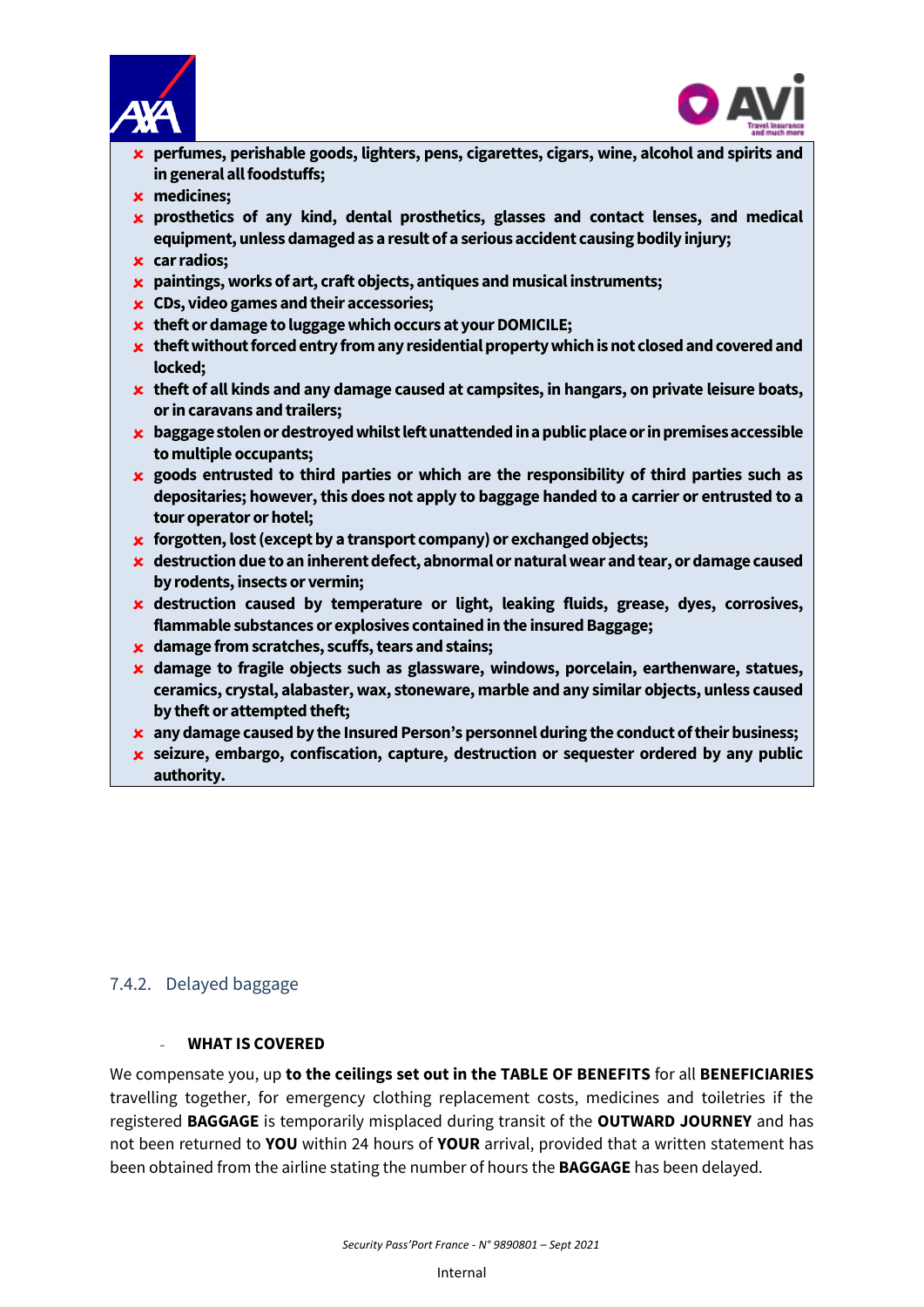



If the loss is permanent, the amount will be deducted from the final amount to be paid under the BAGGAGE, PERSONAL SPENDING AND TRAVEL DOCUMENTS cover.

SPECIAL TERMS AND CONDITIONS FOR CLAIMS

- **YOU** must obtain a written certificate from the carrier confirming the number of hours that your **BAGGAGE** has been delayed. **YOU** must:
- obtain a lost baggage report form (PIR) from the airline or their agents,
- send the incident report by post within the deadline specified by the carrier and keep a copy thereof,
- keep all transport tickets and registration labels in order to claim compensation.
- **All amounts are only valid for real expenses with a receipt that exceed any compensation paid by the carrier.**
- The amounts shown in the TABLE OF BENEFITS correspond to the total for each delay, regardless of the number of **BENEFICIARIES** travelling together.
- The detailed invoices for these purchases must be kept.

**In the case of failure to comply with the above conditions, We reserve the right to refuse our cover.**

Please refer to the clause SUBMITTING A CLAIM for the documents **YOU** need to provide.

#### **WHAT IS NOT COVERED**

**In addition to the General Exclusions to all cover and General Exclusions specific to travel insurance cover, the following is never covered under DELAYED BAGGAGE DELIVERY:**

- **Claims that do not concern your outward journey as part of travel outside your PLACE OF STAY.**
- **Claims for compensation due to delay, confiscation or detention by customs or any other authority.**
- **Claims following a baggage delay when they are shipped as freight or bill of lading.**
- **The costs or expenses for which any carrier or service provider must pay you compensation, or has paid you or will pay you compensation under a compensation scheme that is contractual or defined by regulations.**
- **Reimbursement of items purchased after your luggage has been returned.**
- **Claims for reimbursement of expenses not justified by detailed invoices.**
- **Claims for which you do not have a written certificate from the carrier (or its agents), confirming the number of hours your baggage was delayed and when it were returned to you.**
- **Any purchase made more than 4 days after the actual arrival at destination.**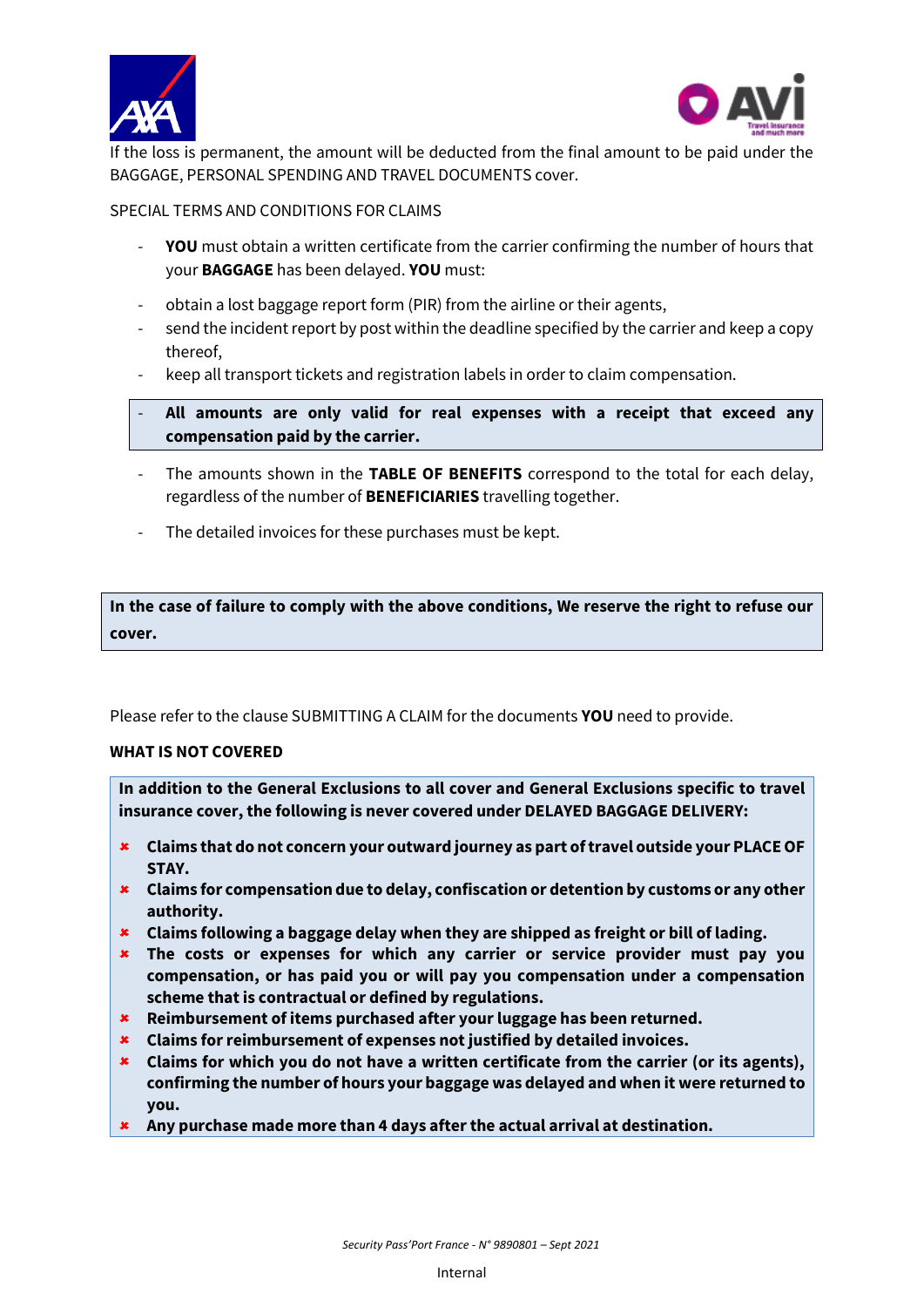



### <span id="page-29-0"></span>- **WHAT IS COVERED**

We compensate you per hour of delay per person and per journey (**outward journey only**) up to the amount indicated in the **TABLE OF BENEFITS**, for the food and beverage expenses incurred at the departure terminal or station and accommodation at the hotel if the departure of the **SCHEDULED MEANS OF PUBLIC TRANSPORT** for which **YOU HAVE** a reservation is delayed by **at least 24 hours from the scheduled arrival time, due to:**

- a mechanical or technical breakdown of the scheduled **MEANS OF PUBLIC TRANSPORT** on which you booked your travel.

This cover applies provided that the flight confirmation formalities were carried out within the time period required by the Tour Operator.

In the event of disagreement,

- for Scheduled Flights, "the Official Airlines Guide" will be referred to in order to determine the flight and connection times.
- for chartered flights, train tickets or boat journeys, the departure times, connections and destinations are those showing on the Insured Person's ticket.

Please refer to the clause SUBMITTING A CLAIM for the list of documents you need to provide to US.

#### **WHAT IS NOT COVERED**

**In addition to the General Exclusions to all cover and General Exclusions specific to travel insurance cover, the following is never covered under TRANSPORT DELAYS:**

- **any delay in the return journey;**
- **All costs or expenses for which any carrier or service provider must pay you compensation, or has paid you or will pay you compensation, as well as all amounts paid as compensation by the tour operator or service provider**
- **any delay due to the temporary or permanent withdrawal of an aircraft, ordered:**
	- o **by the airport authorities,**
	- o **by the civil aviation authorities,**
	- o **by a similar organisation.**
- **any delay announced more than 24 hours before the departure date;**
- **any refused boarding following an overbooking;**
- **any flight missed for which the Insured Person's booking was confirmed regardless of the reason;**
- **Any event of which liability may be incumbent on the tour operator pursuant to Order No. 2017-1717;**
- **Compensation claims when you have not complied with the contractual terms of the travel agent, tour operator or carrier.**
- **Compensation claims where you have not obtained a written certificate from the carriers (or their agents) confirming the duration and reason for the delay.**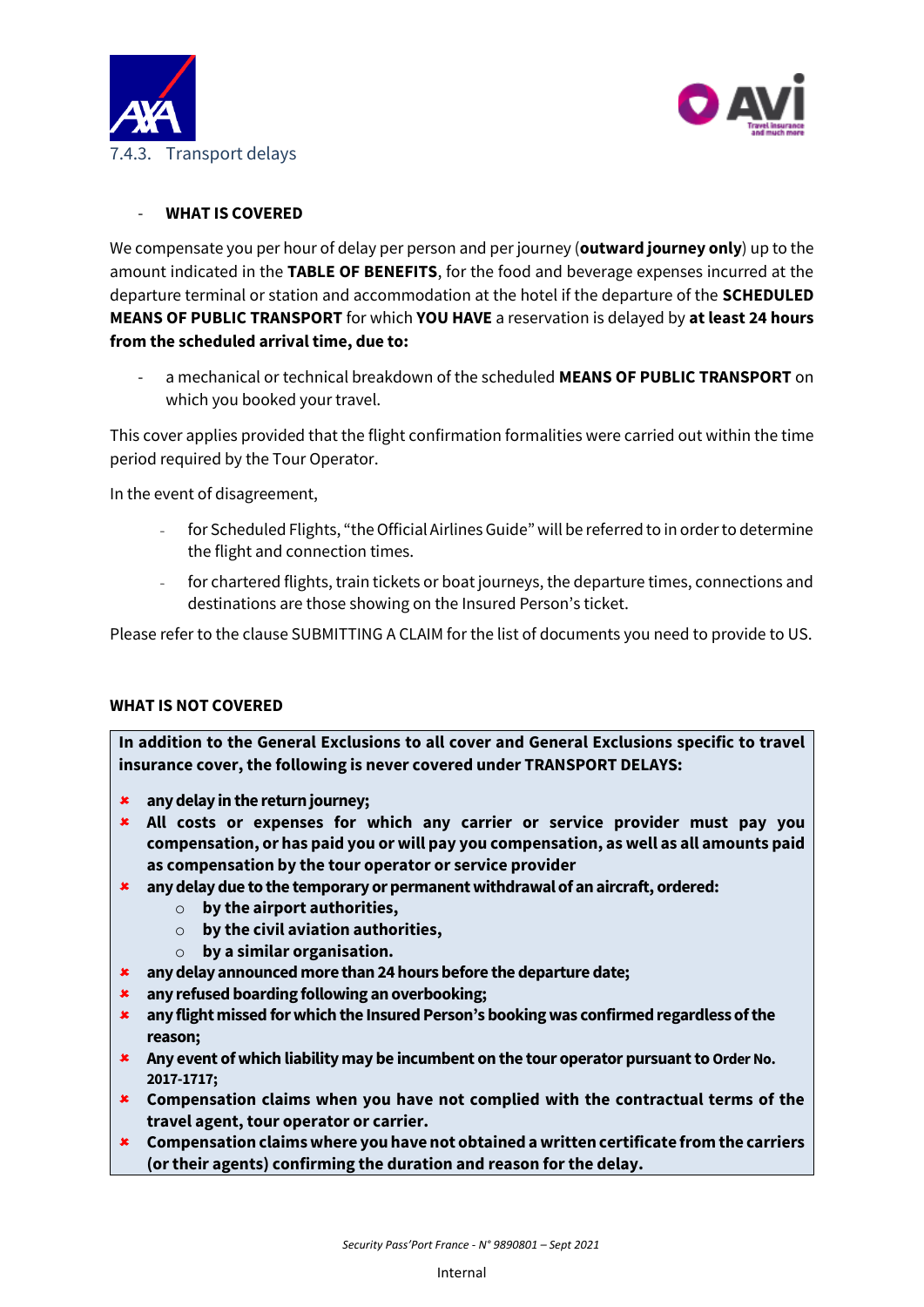



- $\overline{\phantom{a}}$  **A STRIKE OR SOCIAL MOVEMENT or a delay due to air control, either current or announced before the date on which you made your travel arrangements and/or before the date on which you subscribed to this policy.**
- **Termination of service (temporary or otherwise) of an aircraft or ship on the recommendation of the aviation authority, port authority or any other similar body in any country.**
- **Private chartered flights.**

## <span id="page-30-0"></span>7.4.4. Search and rescue costs

#### - **WHAT IS COVERED**

The purpose of this cover is to reimburse the search and rescue costs incurred to find you and evacuate you to the nearest reception centre, using companies that are duly licenced, authorised and have the required resources.

We may advance these costs on your behalf, up to the ceilings set out in the TABLE OF BENEFITS.

The cover takes effect on the departure date of your TRIP and ends automatically on the return date of your TRIP.

#### **WHAT IS NOT COVERED**

**In addition to the General Exclusions to all cover and General Exclusions specific to travel insurance cover, the following is never covered:**

- **Search and rescue costs resulting from not observing the rules of caution issued by the site operators and/or the regulations governing the activity that you practice**
- **Search and rescue costs incurred by practicing a professional sport, participating in an expedition or a competition**

#### <span id="page-30-1"></span>7.4.5. Personal accidents

#### *7.4.5.1. Purpose of the cover*

The purpose of this cover is to pay to the Insured Person, or one of his/her beneficiaries, a lump sum in the event of an Accident arising during his/her trip, including during the practice of a dangerous sport listed in Appendix 2 and having resulted in total or partial permanent invalidity observed

within six (6) months of the Accident or death within 24 months of the Accident.

#### *7.4.5.2. Definitions specific to Personal Accident Insurance*

#### **Accident**

Injury resulting from the sudden and violent action of an unpredictable external cause beyond the control of the Insured Person. **The following are not considered Accidents: slipped discs or other hernias, lumbagos, sciatica and back strain, heart attacks, coronary heart disease, ruptured**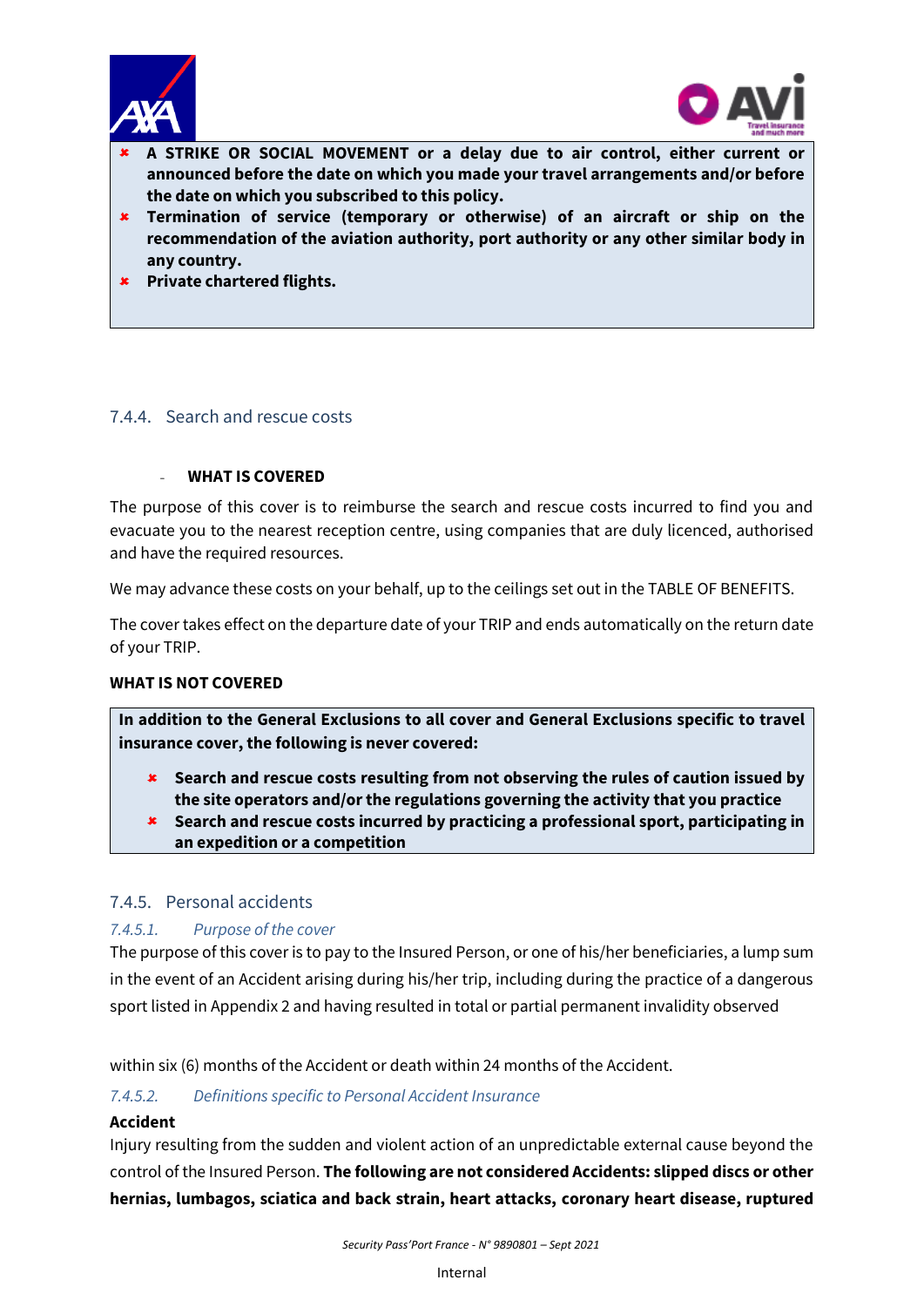



**aneurysm, coronary embolism, meningeal haemorrhage, nerve damage affecting the traumatised region.** 

## **Beneficiary, Beneficiaries**

In the absence of an express designation of the Beneficiary, the death benefit is paid to the Insured Person's Spouse, failing which his or her children born or to be born, living or represented by the Insured Person or any other designated person, failing this, the heirs or beneficiaries of the Insured Person or a pre-determined Beneficiary.

#### **Stabilisation**

The time when the wounds have stabilised and have taken on a permanent aspect such that treatment is no longer necessary, except to avoid aggravation, and it becomes possible to assess the degree of permanent functional incapacity for permanent injury.

#### **Long-term disability**

Permanent loss, total or partial, of the functional capacity of a person expressed as a percentage by reference to Appendix I "Indicative disability scale (work accidents)" of Article R. 434-32 of the French Social Security Code.

*7.4.5.3. Amount of cover*  - *In the event of death following an Accident* 

# **The amount of the lump sum per Insured Person depends on the age of the Insured and is indicated in the TABLE OF BENEFITS.**

- *In the event of permanent disability* 

AXA Assistance refers to a doctor-appraiser who organises an appraisal in order to determine, after Stabilisation of the Insured Person's condition and no later than three (3) years from the date of the Accident, the disability rate of the Insured Person, by reference to Appendix I "Indicative disability scale (work accidents)" determined by the social security pursuant to Article R. 434-32 of the French Social Security Code. The amount of the lump sum allocated depends on the permanent invalidity rate observed during the six (6) months following the Accident.

The minimum disability rate taken into account to qualify to benefit from this cover is set at 10%. The amount of compensation is equal to the result of the following terms:

- Permanent invalidity rate determined by the above scale, which is estimated based on the maximum capacity existing on the date of acceptance to the insurance;
- **The amount of the insured capital depends on the age of the Insured Person and is provided in the TABLE OF BENEFITS.**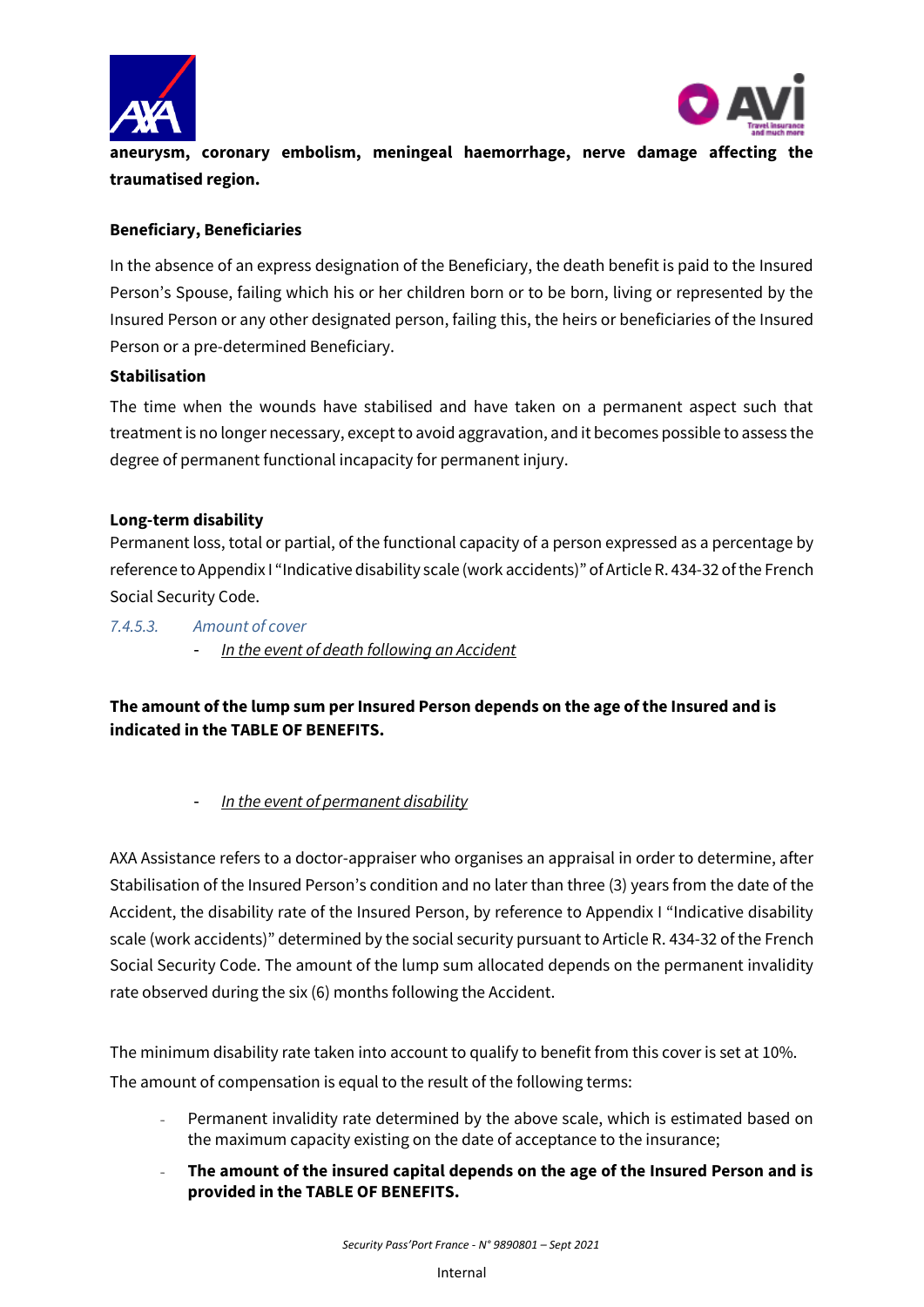



For multiple disabilities arising either from the same Accident or successive Accidents, each partial disability is assessed in isolation without, however, the addition of the partial invalidity rates concerning the same member or organ being able to exceed the rate resulting from its total loss. In any event, the total sum of partial disabilities is limited to 100%, with the total lump sum or the last partial clump sum calculated accordingly.

# *7.4.5.4. Non-cumulative*

The death benefit and permanent disability compensation are one and the same cover: the Personal Accident cover. Consequently, in the event of death following the Accident after recognition of a Permanent Disability following the same Accident, the compensation paid or due by AXA Assistance in respect of the permanent disability is deducted from those due in the event of death.

# *7.4.5.5. Maximum commitment: coverage limit per event*

In the event that the cover is accepted in favour of several Insured People who are victims of the same event, AXA Assistance's maximum commitment may not exceed €2,500,000 for all compensation due in respect of death and permanent disability. The compensation due will then be reduced and paid proportionally.

# *7.4.5.6. Method of application and required supporting documents*

The Insured Person, or one of his/her beneficiaries, must submit the claim within 30 days of the date of the Accident or the date on which he/she became aware thereof, at:

• By registered mail with acknowledgement of receipt to:

AVI INTERNATIONAL

Le Colisée Gardens 10 avenue de l'Arche CS 70126, 92419 Courbevoie Cedex, France.

The claim must contain the following information:

- the full names and addresses of the perpetrator of the loss and any witnesses;
- the Policy number;
- Any information or document necessary to know the facts, nature, circumstances, date and place of the Accident;
- A copy of an identity document to certify the status of the Insured Person;
- In the event of death, any document to certify the status of Beneficiary of the accidental death benefit (copy of identity document, civil union contract, family book, etc.).
- In the event of disability: the final notification of the grant of the invalidity pension or disability annuity issued by the Social Security when the entitlement was granted;
- Where applicable: the death certificate;
	- **In a confidential envelope to the attention of the Medical Director of AVI International**:
		- The Hospital Form and the medical certificate containing the date of the first medical act, a detailed description of the nature of the injury and care, and the consequences thereof;
		- In the event of invalidity: the certificate of stabilised condition;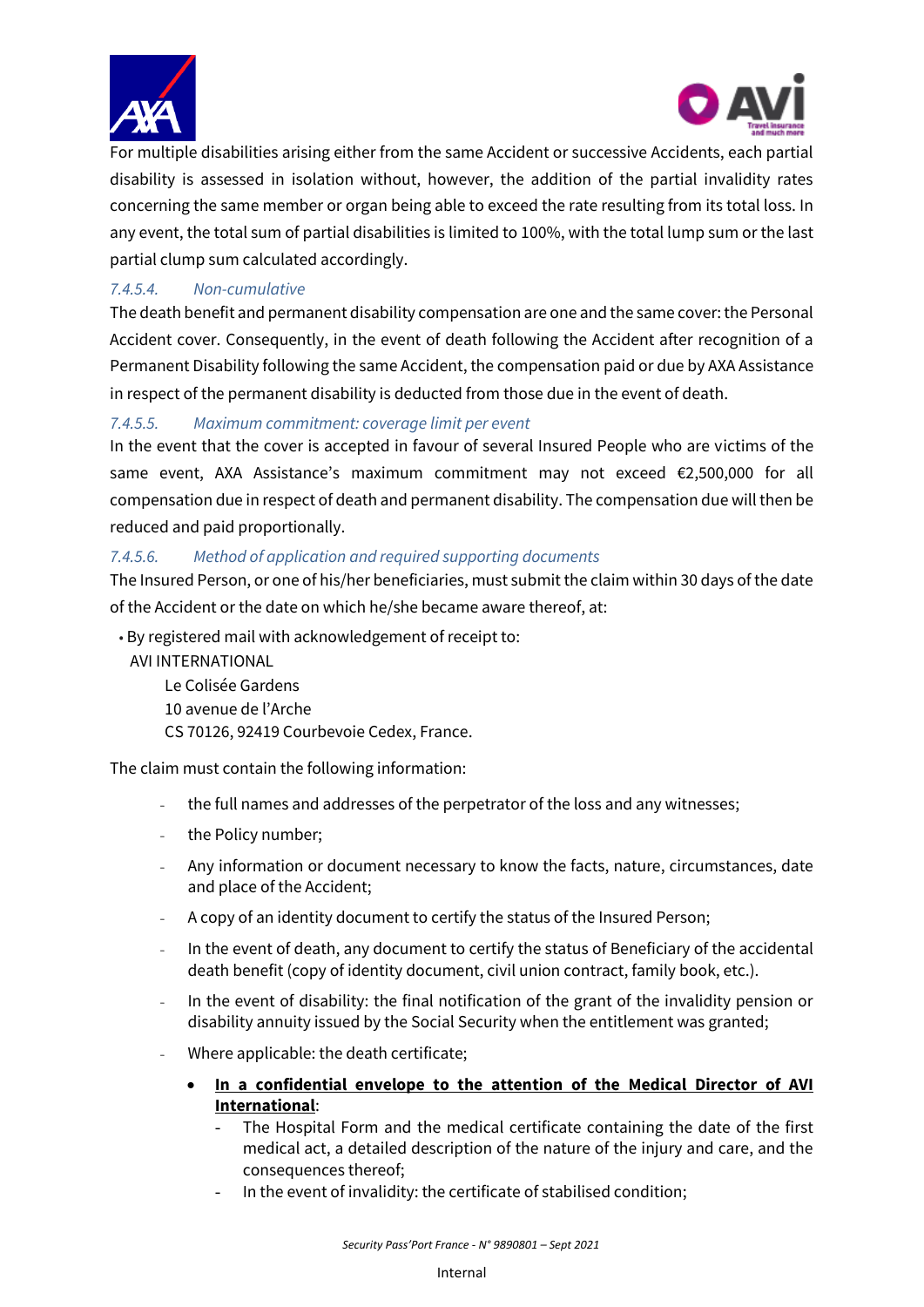



In general, the Insured Person must send any correspondence or procedure documents that might be relevant to the claim.

In addition to these documents, AXA Assistance reserves the right to request any additional documents deemed necessary.

#### **Any claim that does not comply with the provisions of this cover results in its forfeiture.**

#### *7.4.5.7. Accidental death benefit*

The death benefit is paid within sixty (60) days of receipt of all necessary supporting documents. Payment will be made in euros.

## *7.4.5.8. Permanent disability benefit*

At any time, AXA Assistance reserves the right to appoint an appraiser doctor of his/her choice, who will be responsible for stating that the Insured Person's health status falls within the scope of this cover. The refusal of the Insured shall result in the cancellation of this cover.

The AXA Assistance doctor may ask the Insured Person for any document that he/she deems necessary to analyse the Insured's health status.

Permanent invalidity compensation is paid to the Insured Person within sixty (60) days of receipt of all necessary supporting documents. Payment will be made in euros.

At the request of the Insured Person, if AXA Assistance and the Insured Person have not reached an agreement on the final disability rate or if their condition has not stabilised at the end of a period of one (1) year from the date of submission of the claim, advance payments may be made to the Insured Person.

# *7.4.5.9. Subrogation*

After payment of the amounts insured in the event of accidental death, no appeal is possible against the person responsible for the loss, in accordance with Article L. 131-2 of the French Insurance Code.

After the payment of the insured sums in the event of permanent disability, AXA Assistance shall be entitled to take subrogatory action against the person responsible for the loss if the sums allocated are as indemnity insurance.

#### *7.4.5.10. Exclusions specific to the Personal Accident cover*

**The General Exclusions to all cover apply. The following exclusions also apply:** 

- **The previous state of the Insured Person;**
- **Accidents during working life for:** 
	- **Aircraft pilots or flight crews,**
	- **Workers on oil and gas platforms,**
	- **Humanitarian workers.**

#### **In addition, the consequences of the following are excluded:**

- **Suicide or suicide attempt;**
- **An Accident suffered during Travel to one of the regions or countries for which the Ministry of Foreign Affairs has advised against it;**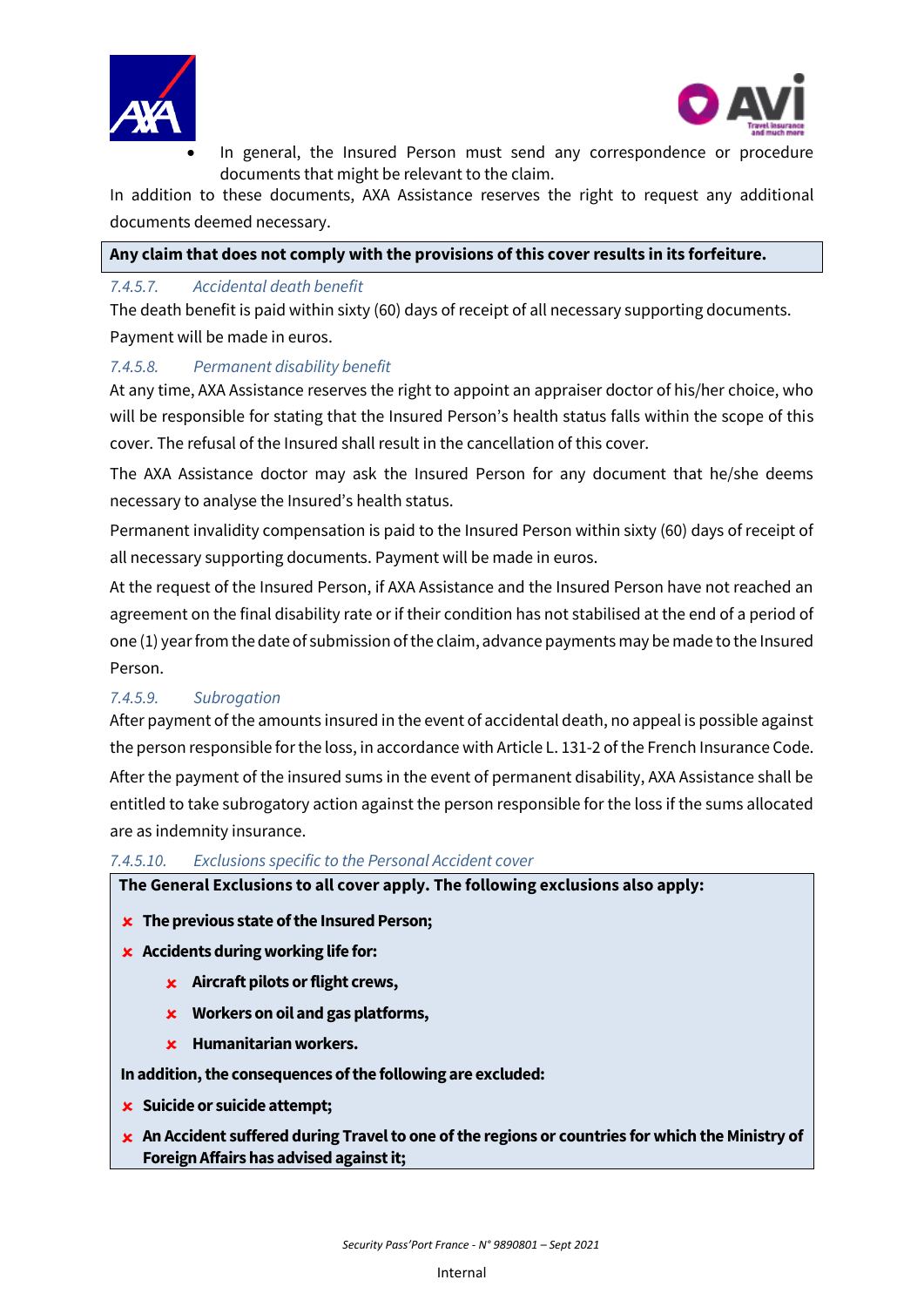



- **Cosmetic treatment and/or cosmetic surgery not resulting from a Covered Accident or their consequences;**
- **Practising the following activities:** 
	- **Driving two-wheeled motor vehicles with a cylinder greater than 125 cm3;**
	- **Aerobatics, parachuting, ULM, deltaplane, paragliding, hot-air balloons or similar motors;**
	- **Rock-climbing, mountaineering, luge, scuba diving whether in a sporting competition or for leisure at a depth of more than 5 metres by a person who does not have the PADI licence or equivalent and not accompanied by a professional, parachuting and all air sports, including kiting and analogue motors, potholing and those resulting in training for or participation in sports competitions;**
	- **Try-outs, training or participation in trials or competitions involving the use of motor vehicles or boats;**
	- **Competition sports;**
	- **Professional sports;**
	- **Attempts to achieve records, bets of any kind;**
	- **Sports leisure stays, raids and expeditions or any sporting activity that is the main reason for the Travel;**
- **Cures of any kind;**
- **Negligence, lack of care or the use of empirical care without medical control (except in the case of Force Majeure);**
- **Neurological, psychiatric or psychological disorders.**

**Finally, accidents in Iran, Cuba, North Korea, Syria, Venezuela, Belarus and Sevastopol/Region of Crimea are excluded.**

#### <span id="page-34-0"></span>7.4.6. Liability

#### *7.4.6.1. Personal Liability Cover Abroad*

#### 7.4.6.1.1. Purpose of the cover

This insurance covers the monetary consequences of liability that the Insured Person may bear in the event of bodily injury, property damage or financial losses caused to third parties in the course of his/her private life by the Insured Person, the persons for whom he/she is responsible, or the things or animals in his/her custody, as well as any material damage caused to an Object entrusted by your host family and used during your stay, or while practising a dangerous sport listed and indicated as accepted by this coverage in appendix 2, provided that the event giving rise to the damage occurred during the Trip and during the Policy validity period.

## 7.4.6.1.2. Subsidiarity of the cover

**This cover applies Abroad and in countries in which the Insured Person is not covered by any liability insurance taken out elsewhere.**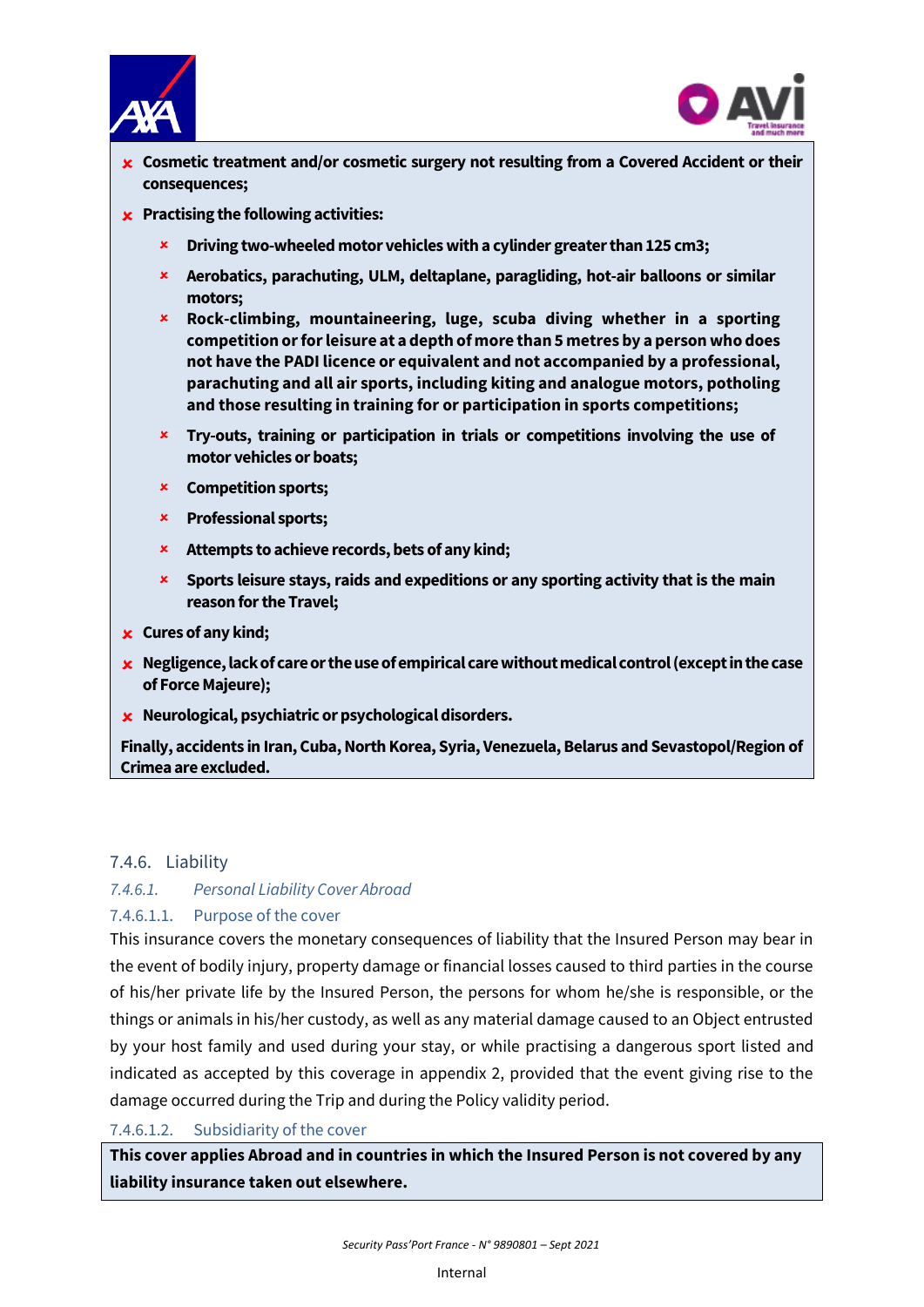



#### $\overline{\phantom{a}}$ *7.4.6.2. Civil liability cover in France and Abroad* 7.4.6.2.1. Purpose of the cover

This insurance covers the monetary consequences of liability that the Insured Person may incur in the event of property damage caused by fire, explosions, flames or sparks, or water damage occurring during a covered Trip, to:

- property covered by a rental agreement;
- movable property inside furnished rented housing and listed in the inventory appended to the rental agreement.

## With regard to:

- The owner of the temporary lease (individual, school establishment):
	- for property damage caused to the building and the furniture in the rented premises,
	- for rent of which he/she is deprived and the loss of use of the rented property;
	- for property damage suffered by other tenants that he/she is required to compensate.
- neighbours and third parties:
	- for property damage and financial losses that they suffer.
		- Subsidiarity of the cover

**This cover applies in countries in which the Insured Person is not covered by any liability insurance taken out elsewhere.**

#### *7.4.6.3. Legal Expenses Abroad*

#### 7.4.6.3.1. Purpose of the cover

**For defence**: the costs of legal proceedings for the defence of the Insured Person when he/she is brought by a third Person before the criminal courts following an offence committed at the time of an event covered by the private liability Abroad cover.

**For recourse**: the costs of legal proceedings for the Insured Person to seek recourse against a third Person when he/she has suffered damage, provided that the harmful event is covered under the private liability Abroad cover.

#### 7.4.6.3.2. Definition of costs of legal proceedings

Refers to the costs of civil proceedings brought with the agreement of AXA Assistance in order to organise the defence of the Insured Person or his/her recourse, such as investigation costs, costs of police reports, bailiff's reports, expert or technical fees, lawyer's fees and non-taxable costs. **Penalties and/or fines imposed on the Insured Person are excluded.**

#### *7.4.6.4. Limit of cover*

**The amount paid in compensation may not exceed the limits defined below:**

|                                    | Upper limit per Claim | <b>Deductible</b> |
|------------------------------------|-----------------------|-------------------|
| Single combined limit for all loss | €1,000,000 incl. VAT  | none              |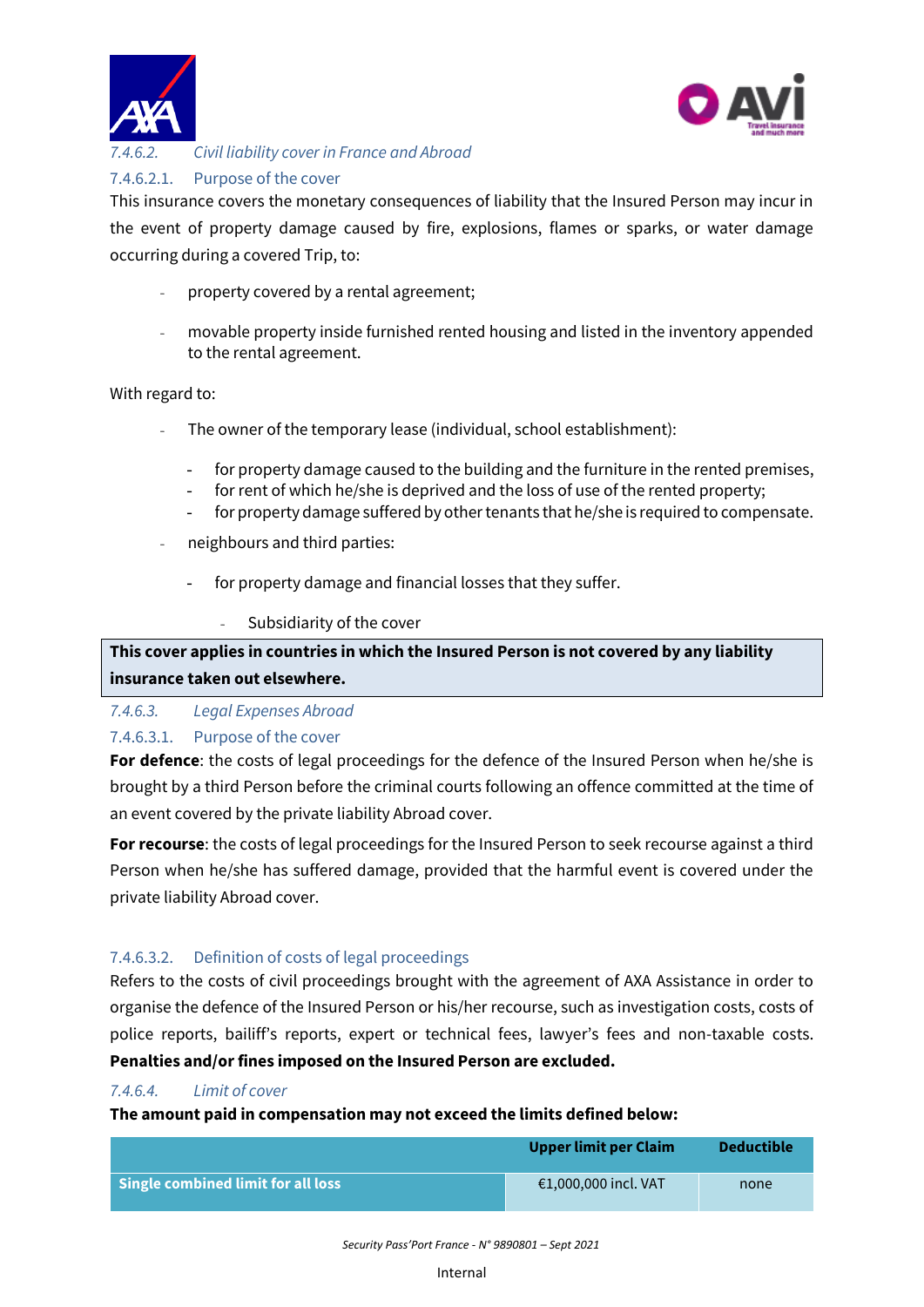



|                                                                                                                         | per Insured Person                           |      |
|-------------------------------------------------------------------------------------------------------------------------|----------------------------------------------|------|
| Including property damage and consequential<br>$\bullet$<br><b>financial loss</b>                                       | €500,000 incl. VAT<br>per Insured Person     | none |
| including damage caused to movable property<br>$\bullet$<br>listed in the inventory attached to the rental<br>agreement | €10,000 incl. VAT<br>per event               | none |
| <b>Legal expenses</b>                                                                                                   | €20,000 incl. VAT                            |      |
|                                                                                                                         | per dispute                                  |      |
|                                                                                                                         | cover trigger threshold:<br>€380 per dispute |      |

# *7.4.6.5. How the cover is applied over time*

Please see Appendix 1 "How the Liability cover applies over time"

This insurance with "claims occurring" trigger, in accordance with the provisions of article L. 124-5 of the French Insurance Code, covers the Insured Person against the monetary consequences of his/her liability, provided that the harmful event occurs between the initial effective date of the cover and its termination or expiry date regardless of the date of the other elements constituting the loss.

# *7.4.6.6. Settlement and acknowledgement of liability*

No acknowledgement of liability or settlement, made without the approval of AXA Assistance, is enforceable against AXA Assistance. Similarly, admitting the materiality of a fact or performing a simple duty of assistance cannot be classed as acknowledgement of liability.

# *7.4.6.7. Making a claim*

The Insured Person must submit the claim to AVI International **within ten (10) working days** of becoming aware of it, by one of the following means:

- Via the online declaration at [https://www.avi-international.info](https://www.avi-international.info/)
- By registered mail with acknowledgement of receipt to:

AVI INTERNATIONAL

Le Colisée Gardens 10 avenue de l'Arche CS 70126, 92419 Courbevoie Cedex, France.

The claim must contain the following information:

- The full name and address of the perpetrator of the loss, the victims and any witnesses;
- The policy number;
- Any information or document necessary to know the facts, the nature and extent of the damage and to determine the liabilities incurred;
- In general, the Insured Person must send any correspondence or documents that might be relevant to the claim to AXA Assistance.

#### **Any claim that does not comply with the provisions of this cover will entail the forfeiture of this**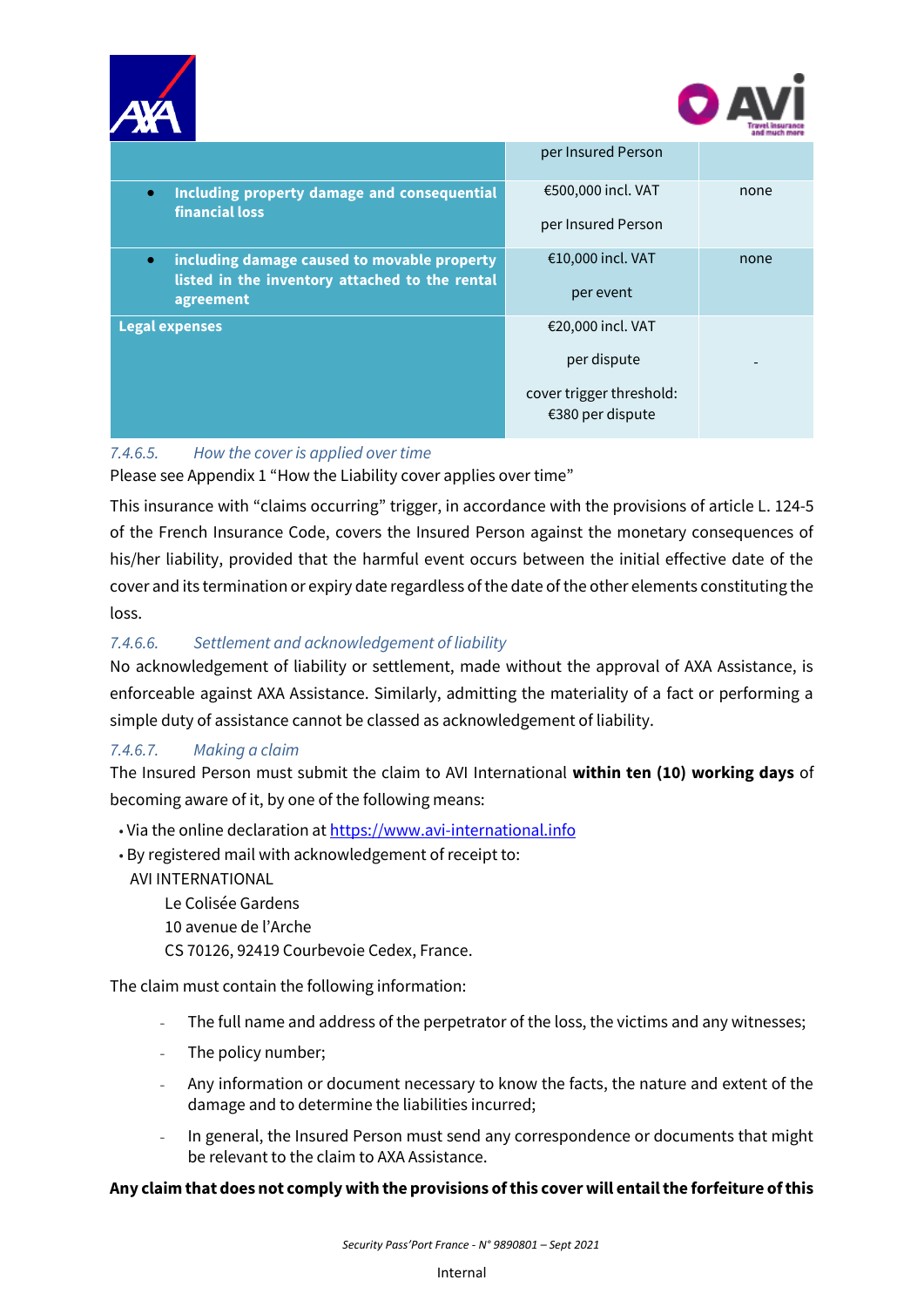



## **cover if such non-compliance causes harm to AXA Assistance.**

## *7.4.6.8. Specific Legal Expenses Abroad procedure*

If legal action is brought against the Insured Person, the Insured Person will give AXA Assistance all powers to manage the action and to exercise any recourse before the civil courts or to join AXA Assistance to its defence and to exercise recourse on civil interests before the criminal courts. The Insured Person must send AXA Assistance, on receipt, any summons, writ, extrajudicial document and procedural document sent to it or served on it.

If the Insured Person fails to fulfil his/her obligations, AXA Assistance will compensate the injured third parties or their assigns, but AXA Assistance reserves the right to take action against the Insured Person to recover the sums paid.

# *7.4.6.9. Settlement in the event of disagreement for Legal Expenses Abroad*

In the event of disagreement over the merit of the Insured Person's rights or over the measures to be taken to resolve the dispute, the parties can decide to appoint a conciliator, by mutual agreement or, failing that, have one appointed by the court within the jurisdiction of the victim's Domicile. The costs incurred will be paid by AXA Assistance, unless the court decides otherwise.

If, contrary to AXA Assistance's opinion or, where applicable, the conciliator's opinion, the Insured Person decides to start litigation and obtains a more favourable solution than that proposed by AXA Assistance or the conciliator, AXA Assistance will pay the costs of the legal proceedings **up to the aforementioned limits**.

#### 7.4.6.10. Specific exclusions to the Liability Abroad, Tenant's liability and Legal Expenses cover

**In addition to the exclusions applicable to all cover, the following consequences are also excluded:**

- **damage caused to the Insured Person's Family Members, his/her staff, whether employees or not, in the performance of their duties or to any other person that is an Insured Person under this policy;**
- **damage caused to animals or objects belonging to the Insured Person or which have been lent or entrusted to it;**
- **damage resulting from theft, disappearance or misappropriation;**
- **damage resulting from a breach of trust, slander or defamation;**
- **damage caused by:**
	- **any land motor vehicle that meets the definition of Article L. 211-1 of the French Insurance Code,**
	- **any land vehicle built to be hitched to a motor vehicle,**
	- **any air, maritime or river craft;**
- **damage resulting from hunting, all mechanical sports (motor, motorcycle and more generally any powered land vehicle) and all air sports;**
- **accidents resulting from the practice of the following sports: bobsleigh, rockclimbing, skeleton, mountaineering, competitive luge;**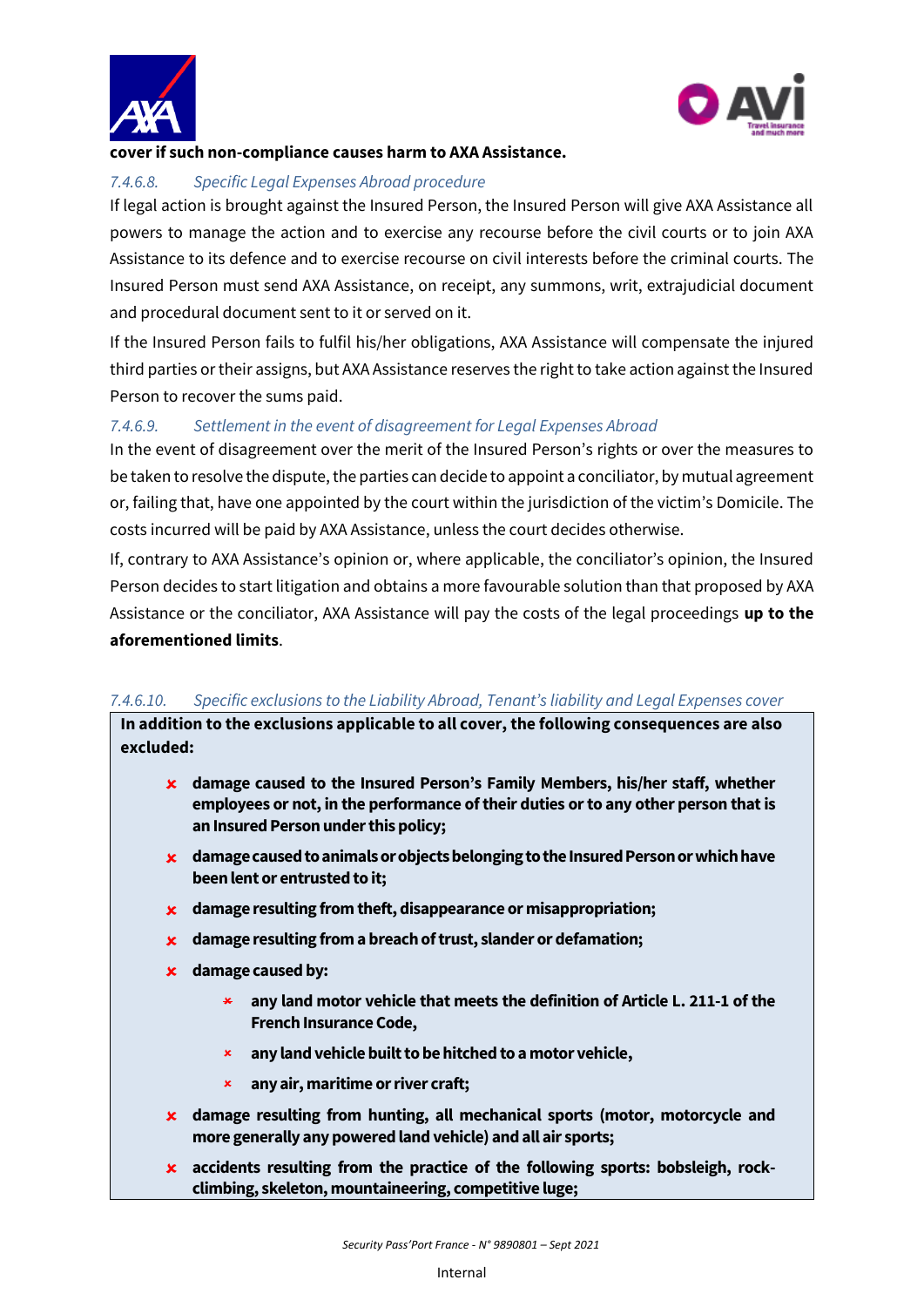



- **damage caused to third parties resulting from the organisation, preparation or participation in a competition organised on behalf of a sports federation, subjectto administrative authorisation or a legal insurance obligation;**
- **damage caused during the Insured Person's professional activity or during his/her participation in an activity organised by an association formed under the 1901 French law, an institution or a local community;**
- **damage resulting from the Insured Person's liability as the perpetrator of offences committed under the effect of drugs, in a state of drunkenness or alcohol intoxication, or resulting from participation in a bet, challenge or fight;**
- **damage to secondary residences, or sports or playing fields of which the Insured is co-owner or tenant by the year;**
- **the costs of repairing or replacing the pipes, valves and appliances incorporated into water and heating systems, when they are the cause of the loss.**

**Lastly, losses in Iran, Cuba, North Korea, Syria, Venezuela, Belarus and Sevastopol/Region of Crimea are excluded.**

### <span id="page-38-0"></span>7.4.7. Documents to be provided for insurance claim reports

Please find below the list of documents to be provided for **US** to process **YOUR** claim as soon as possible.

**In the case of failure to comply with the conditions mentioned below, WE reserve the right to refuse our cover.**

#### FOR ALL CLAIMS

- **YOUR** original booking invoice(s), as well as the TRAVEL DOCUMENTS, which include the dates of TRAVEL and the booking date.
- Original receipts for all disbursements paid by **YOU**.
- Original bills or invoices sent to **YOU**.
- Details of any other insurance that may cover the incident.
- Any document **YOU** have to support **your** claim.
- For any claim for compensation relating to an ILLNESS or ACCIDENTAL BODILY INJURY, a medical certificate must be completed by the **DOCTOR** responsible for handling **your** case, a **CLOSE CONTACT** or any other person **YOU** are travelling or staying with. Similarly, for any claim for compensation following a death, **WE** will require a medical certificate from the **DOCTOR** in charge of processing **your** case. a **CLOSE CONTACT** or any person **YOU** are travelling or staying with, as well as a copy of the death certificate.
- Original receipts or proof of ownership for the stolen, lost or damaged objects.

#### DELAYED DEPARTURE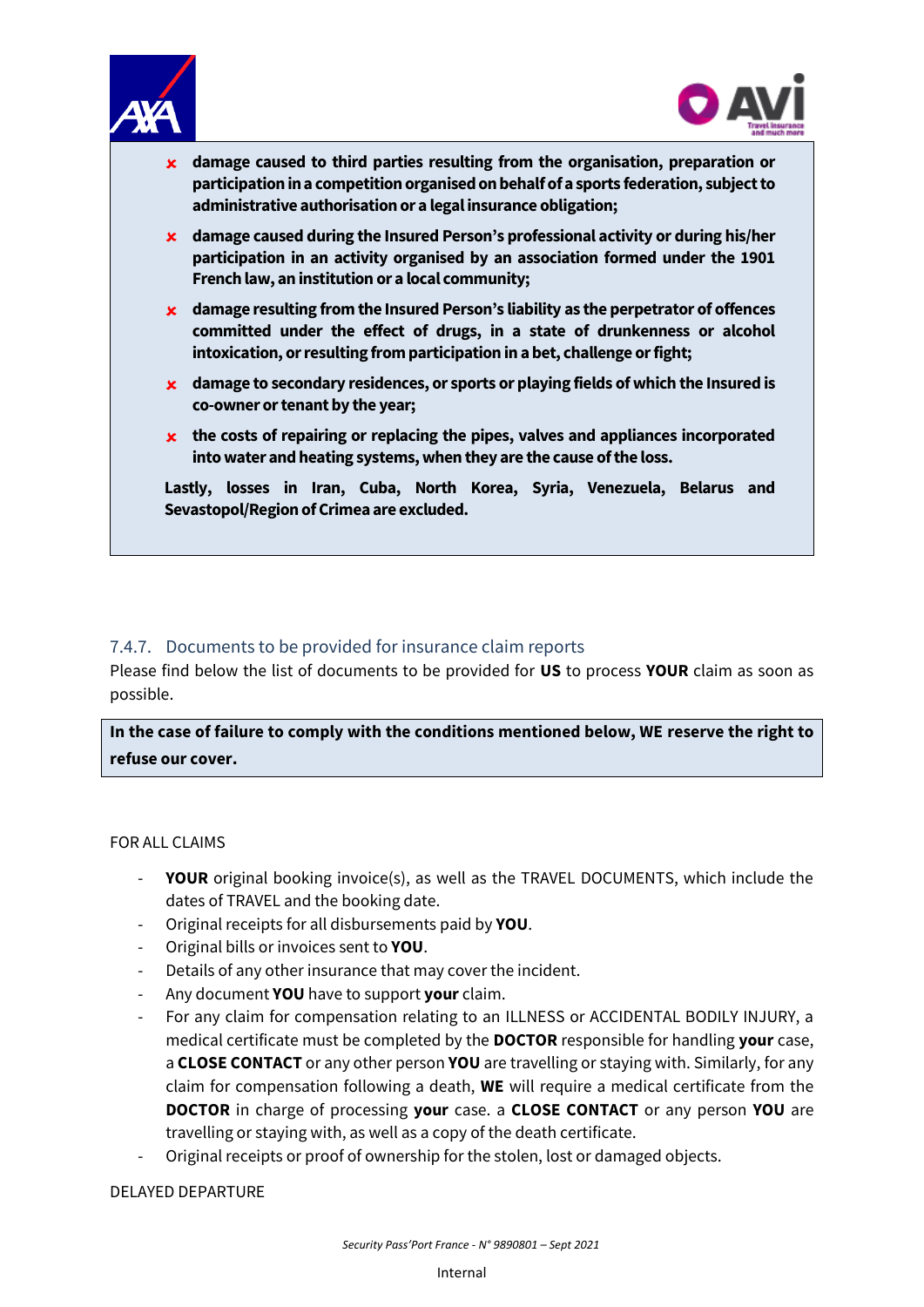



- $\overline{\phantom{a}}$ A written statement from the carrier (or its agents confirming the duration and reason for the delay.
- Original receipts for refreshments and meals or necessary additional accommodation costs.
- A cancellation invoice and a letter from the carrier confirming the duration and reason for the delay, if **YOU** choose to cancel **your** TRIP after 24 hours of delay of your initial outward journey.

## DELAYED BAGGAGE

- A lost luggage report form (PIR) from the carrier or its agents.
- A letter from the airline confirming the reason and duration of the delay and the date on which the item(s) were returned to **YOU**.
- The original detailed receipts for any emergency purchases.

#### BAGGAGE

In the event of loss or theft, a report from the police authorities confirming that **you** reported the incident to them within 24 hours of discovery of the missing object or object.

- In the event of material loss or damage by the carrier, please obtain a lost/damaged baggage report form (PIR) and a letter from the airline confirming the loss of the object or objects. To the extent possible, please also keep all baggage registration tags.
- In the event of theft, the declaration to the local authorities and a copy of the filed report.
- In the event of an accident, a copy of the accident report.

# TRAVEL DOCUMENTS

- A police or embassy report confirming that **your** incident was reported to local authorities within 24 hours after you noticed the passport was missing.
- Original receipts for all costs incurred.

#### EMERGENCY MEDICAL EXPENSES

- In the event of a **MEDICAL EMERGENCY, YOU** must contact **US** at **+33 1 86 65 22 53** as soon as possible.
- **YOU** will have to bear the costs of outpatient treatment (with the exception of fractures). Please keep all original receipts and obtain a medical report from the hospital confirming the ILLNESS or WOUND and any treatment, as well as the dates of admission and discharge where relevant.
- A medical report from the **DOCTOR** confirming treatment and medical expenses.
- In the case of unpaid expenses, please send a copy of the unpaid invoice. Please also indicate that it remains unpaid.
- If **YOU** incur additional expenses after **our** authorisation, please provide these receipts.

#### PERSONAL ACCIDENT

- A detailed account of the circumstances of the incident, supported by photographic and video evidence (if applicable).
- A medical certificate from the **DOCTOR** confirming the severity of the injury and the treatment administered, as well as the dates of hospital admission and discharge.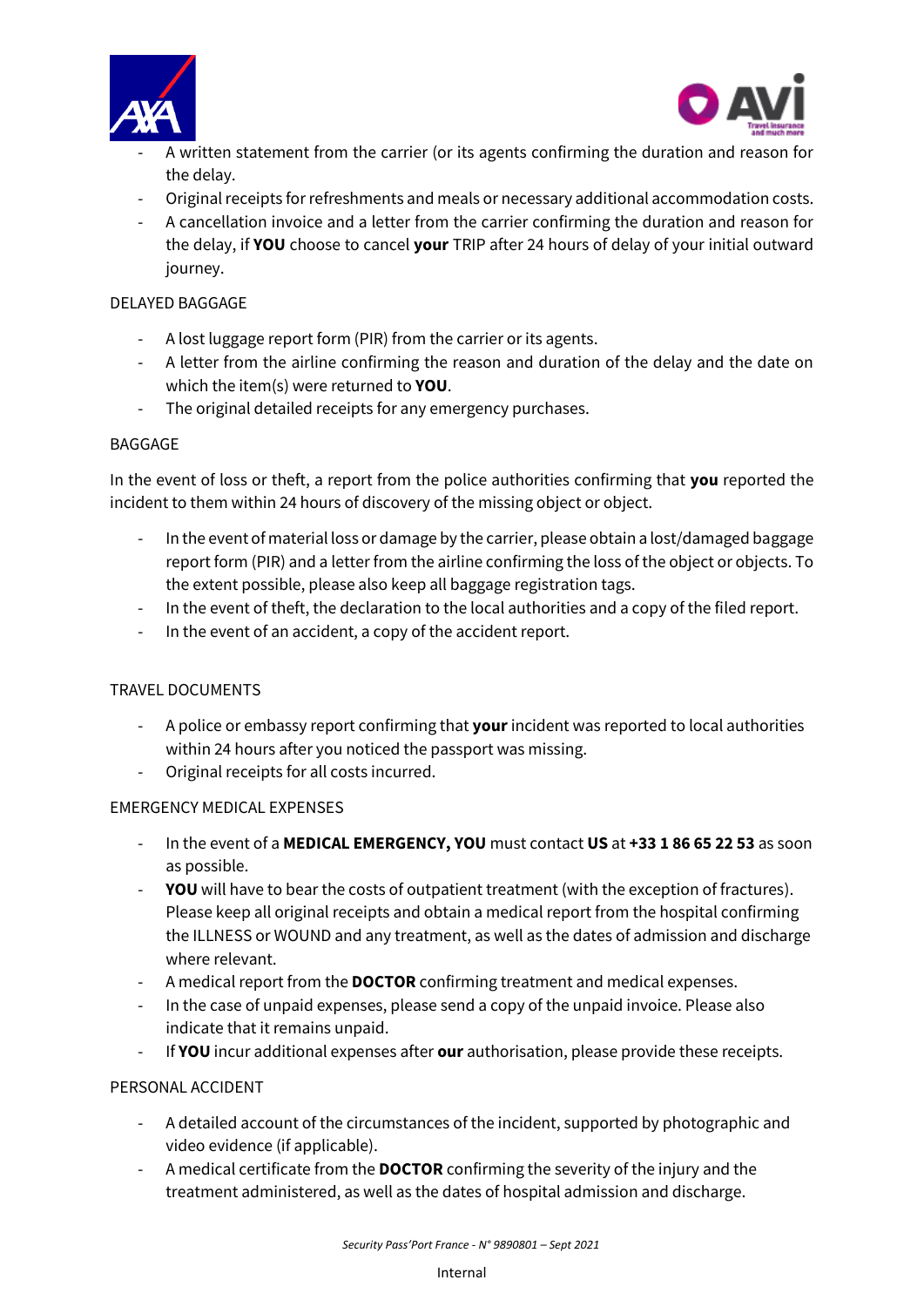



- $\overline{\phantom{a}}$ A death certificate (if applicable).
- Full details of all witnesses, providing written declarations to the extent possible.

### CIVIL LIABILITY

- A detailed account of the circumstances of the incident, supported by photographic and video evidence (if applicable).
- Any summons, subpoena or other letter received from a third party.
- Full details of all witnesses, providing written declarations to the extent possible.

# <span id="page-40-0"></span>Article VIII. General exclusions to insurance and travel assistance cover

## **GENERAL EXCLUSIONS TO ALL COVER**:

**In addition to the specific exclusions above, the following are excluded:**

- **Any circumstances other than those listed in this Agreement;**
- **Any circumstances that You become aware of before you register for the Trip or purchase your insurance policy, for which You could reasonably expect to report a Claim;**
- **everyday costs such as meals or drinks which You would normally have paid for during your Trip;**
- **costs of transport, accommodation initially planned for your stay;**
- **excess baggage costs when travelling by plane and costs for baggage transport when it cannot be transported with the Insured Person;**
- **expenses without original supporting documents;**
- **the cost of telephone communications, with the exception of those intended for the Assistance provider.**

**In addition, the following will not trigger our coverage, or be the subject of compensation for any reason whatsoever:**

- **travel undertaken when the Ministry of Foreign Affairs of Your COUNTRY OF DOMICILE and/or your PLACE OF STAY does not recommend travel to the destination or town(s) of destination or stay;**
- **alcohol abuse (blood alcohol level higher than the regulatory limit), the use or absorption of medicines, drugs or narcotics not prescribed by a doctor;**
- **any intentional or wilful negligence on your part;**
- **search and rescue costs resulting from not observing the rules of caution issued by the site operators and/or the regulations governing the activity that the you practice;**
- **damage you have caused or suffered when practicing the following sports: bobsleigh, mountaineering or rock-climbing;**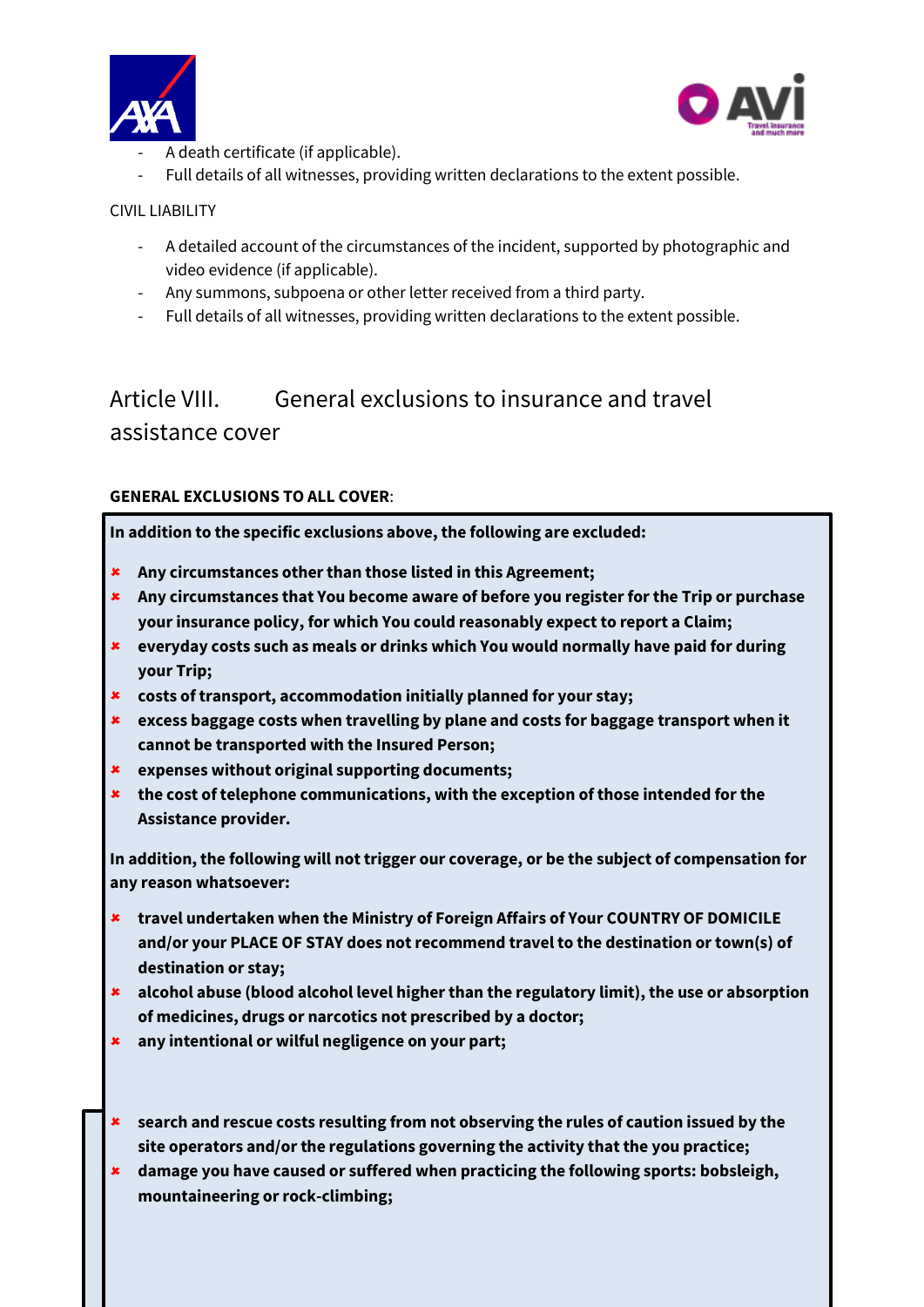



- $\overline{\phantom{a}}$  **your participation in any competitive sports event or in endurance or speed events and their preparatory practice sessions, on board any land or air vehicle (with or without an engine), as well as the practice of snow or ice sports other than as an amateur;**
- **damage caused by hunting and damage resulting from participation in attempts to achieve a record.**
- **failure to comply with the acknowledged safety rules related to any leisure sports activity;**
- **the explosion of machinery and nuclear and radioactive effects;**
- **official bans, seizures or constraints by the law enforcement authorities;**
- **effects of pollution and NATURAL CATASTROPHES, as well as their consequences,** *unless contractually stipulated otherwise;*
- **civil or foreign war whether declared or not;**
- **general mobilisation;**
- **any requisition of persons and/or equipment by the authorities;**
- **any act of sabotage or terrorism;**
- **any social conflict such as a strike, a riot, a popular uprising;**
- **any restriction on the free movement of goods and persons;**
- **storms, hurricanes, earthquakes, cyclones, volcanic eruptions or other disasters, disintegration of the atomic nucleus;**
- **epidemics and/or pandemics, infection risks, unless contractually stipulated otherwise;**
- **all chemical risks;**
- **any virtual currency, including, but not limited to, cryptocurrency, including fluctuations in value.**
- **all cases of force majeure.**

# <span id="page-41-0"></span>Article IX. Restrictions

- <span id="page-41-1"></span>9.1.Penalty in the event of misrepresentation
- *9.1.1. Misrepresentation of risk components*

**Any non-disclosure or misrepresentation of the risk components known to the Policyholder exposes him/her to the penalties provided by the French Insurance Code, namely: reduction of compensation or voiding of the Policy (articles L.113-8 and L.113-9 of the French Insurance Code).**

# *9.1.2. Misrepresentation of claim components*

**Any non-disclosure or misrepresentation relating to claim components (date, nature, cause, circumstances or consequences) known to the Beneficiary exposes him/her, in the event of bad faith, to forfeiture of cover.**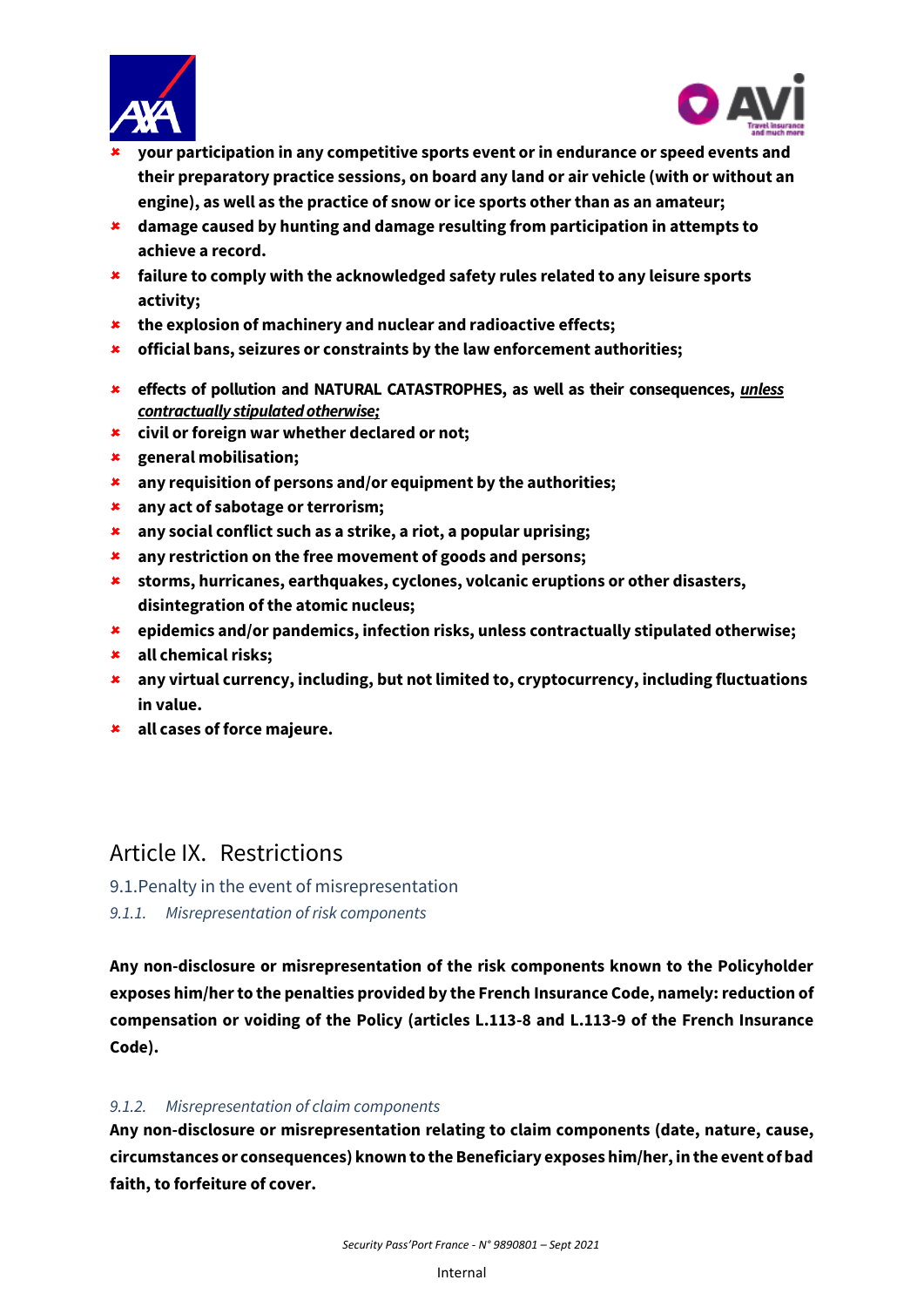



#### <span id="page-42-0"></span>9.2.Limitation of liability

**AXA Assistance's obligation is based on a best-efforts obligation and not a performance obligation.**

**AXA Assistance cannot be held liable for any business or commercial damage that a Beneficiary suffers as a result of an incident requiring AXA Assistance's services.**

**AXA Assistance may not replace any local or national emergency or search and rescue services and will not pay for any costs incurred as a result of their intervention, unless stated otherwise in the policy.**

#### <span id="page-42-1"></span>9.3.Exceptional circumstances

**AXA Assistance cannot therefore be held liable for any non-implementation of, or delays in implementing, the cover, caused by civil or foreign war (declared or otherwise), general mobilisation, the requisition of people and equipment by the authorities, any act of sabotage or terrorism, any social conflict such as strike, uprising or civil unrest, restrictions on the free circulation of goods and people, natural disasters, the effects of radioactivity, epidemic, any infectious or chemical risk, and any cases of force majeure.**

# <span id="page-42-2"></span>Article X. Legal framework

# <span id="page-42-3"></span>10.1.Personal data protection

By providing your personal information in connection with the purchase of a contract and using our services, you acknowledge that we can process your personal data. You also agree to our use of your sensitive information. If you give us information about other persons, you agree to inform them of the use of their data as described herein and in our website's confidentiality notice available at www.axa-assistance.com/en.privacypolicy.

The processing of your personal data is necessary to provide you with this insurance policy and other services. We also use your data to comply with our legal obligations, or where this is in our legitimate interest in the management of our company. If you do not provide this information, we will not be able to offer you a policy or process your claims.

We use your information for a number of legitimate reasons, including

- Underwriting, policy management, claims handling, travel assistance, complaints handling, sanctions monitoring and prevention of fraud.
- The use of sensitive information about your health or vulnerability or that of other persons, when this is relevant for a claim for compensation or assistance, in order to provide the services described in this policy. By using our services, you agree that we use this information for this purpose.
- Monitoring and/or recording your telephone calls related to the cover, for purposes of keeping logs, training and quality control.
- Technical studies to analyse claims and premiums, adjust pricing, support the underwriting process and consolidate financial reports (including regulatory ones). Detailed analysis of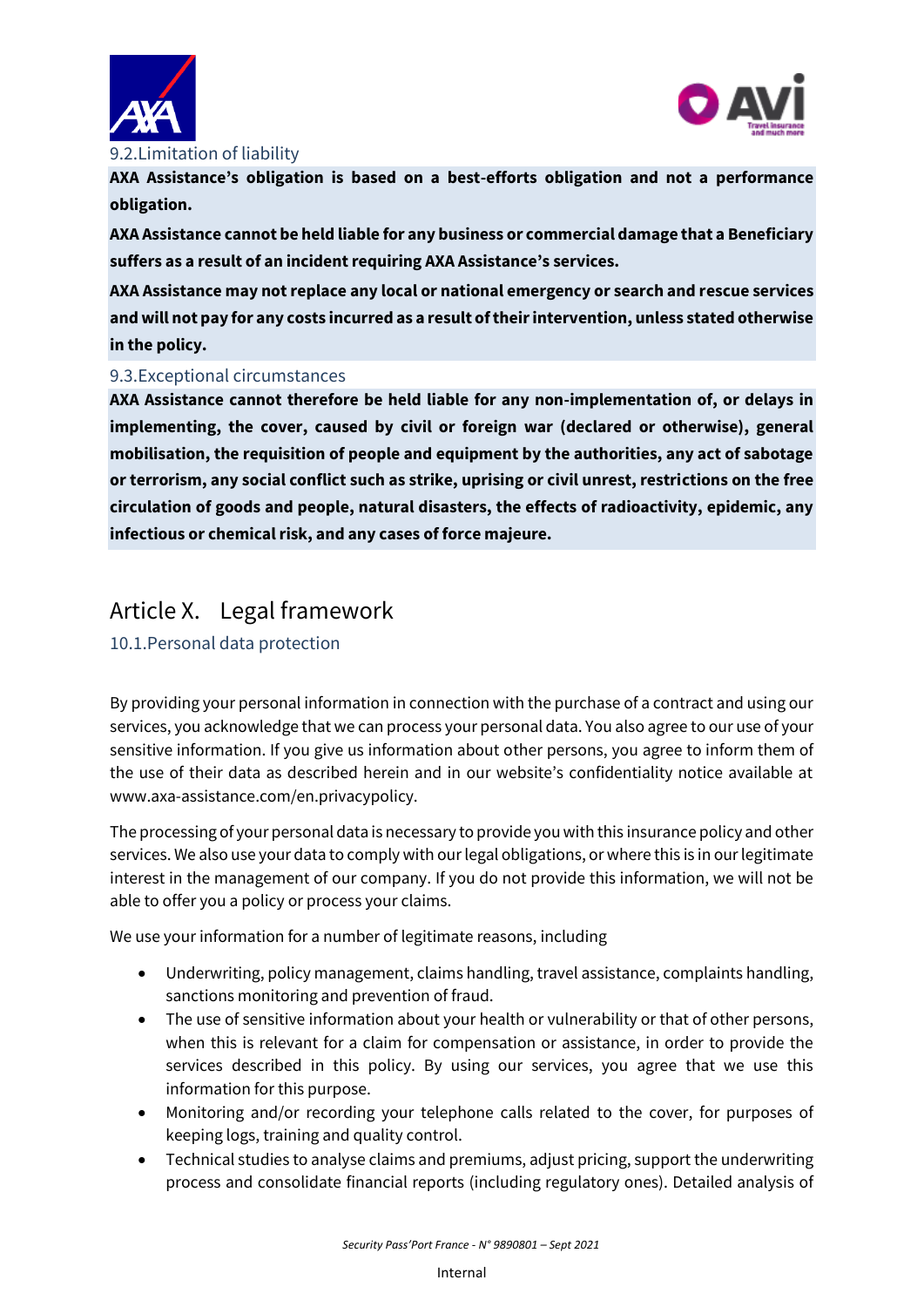



claims in order to better monitor service providers and operations. Customer satisfaction analysis and construction of client segments to better adapt products to market needs.

- Obtaining and retaining all relevant and appropriate supporting documents for your claim, in order to provide services under this policy and validate your claim.
- Sending you feedback requests or surveys about our services, and other customer service communications.

We may disclose information about you and your insurance coverage to AXA Group companies, service providers and agents to manage and maintain your insurance coverage, provide travel assistance, prevent fraud, collect payments, and for other reasons, as required or permitted by applicable law.

We will ask for your consent separately before we use your personal data or disclose it to a third party for the purpose of contacting you regarding other products and services (direct marketing). You may withdraw your consent to marketing at any time, or refuse requests for feedback, by contacting the Data Protection Officer (see contact details below).

In connection with these activities, we may be required to send your personal data outside the United Kingdom or the European Economic Area (EEA). In this case, we will ensure that appropriate safeguards have been put in place to protect your personal data. This includes ensuring that standards similar to those of the UK and the EEA are in force and that the party to whom we transfer the personal data under is contractual obligations to protect it according to appropriate standards.

We retain your personal information for as long as it is reasonably necessary to achieve the relevant objectives set out in this notice and to comply with our legal and regulatory obligations.

You are entitled to request a copy of the information we hold about you. You also have other rights regarding how we use your data, as indicated in our privacy policy on the website. Please notify us if you believe that any information we hold about you is inaccurate so that we can correct it.

If you have any questions or concerns about the use we make of your data, including to obtain a printed copy of the privacy policy on the website, or exercise your rights under the General Data Protection Regulation, please write to us at the following address:

Délégué à la Protection des Données (Data Protection Officer)

AXA 106-108 Station Road Redhill

RH1 1PR

Email: [dataprotectionenquiries@axa-assistance.co.uk](mailto:dataprotectionenquiries@axa-assistance.co.uk)

You also have the right to refer the matter to the Commission Nationale Informatique et Liberté, particularly for any complaints, at the following address: https://www.cnil.fr/fr/cnil-direct or by letter to 3 place de Fontenoy, TSA 80715 - 75334 Paris cedex 07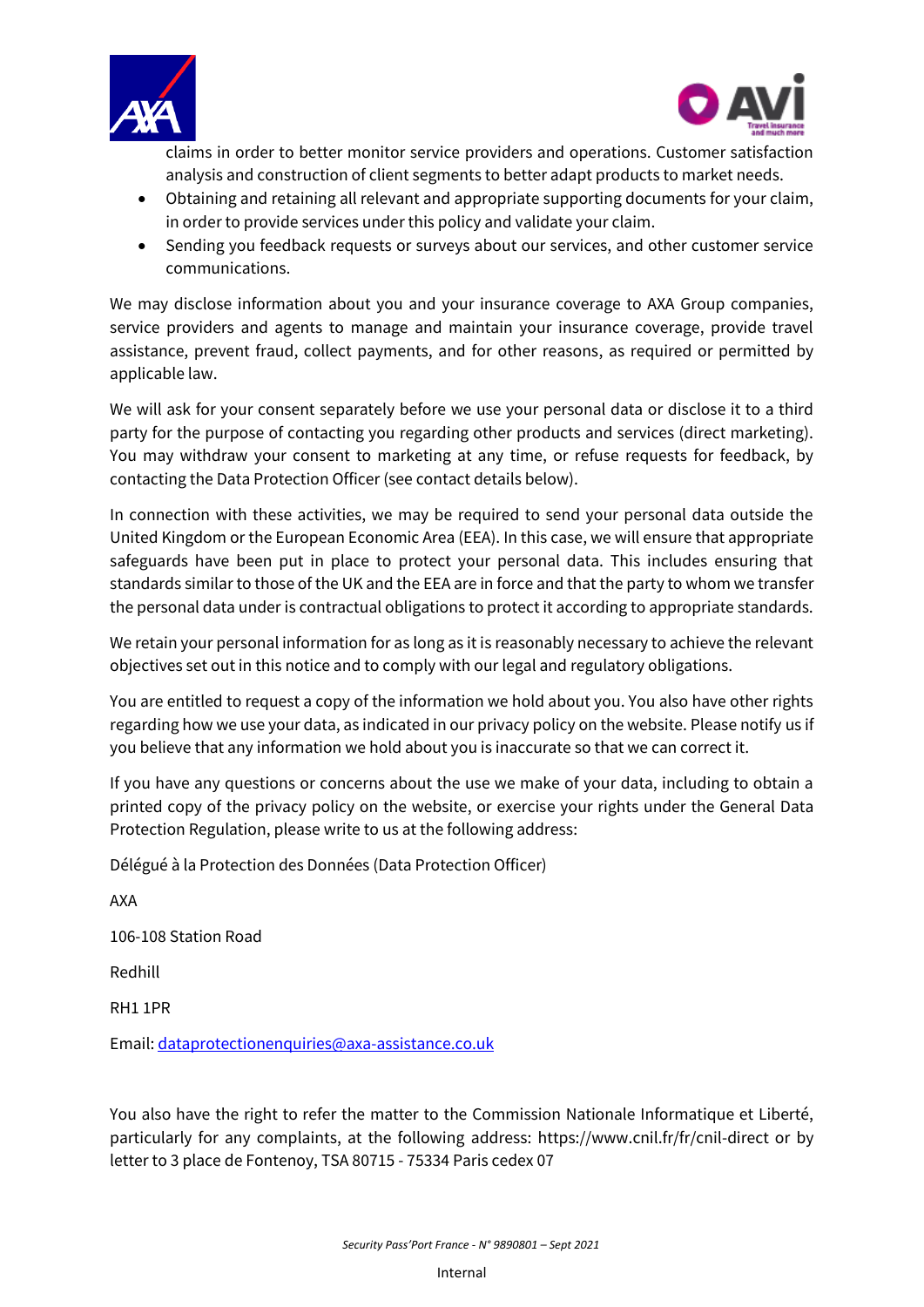



## <span id="page-44-0"></span>10.2.Evidence agreement

The Policyholder accepts the dematerialisation of the relationship upon signature of the Insurance Policy by means of a dematerialised procedure and subject to the collection of the first insurance premium. This acceptance is valid for all subsequent insurance transactions and in relation to the Policy. AXA Assistance and the Policyholder expressly agree that any electronically signed document processed via the electronic procedure in place constitutes (i) the original of said document, (ii) documentary evidence within the meaning of Article 1316-1 of the French Civil Code having the same probative value as a handwritten paper document, and may validly be enforced against the Parties and be used as evidence in court in the event of a dispute, (iii) constitutes proof of the content of said document, of the identity of the Policyholder and of the Policyholder's consent vis-à-vis the obligations and consequences of the facts and rights arising from the electronically-signed document

## <span id="page-44-1"></span>10.3.Subrogation

Unless otherwise stipulated, AXA Assistance is subrogated to the rights and actions of any individual or legal entity who is a Beneficiary of all or part of the cover under this agreement, against any third party responsible for the proximate cause of the claim, up to the amount of the costs incurred by it under this Policy.

## <span id="page-44-2"></span>10.4.Sanctions and embargoes

AXA Assistance will not be required to provide cover, settle a claim or provide a service hereunder if the provision of such cover, the settlement of such a claim or the provision of such a service would expose AXA Assistance to any sanction or restriction under a United Nations resolution or pursuant to the sanctions, laws or trade and economic embargoes of the European Union, the United Kingdom or the United States of America.

# <span id="page-44-3"></span>10.5.Limitation period

The limitation period is the period on the expiry of which action can no longer be taken.

Any action arising from this Policy is time-barred after two years from the date of the Qualifying Event (Art. L 114-1 and L. 114-2 of the French Insurance Code).

The limitation period may be interrupted by one of the ordinary causes of interruption as well as in the following cases:

- appointment of an expert after a claim;
- registered letter with acknowledgement of receipt (for payment of your premium\* or payment of the compensation);
- a court summons (even urgent interim proceedings), order to pay or seizure;
- any cause of interruption under ordinary law to the limitation period, as stipulated below. The provisions related to the limitation period for action arising from the insurance Policy are laid down in Articles L.114-1 to L.114-3 of the French Insurance Code and Articles 2240 to 2246 of the French Civil Code reproduced below:

Article 2240 of the French Civil Code: "The acknowledgement by the debtor of the right of the person against whom he is claiming interrupts the limitation period."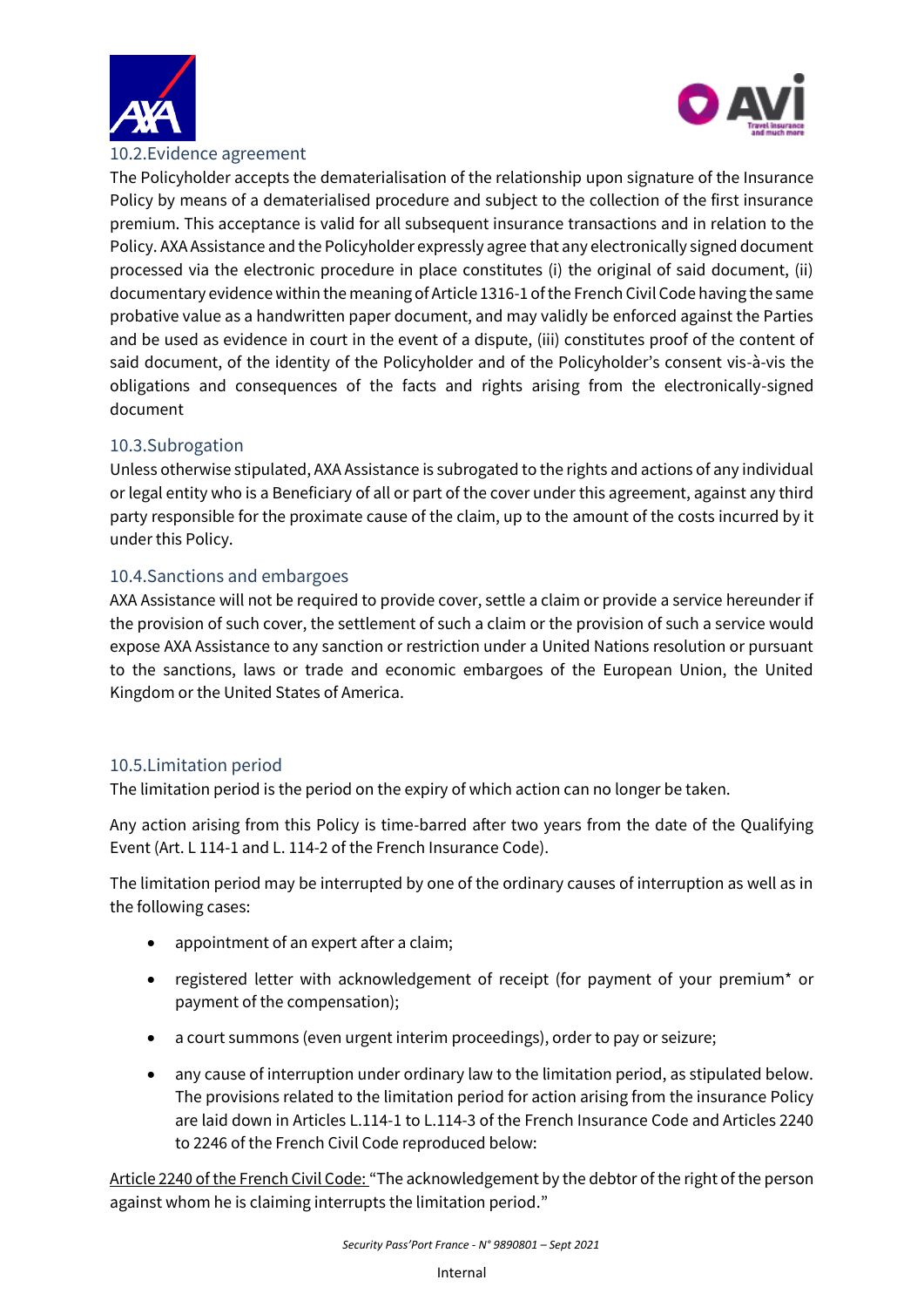



 $\overline{\phantom{a}}$ Article 2241 of the French Civil Code: "Legal action, even urgent interim proceedings, interrupts the limitation period and the peremptory time limit.

The same applies when the claim is brought before a court without jurisdiction or when the act of referral to the court is quashed due to a procedural defect."

Article 2242 of the French Civil Code: "Interruption resulting from the legal action has continuous effect until the proceedings end."

Article 2243 of the French Civil Code: "The interruption is void if the claimant abandons his/her claim or allows the proceedings to lapse, or if the claim is definitively rejected."

Article 2244 of the French Civil Code: "The limitation period or the peremptory time limit is also interrupted by a protective measure taken in application of the French Code of Civil Enforcement Procedures or of an act of enforced performance."

Article 2245 of the French Civil Code: "Formal notice given to one of the joint and several debtors in legal action or an act of enforced performance or the acknowledgement by the debtor of the right of the person against whom he is claiming interrupts the limitation period against all the others, even against their heirs.

However, formal notice given to one of the heirs of a joint and several debtor, or the acknowledgement by that heir does not interrupt the limitation period with regard to other jointheirs, even in case of mortgage debt, if the obligation is divisible. This formal notice or this acknowledgement only interrupts the limitation period, with regard to other joint debtors, for the share by which this heir is bound.

To interrupt the limitation period for all, with regard to the other joint debtors, the formal notice must be addressed to all the heirs of the deceased debtor or the acknowledgement of all these heirs is necessary."

Article 2246 of the French Civil Code: "Formal notice addressed to the principal debtor or his/her acknowledgement interrupts the limitation period against surety."

Article L. 114-3 of the French Insurance Code: In addition, the limitation period is interrupted or suspended against the party which is unable to act due to an impediment resulting from the law, the agreement or force majeure.

In accordance with Article 2254 of the French Civil Code, the parties to the insurance Policy may not, even by joint agreement, amend the duration of the limitation period or add causes for suspending or interrupting it.

# <span id="page-45-0"></span>10.6.Complaints and Mediation

In the event of a complaint concerning the implementation of the cover of the Policy, the Beneficiary can contact AXA Assistance at:

AXA Assistance

C/Tarragona n° 161,

08014- Barcelona, Spain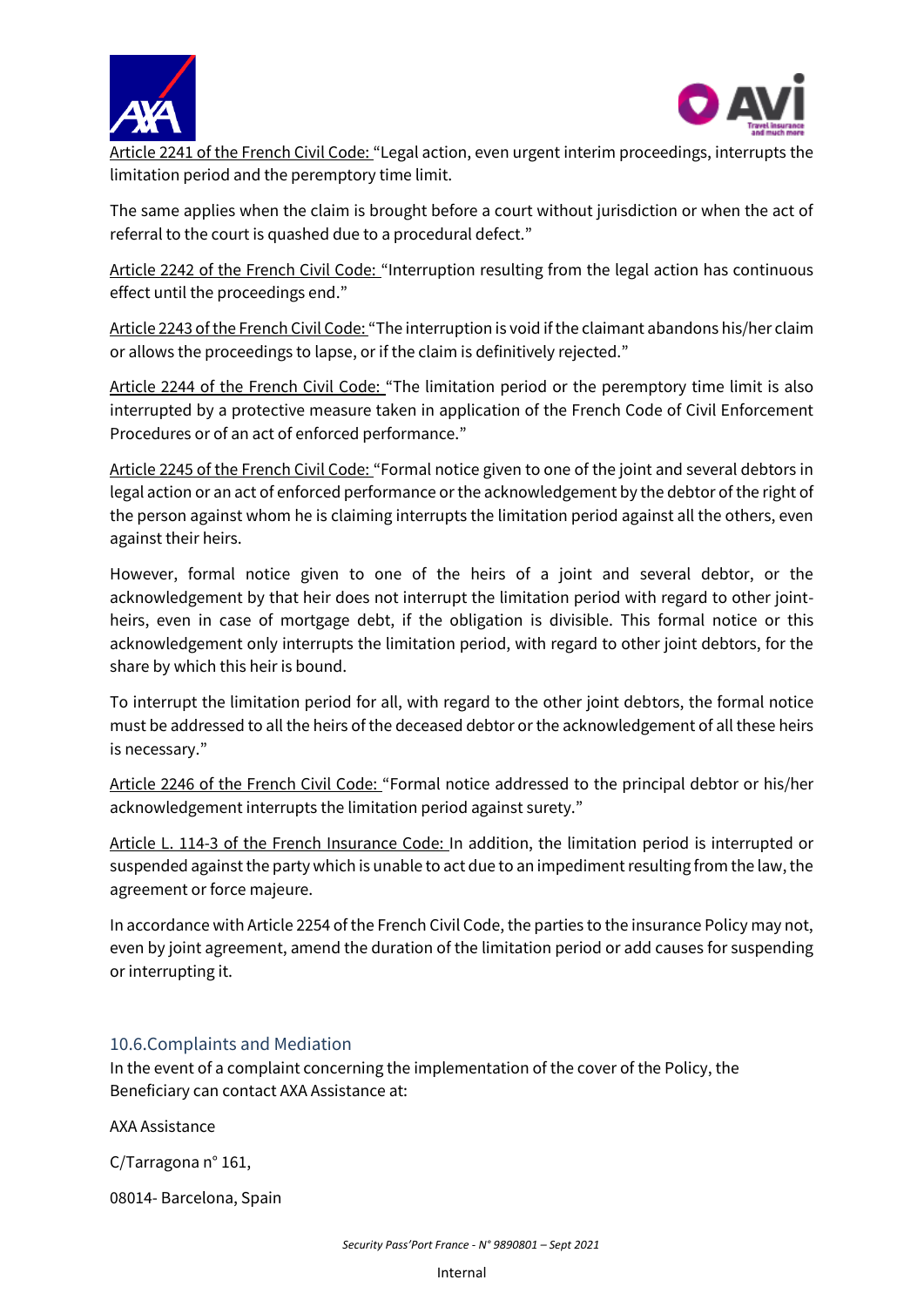



 $\overline{\phantom{a}}$ AXA Assistance undertakes to acknowledge receipt within ten (10) working days of receiving the complaint, unless a response is provided within this period. A response will be sent within a maximum of two (2) months unless the complexity of the matter requires additional time.

If a disagreement persists, the Beneficiary can appeal to the Insurance Ombudsman, an independent personality, by writing to the following address:

La Médiation de l'Assurance

TSA 50110 - 75441 Paris Cedex 09

Or by completing the referral form directly on the website: www.mediation-assurance.org

There is no charge for this recourse. The Ombudsman's opinion is not binding and leaves the Beneficiary free to refer the matter to the competent French court. The Ombudsman will provide an opinion within the time limit set in the Charter of ninety (90) days from receiving the complete file.

#### <span id="page-46-0"></span>10.7.Applicable law and court with jurisdiction

The Policy is drawn up in French. The law applicable to the Policy for its interpretation and performance is French law.

Any dispute relating to this agreement, which cannot be settled amicably by the parties or, if applicable, by the ombudsman, will be referred to the competent French court.

#### <span id="page-46-1"></span>10.8.Supervisory authority

Inter Partner Assistance (AXA Assistance), as an insurance company incorporated under Belgian law, is subject to the prudential supervision of the National Bank of Belgium, located at Boulevard de Berlaimont 14, 1000 Brussels, Belgium, VAT BE 0203.201.340, Brussels Trade Register [\(www.bnb.be\)](http://www.bnb.be/).

**\*\*\*\*\***

# **Appendix 1: HOW THE "LIABILITY" COVER APPLIES OVER TIME**

**Appendix to Article A112 of the French Insurance Code**

**Warning**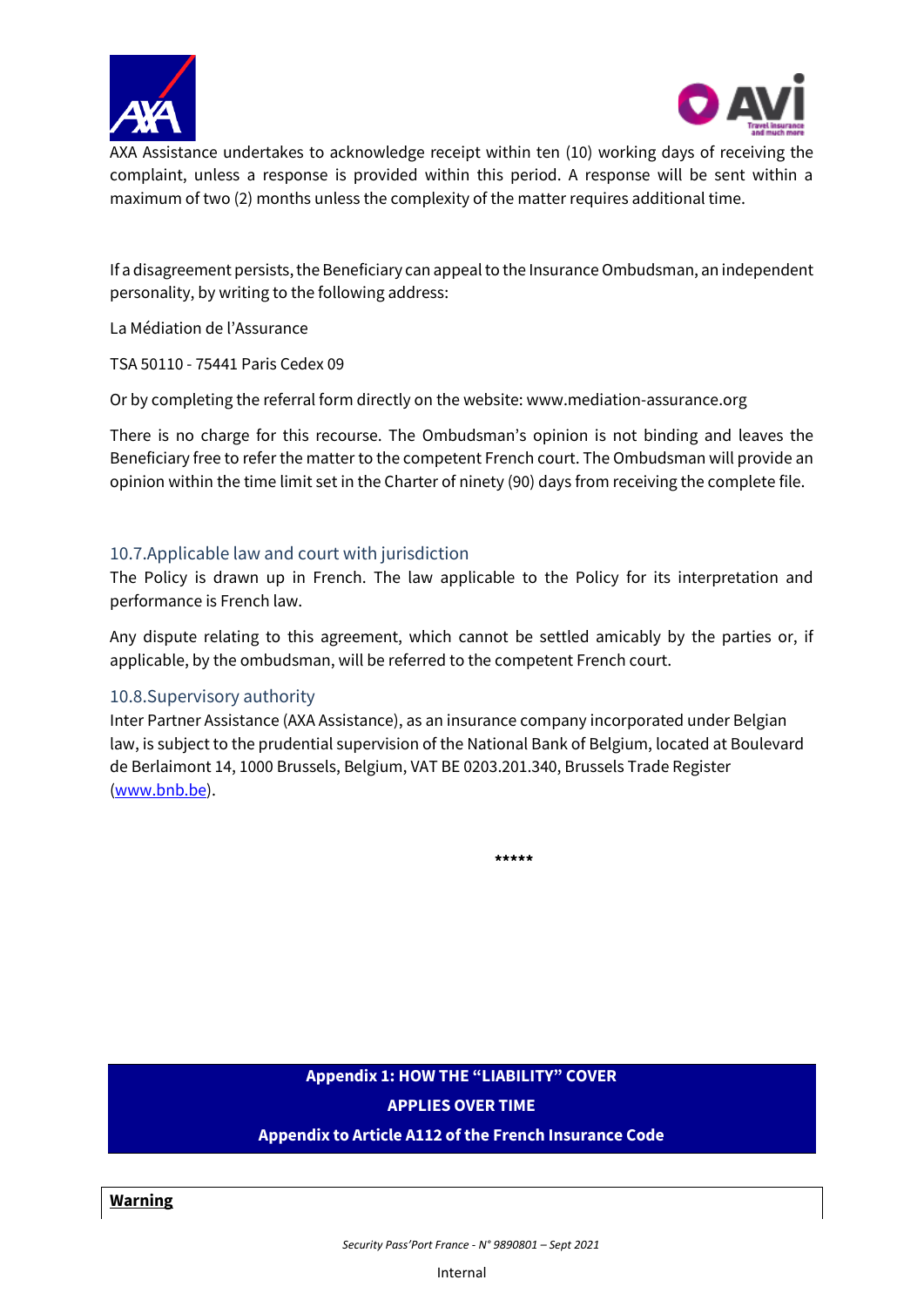



 $\overline{\phantom{a}}$ This information sheet is provided pursuant to article L. 112-2 of the French Insurance Code. This contains the information you need to have a clear understanding of how the liability cover applies over time.

It concerns policies taken out or renewed after article 80 of law no. 2003-706 came into force on 3 November 2003. Policies taken out prior to this date are subject to special provisions specified in this law.

# **Understanding the terms**

## **Harmful event**

Fact, act or event giving rise to the damage suffered by the victim and which is the subject of a claim.

## **Claim**

Invoking of your liability, either by letter or any other durable medium, sent to the insured person or the Insurer, or by summons to a civil or administrative court. The same loss can be the subject of several claims, either from the same victim or from several victims.

## **Cover validity period**

Period between the effective date of the cover and, after any renewals, its termination or expiry date.

# **Discovery period**

Period after the cover termination or expiry date. Its duration is specified in the policy. It cannot be less than five years.

If your policy exclusively covers your private liability, refer to I below. Otherwise, refer to I and II below.

# **I – The policy covers your Private Liability**

Outside any professional activity, the cover is triggered on a "claims occurring" basis, when the harmful event occurs.

AXA Assistance provides cover when a claim arising from damage caused to another person is made and your liability or that of the other persons covered by the Policy is incurred, provided that the event giving rise to such damage occurred between the effective date and the termination or expiry date of the cover.

The claim must be submitted to the Insurer whose cover is or was valid at the time the harmful event occurred.

# **II – The policy covers Professional Liability**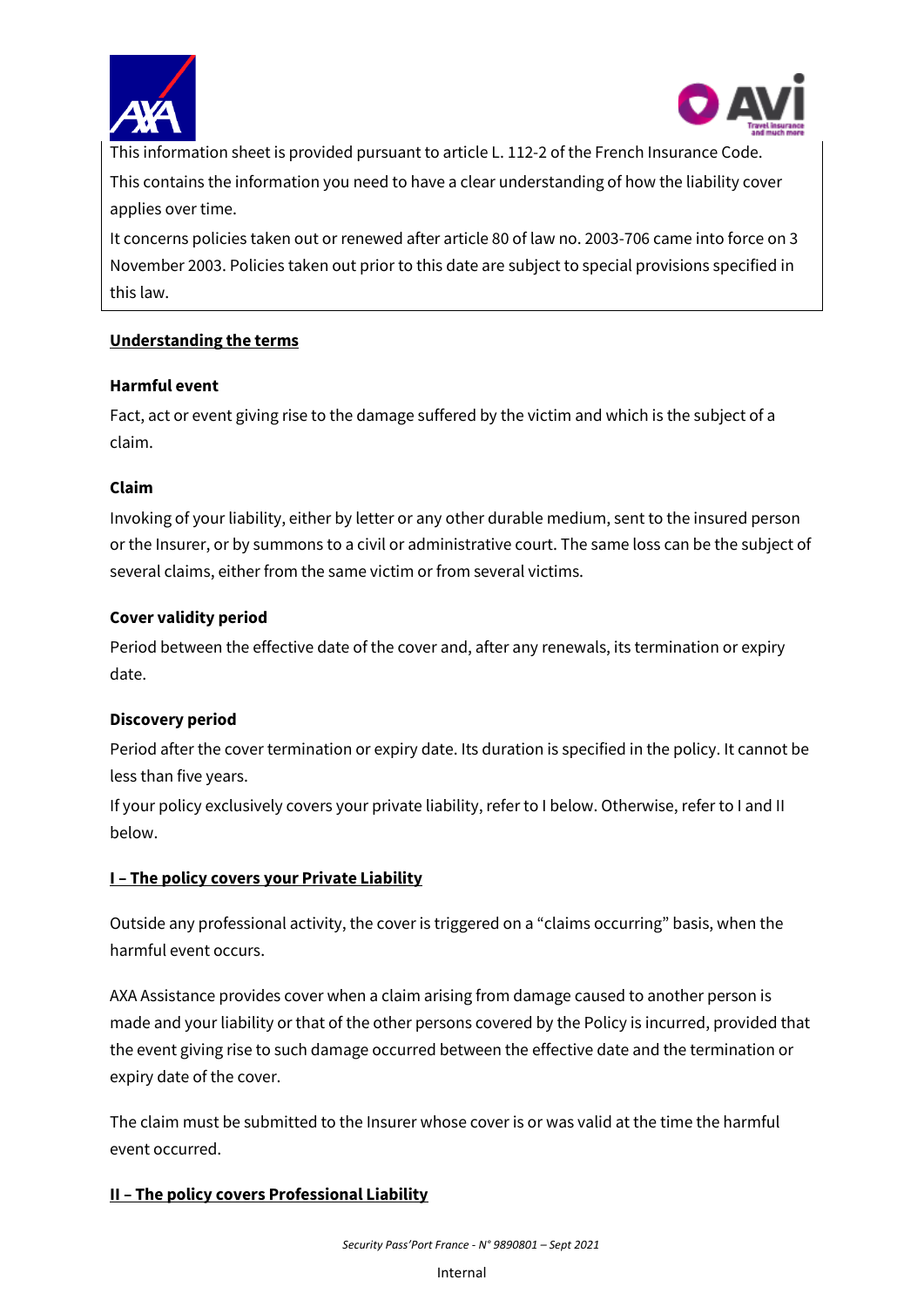



 $\overline{\phantom{a}}$ The insurance Policy must specify whether the cover is triggered on a "claims occurring" or "claims made" basis. When the policy covers your professional liability and your "private" liability, the cover is triggered on a "claims occurring" basis (see I). Some policies, for which the law provides special provisions, deviate from this provision; this is the case, for example, with the compulsory ten-year insurance for construction activities.

# **1 - How does cover triggered on a "claims occurring" basis work?**

The cover applies when a claim arising from damage caused to another person is made and your liability or that of the other persons covered by the policy is incurred, provided that the event giving rise to such damage occurred between the effective date and the termination or expiry date of the cover.

The claim must be submitted to the Insurer whose cover is or was valid at the time the harmful event occurred.

# **2 - How does cover triggered on a "claims made" basis work?**

Whatever the case, the Insurer's cover does not apply if the insured person was aware of the harmful event when he/she took out the cover.

2.1 Case 1: the third party's claim is sent to the insured person or the Insurer during the cover validity period.

The Insurer provides its cover, even if the event giving rise to the claim occurred before the cover was taken out.

2.2 Case 2: the complaint is sent to the insured person or the Insurer during the discovery period.

Case 2.2.1: the Insured Person has not taken out new "claims made" liability cover covering the same risk. The Insurer provides its cover.

Case 2.2.2: the insured person has taken out new "claims made" liability cover with a different Insurer covering the same risk.

It is the new cover that applies, unless the insured person was aware of the harmful event on the date he/she took it out, in which case it is the previous cover that applies.

Therefore, provided there is no interruption between the two successive policies and the claim is sent to the Insured Person or his/her Insurer before the expiry of the discovery period of the initial cover, one of the two Insurers is necessarily competent and will deal with the claim.

When the initial cover is triggered during the discovery period, the upper limit of compensation cannot be less than that of the cover triggered during the year preceding its termination or expiry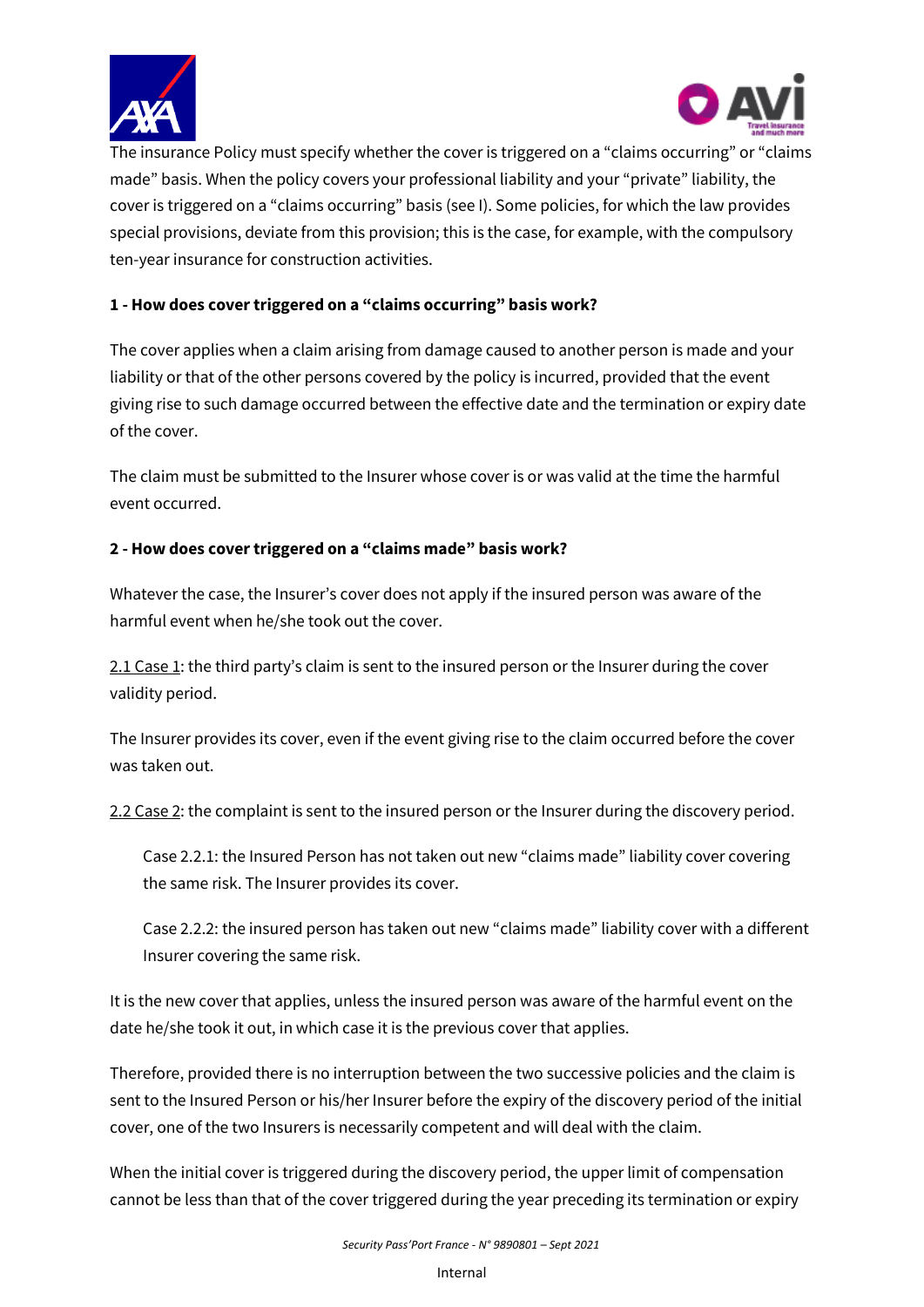



# **3. In the event of a change in Insurer**

If you have changed Insurer and if a loss, the harmful event of which occurred before you took out your new policy, is the subject of a claim only during the term of your new policy, you must decide which Insurer will compensate you. Depending on the policy type, you can call on either the former or the new Insurer. Refer to the standard cases below:

# **3.1. The old and the new cover have a "claims occurring" trigger.**

The cover activated by the claim is that which is or was valid on the date that the harmful event occurred.

# **3.2. The old and the new cover have a "claims made" trigger.**

Your former Insurer will have to deal with the claim if you were aware of the harmful event before taking out your new cover. Your former Insurer is not responsible if the claim is sent to you or to your former Insurer after the expiry of the discovery period.

If you were not aware of the harmful event before taking out your new cover, your claim should be sent to your new Insurer.

# **3.3. The old cover has a "claims occurring" trigger and the new cover a "claims made" trigger.**

If the harmful event occurred during the validity period of the former cover, it is the former Insurer who must deal with claims relating to damage resulting from this harmful event.

If the amount of this cover is insufficient, the new "claims made" cover will then be required to make up the shortfall provided that you were not aware of the harmful event before the date that you took out your new cover.

If the harmful event occurred before the effective date of the former cover and you were unaware of it on the date you took out the new cover, it is the new Insurer who must deal with claims relating to the damage resulting from this harmful event.

# **3.4. The old cover has a "claims made" trigger and the new cover a "claims occurring" trigger.**

If the harmful event occurred before the date that the new cover was taken out, it is the former Insurer who must deal with the claims. Your former Insurer is not responsible if the claim is sent to you or to your former Insurer after the expiry of the discovery period.

Internal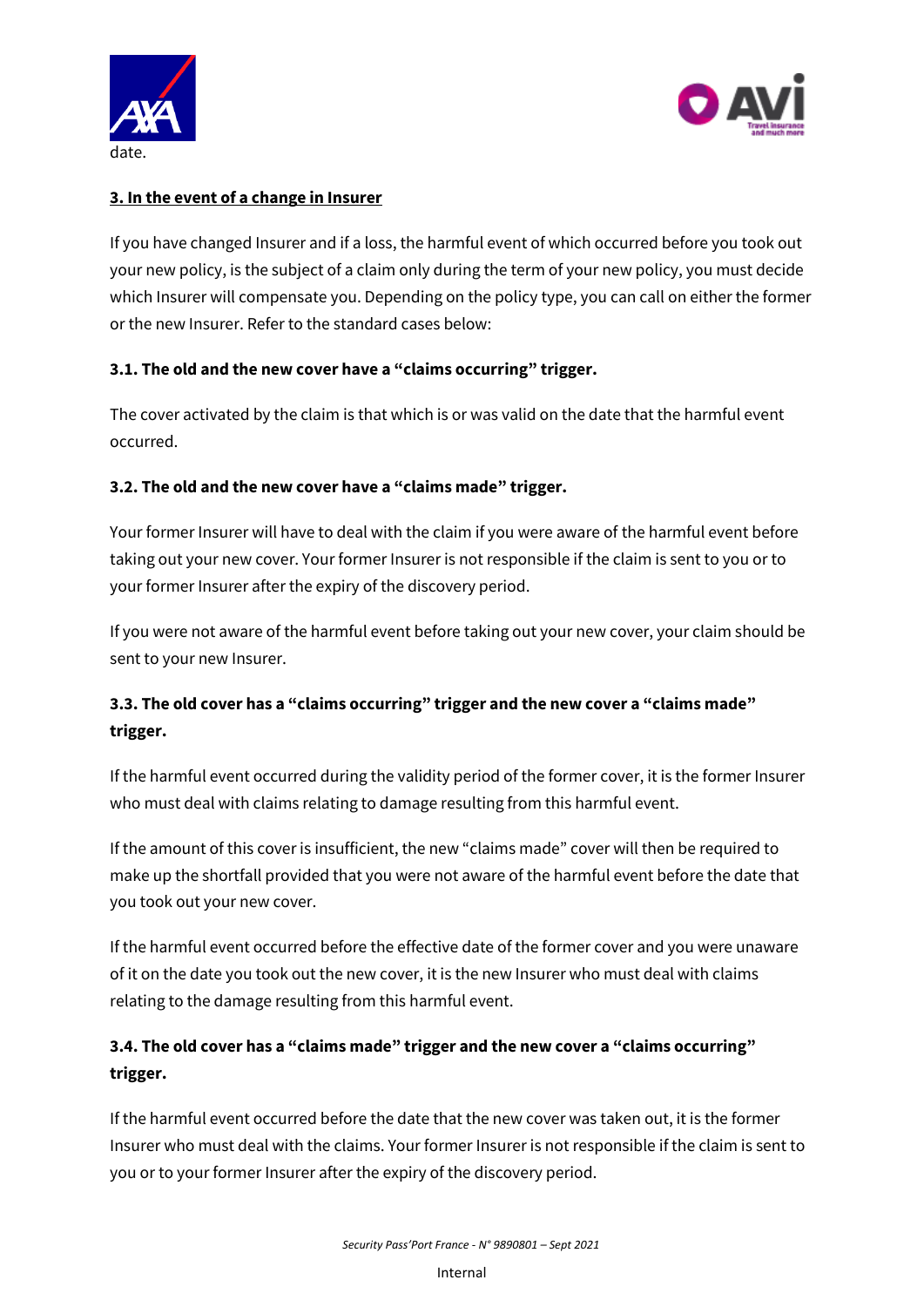



If the harmful event occurred during the validity period of the new cover, it is of course the Insurer of the latter who must deal with the claim.

### **4. In the event of multiple claims relating to the same harmful event**

A single harmful event can cause multiple damage that occurs or becomes known at different times. Several claims can then be sent successively by the various third parties concerned. In this case, there is considered to be a single loss. As a result, the same Insurer deals with all the claims.

If the harmful event occurred while your policy had a "claims occurring" trigger, it is your Insurer on the date the harmful event occurred that must deal with the claims.

If you were not covered on a "claims occurring" basis on the date of the harmful event, the Insurer to be appointed is the one who is competent, under the conditions specified in subsections II-1, II-2 and II-3 above, at the time the first claim is made.

Provided this Insurer is competent in respect of the first claim, the subsequent claims will then be dealt with by that same Insurer regardless of the date on which the claims are made, even if they are made after the end of the discovery period.

#### **Appendix 2: Dangerous sports**

| <b>Sports discipline</b> | <b>Notes</b>                                                        | <b>Civil</b><br><b>Responsibility</b><br>Covered:<br>YES/NO | <b>Sports discipline</b> | <b>Notes</b>                                                        | <b>Civil</b><br><b>Responsibility</b><br>Covered:<br>YES/NO |
|--------------------------|---------------------------------------------------------------------|-------------------------------------------------------------|--------------------------|---------------------------------------------------------------------|-------------------------------------------------------------|
| Acrobatics & BMX racing  | Activity supervised by<br>professionals only (club,<br>association) | <b>YES</b>                                                  | Motocross                | Activity supervised by<br>professionals only (club,<br>association) | N <sub>O</sub>                                              |